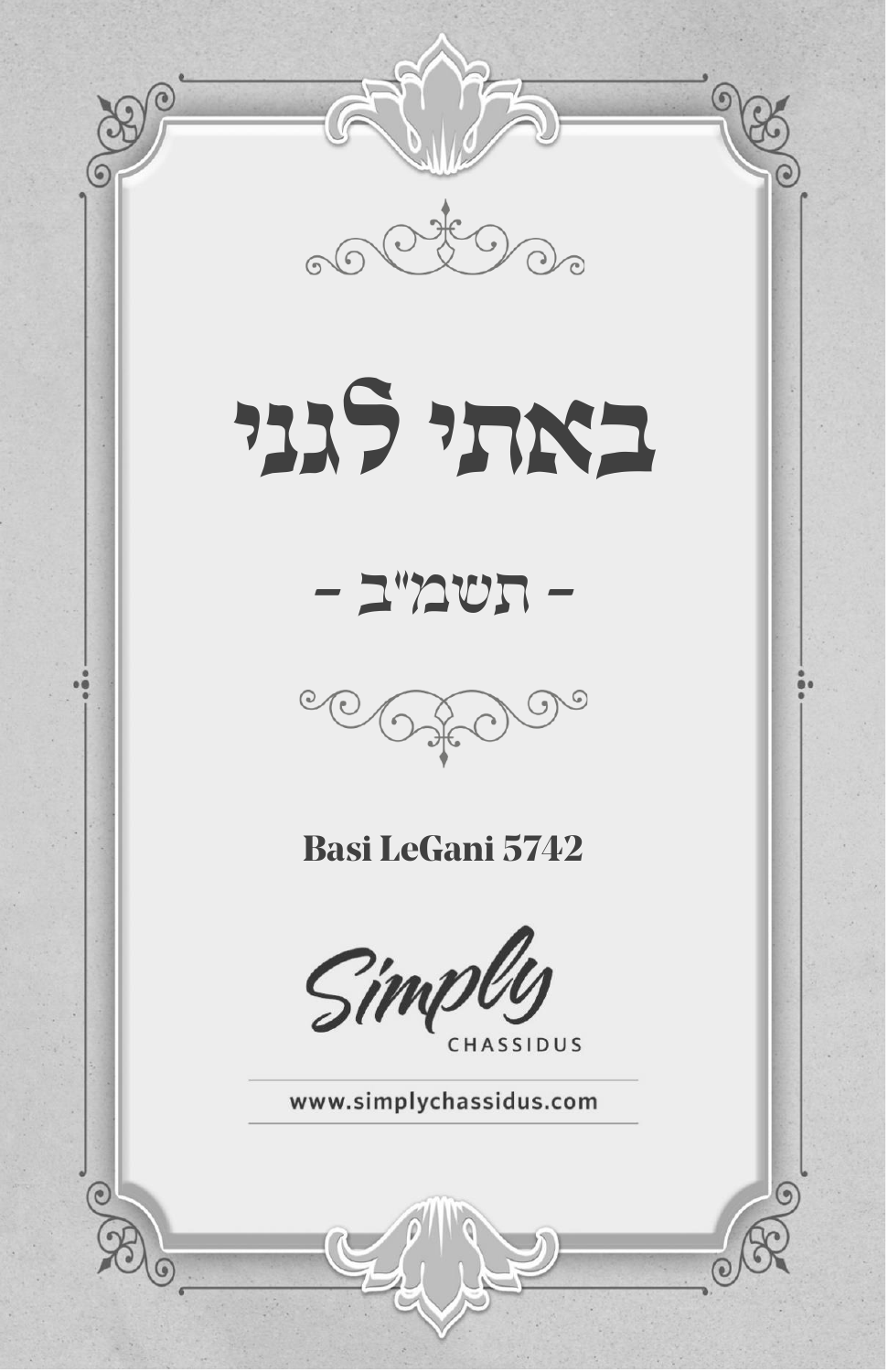# **About Simply Chassidus**

Simply Chassidus publishes *ma'amarim* of the Rebbe with English translation and commentary. Rather than a word-for-word literal translation, Simply Chassidus focuses on communicating the structure and meaning of the *ma'amar* to enhance comprehension and practical application.

Simply Chassidus is written by Simcha Kanter and is a project of Congregation Bnei Ruven in Chicago under the direction of Rabbi Boruch Hertz.

The translation of the *ma'amar* was reviewed with Rabbi Fishel Oster.

Look out for the Simply Chassidus series, coming soon from Kehos Publications.

The *ma'amar* "Basi LeGani 5742" from Sefer Hamaamarim Basi LeGani Vol 2 is copyrighted by Kehot Publication Society, a division of Merkos L'inyonei Chinuch, and is reprinted here with permission.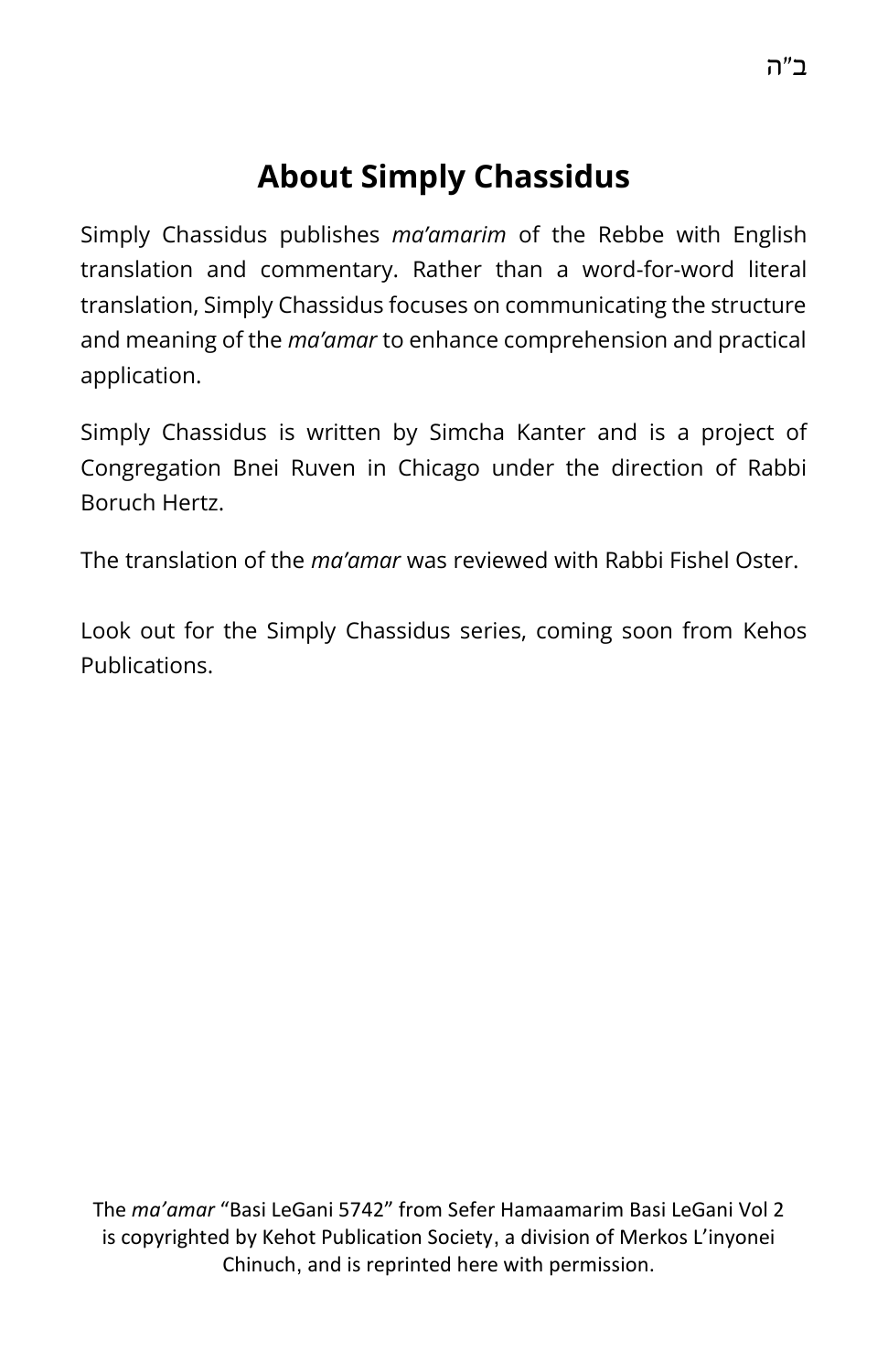#### **ד"ה באתי לגני <sup>3</sup>**

#### **Introduction**

This *ma'amar* was said by the Rebbe in 5742 (1982) and is based on the twelfth chapter of the Frierdiker Rebbe's *ma'amar* Basi L'Gani from 5710 (1950). The Frierdiker Rebbe wrote a four-part *hemshech* (series) of *ma'amarim* based on the *pasuk* "Basi L'Gani", each *ma'amar*  consisting of five chapters, for a total of 20 chapters. The Frierdiker Rebbe completed the *hemshech* for publication and instructed that the first part should be distributed on Yud Shvat 5710 (1950) for the *yartzeit* of his grandmother and provided specific days to distribute the following sections. (The third section, which contains chapter twelve – this year's chapter – was distributed on Purim.)

On that Yud Shvat 5710, the Frierdiker Rebbe passed away, and the *hemshech* Basi L'Gani became his last instructions to the next generation.

When the Rebbe accepted the *nesi'us* (leadership) one year later on Yud Shvat 5711, the Rebbe said a *ma'amar* (Basi L'Gani) which explained this *ma'amar* of the Frierdiker Rebbe. This was the first of 38 years in which the Rebbe said a Basi L'Gani *ma'amar*; these *ma'amarim* followed a twenty-year cycle of explaining each of the 20 chapters of the Frierdiker Rebbe's *ma'amar*.

Even though we are no longer able to hear a new *ma'amar* directly from the Rebbe (may we merit to hear one this year!), we continue the twenty-year cycle of learning the *ma'amarim* that correspond to that year's chapter. The following pages contain a translation and explanation of the *ma'amar* from 5742, which corresponds to the twelfth chapter (the second chapter of the third *ma'amar*) of the Frierdiker Rebbe's *hemshech*.

As is customary for these *ma'amarim*, the Rebbe first reviews the key points of the Frierdiker Rebbe's *ma'amar* before going into a detailed explanation of this year's chapter. (Following the Rebbe's summary of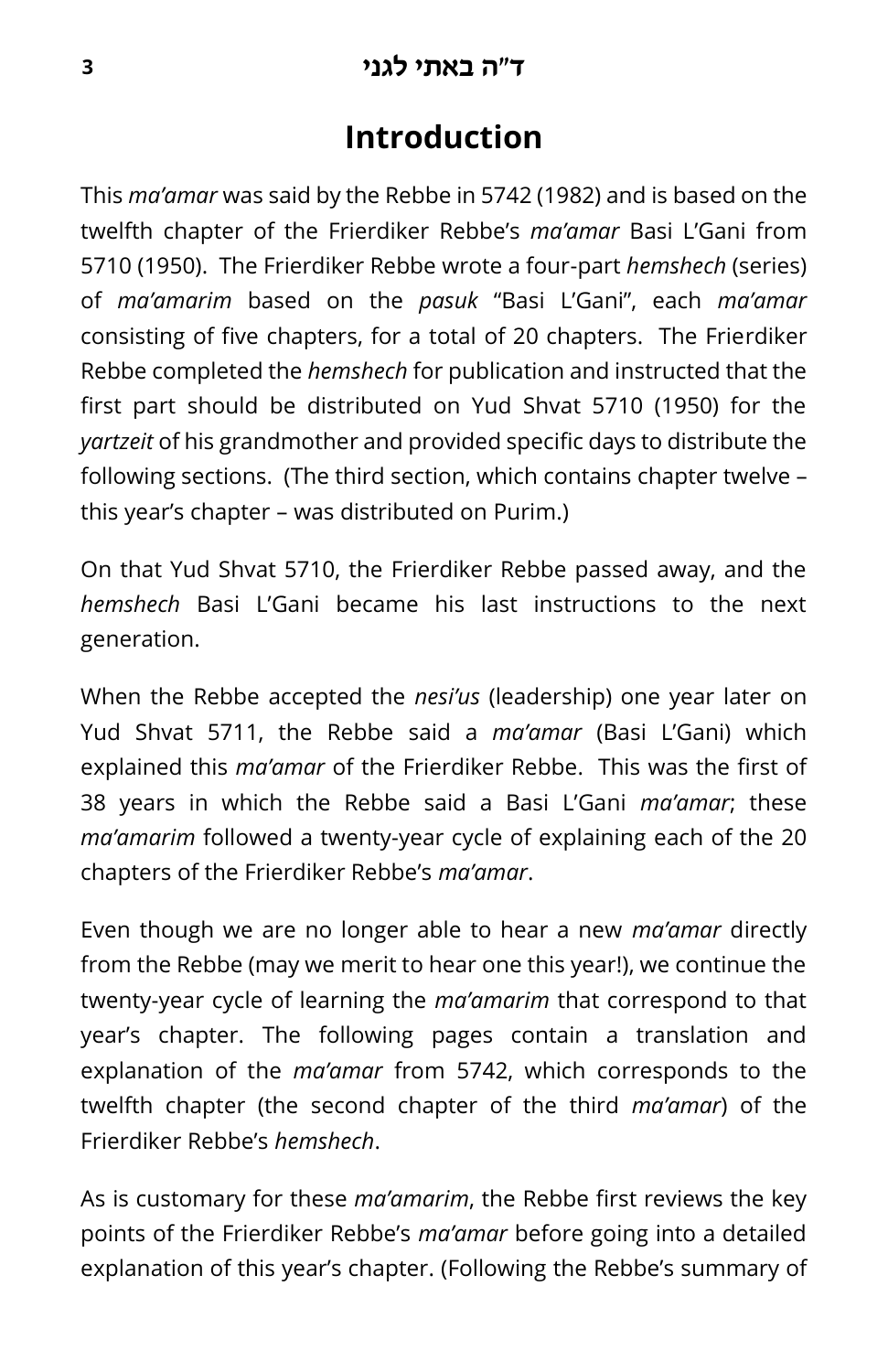the first eleven chapters, we have provided a translation of the twelfth chapter of the Frierdiker Rebbe's *ma'amar* to help the reader understand the Rebbe's analysis.)

)הנחה בלתי מוגה(

# **The Rebbe's Summary of the First Eleven Chapters**

באתי לגני אחותי כלה<sup>2</sup>, ומביא על זה כ"ק מו"ח אדמו"ר בעל ההילולא בהמשך המאמרים )שהו"ל על מנת ללמדו ביום הש"ק יו"ד שבט בפעם הראשונה (תש"י) וגם בשנים הבאים לאח"ז) מ"ש במדרש רבה<sup>3</sup>, לגני לגנוני, למקום שהי' עיקרי בתחילה<sup>4</sup>, דעיקר שכינה בתחתונים היתה,

The Frierdiker Rebbe's *ma'amar*, which was published in honor of Shabbos Yud Shvat, the day of the Frierdiker Rebbe's passing—to be learned on that day in 5710 as well as on Yud Shvat in subsequent years—focuses on the explanation of the Midrash on the following *pasuk* from *Shir HaShirim* (5:1) which metaphorically refers to Hashem's relationship with the Jewish people:

"[Hashem says:] I have come to my garden, my sister, [my] bride; I have gathered my myrrh with my spice, I have eaten my sugar cane with my sugar, I have drunk my wine with my milk. Eat, friends; drink and become intoxicated, beloved ones."

ַבּאתי לגני אחֹתי כלה ּאָרִיתִי מוֹרִי עִם־בְּשָׂמִי אכלתי יערי עם־דבשׁי ְּיַיתי ייני עם־חלבי אכלוּ רעים שׁתוּ ושכרו דודים: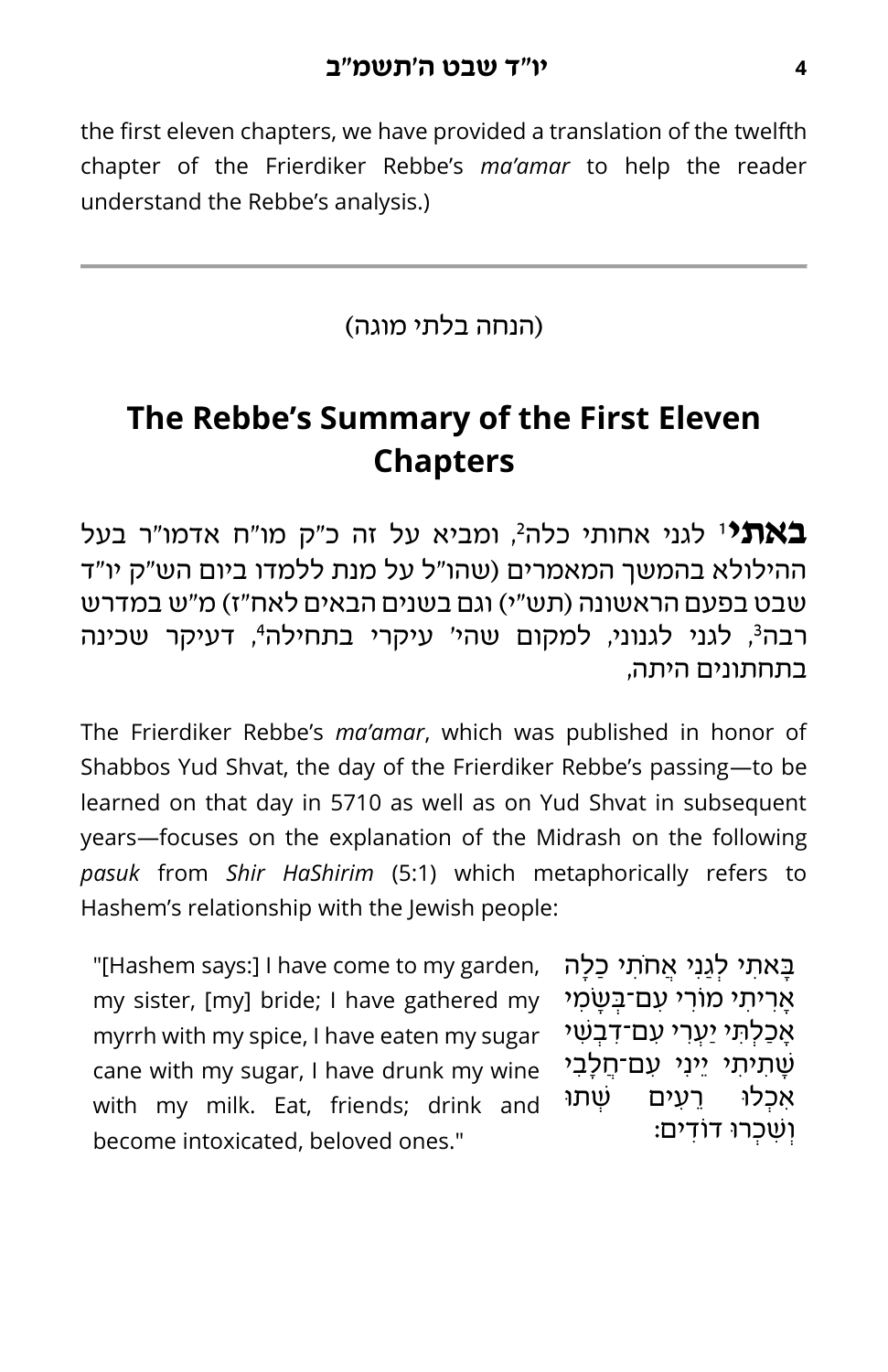Specifically, the *ma'amar* focuses on the term, *gani* (my garden).

The Midrash interprets the use of the word *gani* (**My** garden) rather than *gan* (**a** garden) to indicate something that is more significant than an ordinary garden. Whereas a regular garden is a public place that anyone can enter, *gani* (**My** garden) implies a more intimate connection between this "garden" and Hashem.

The Midrash explains that the word "י גנ) "*gani*, my garden) should be interpreted as " גנוני) "*g'nuni*), the Aramaic word for a *chupah*, the place that serves as the "home" of the *chassan* that the *kallah* enters into during a marriage ceremony.

[For example, the Gemara in Brachos (16a) says " רבי אמי ורבי were Asi Rebbi and Ami Rebbi" (הוו קא קטרין ליה **גננא** לר׳ אלעזר fastening a *chupah* for Rebbi Elazar). Is important to note that this is **not** referring to the *chuppah* canopy that we use today; rather, the *chuppah* was a special room that would be the private space for the couple at the wedding and during their first week of marriage.]

In addition to the fact that Hashem calls it "**My** garden," the interpretation of *gani* (My garden) as *g'nuni* (My *chupah*) shows us that this *pasuk* is describing a very deep connection between Hashem and His world, similar to how the *chupah* is a special place for the connection between a *chassan* and *kallah* at the time of a wedding.

The Midrash explains that this *pasuk* ("I have come to My garden…") refers to the time when Hashem came **back** into His "*chupah*", revealing His presence (again) in the physical world, at the time of the building of the Mishkan. Because His presence was **already** in the physical world when it was first created, this world already had a special intimate connection to Him (meaning, it was **already** His "*chupah*" which He is now coming **back** to). In the words of the Midrash, "*ikar shechina b'tachtonim hai'sa*" (In the beginning of creation,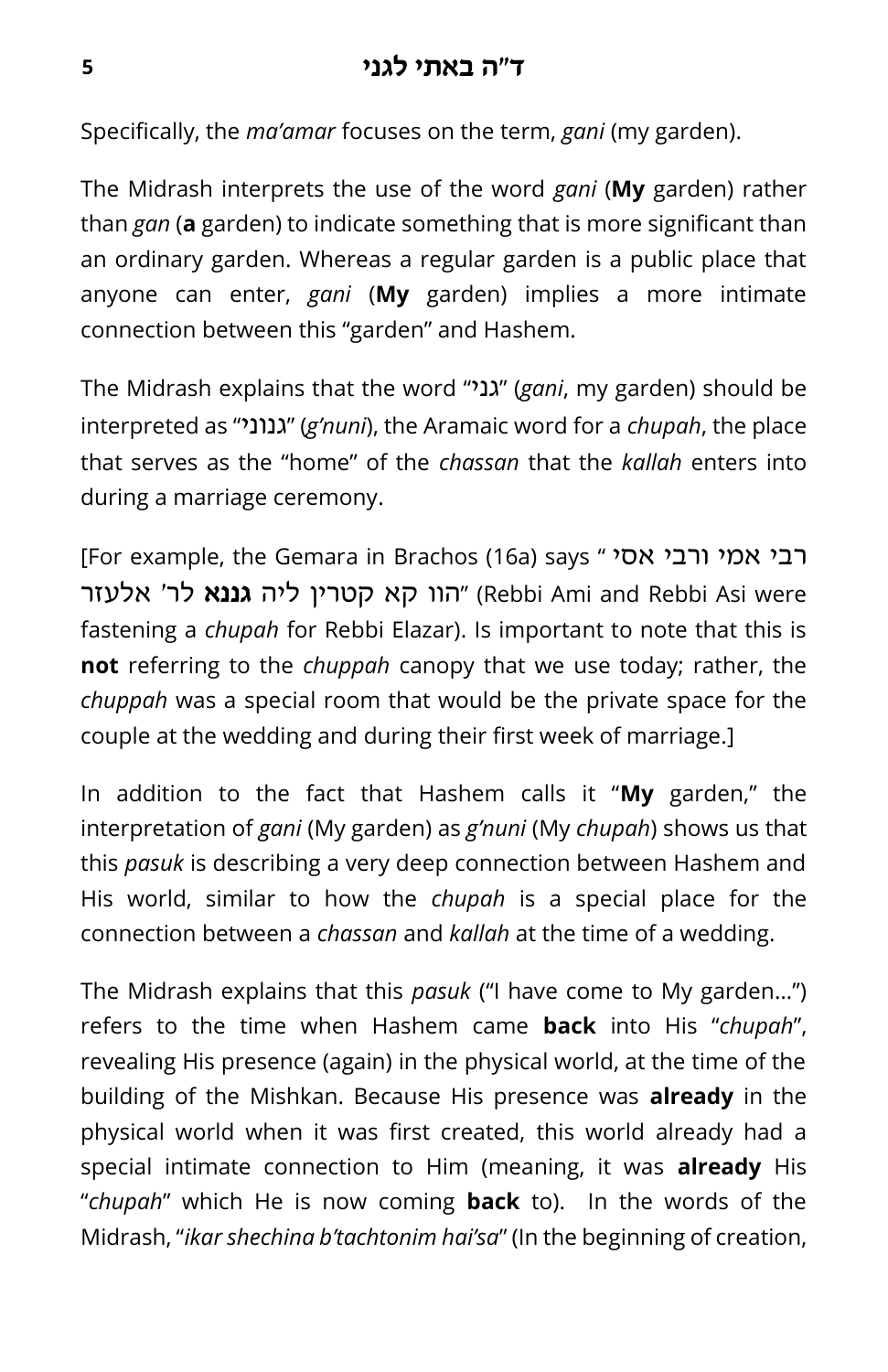Hashem's presence was revealed (His main "home" was) in the lowest world).

#### ואח"כ הנה ע"י מעשים הבלתי רצויים נסתלקה השכינה למעלה,

After this initial revelation of Hashem's presence in the physical world, the sin of the Tree of Knowledge started to conceal His presence. Six additional sins of the following generations made this concealment even more intense, and eventually drove Hashem's presence through seven stages of concealment.

#### עד שבאו שבעה צדיקים והורידו את השכינה מלמעלה למטה, ועד ,<sup>5</sup> והוריד את שבא משה, שהי' השביעי שבהם, וכל השביעין חביבין 6 השכינה לגני, עד לארץ הלזו התחתונה שאין תחתון למטה הימנה .

When Avraham Avinu (the first of the *tzadikim*) began to serve Hashem, this process was reversed and Hashem's presence started to become revealed again within the physical world by reversing the "seventh stage of concealment". Avraham brought it from the seventh stage to the sixth, and this continued through six *tzadikim* in the following generations until Moshe (the seventh, and "all seventh ones are beloved") came and completely reversed the concealment, revealing Hashem's presence once again in the physical world at the time of the Giving of the Torah.

7 ואח"כ נעשה ענין זה ע"י צדיקים גו' ישכנו לעד עלי' , דקאי על עמך כולם צדיקים 8, שעל כאו"א מהם נאמר<sup>9</sup> תורה צוה לנו משה מורשה קהלת יעקב, הרי הם משכינים (ממשיכים<sup>10</sup>) לעד (בחינת שוכן עד<sup>11</sup>) עלי', היינו, שחוזרים ומשכינים את השכינה בתחתונים באופן של תמידיות ונצחיות (לעד).

The Frierdiker Rebbe connected this concept to another *pasuk* from Tehillim: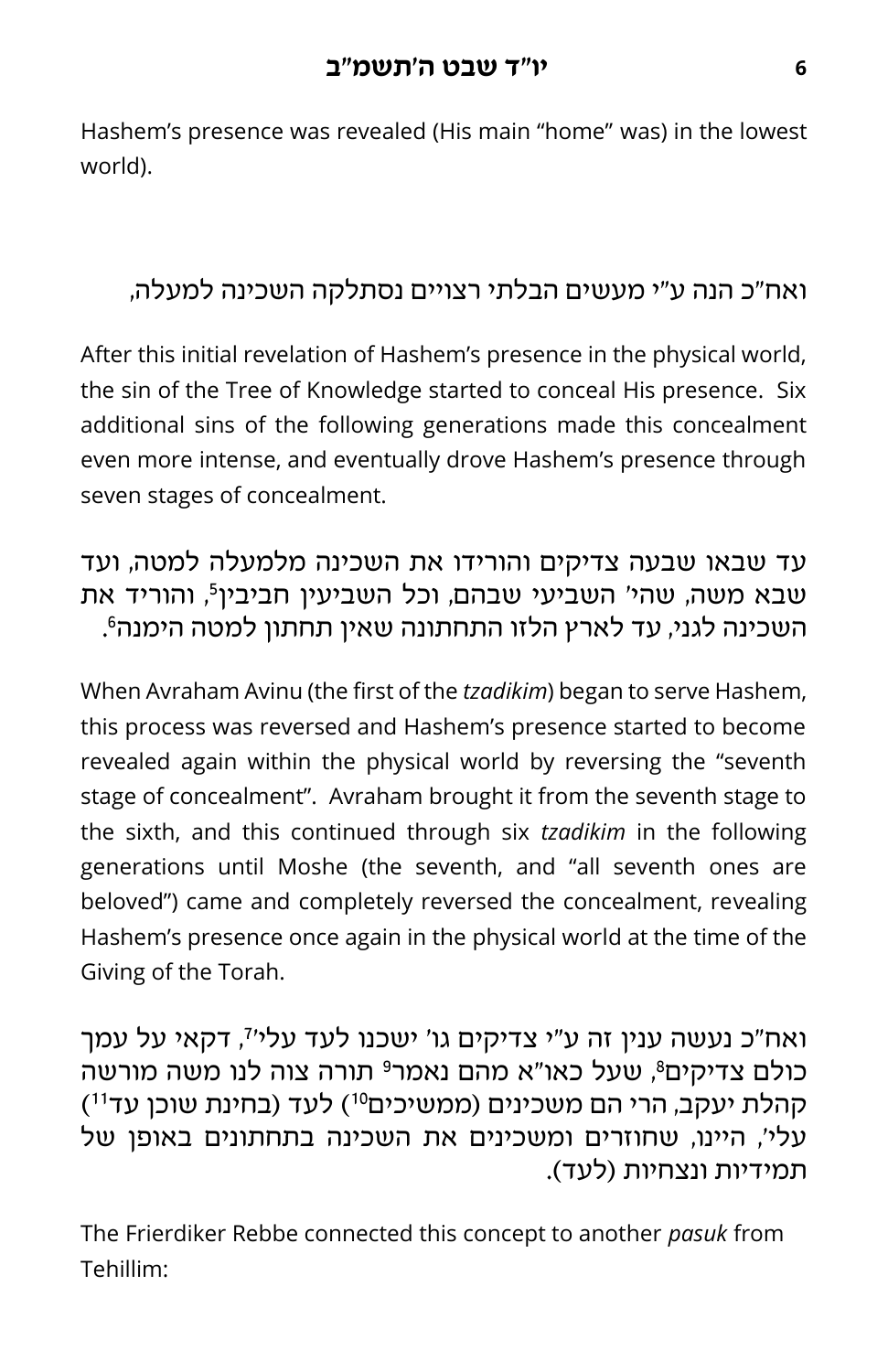The righteous (*tzadikim*) shall inherit the land and dwell forever (*lo'ad*) in it. ַצַדִּיקָים יֵיִרְשׁוּ־אָרֶץ וְיִשְׁכָּנוּ לַעַד עַלֵיהַ:

On a deeper level, this *pasuk* can be explained as follows:

The *tzadikim* inherit "the land" [which refers to Gan Eden] **because** they draw down Hashem's presence – specifically the level of "*ad*" [which refers to the level of *sovev kol almin* which is beyond creation] – in this lowest physical world (through their service of Torah and mitzvos).

[**Editor's note**: In Likkutei Torah the Alter Rebbe explains that the word "*lo'ad*" (which can mean "forever," "until," or "crown") refers to the level of *sovev kol almin*, a revelation of G-dliness which is not tailored to the limited capacity of the world. Since this level is above time, it is represented by "forever" (the first explanation of "*ad*") and our comprehension is only able to reach "until" this level (the second explanation of "*ad*") – but cannot grasp this level itself. Similarly, since it is higher than our intellect, it can be represented by a "crown" (the third explanation of "*ad*") which sits on top of the head (intellect).]

As mentioned above, Moshe Rabbeinu was the *tzadik* who completely reversed the concealment caused by the previous sins and revealed Hashem's presence once again in the physical world.

This process started at the time of the Giving of the Torah, as it says, "and Hashem **descended** on Har Sinai" (implying that His presence came "down" into the physical world). However, since this revelation was "imposed" on the world from **above** (and the world itself was not transformed to be "compatible" with this revelation), the revelation was only temporary. Once the Giving of the Torah was completed, the revelation stopped.

The process of making this revelation permanent was then assigned to the entire Jewish people. Although the *pasuk* seems to say that only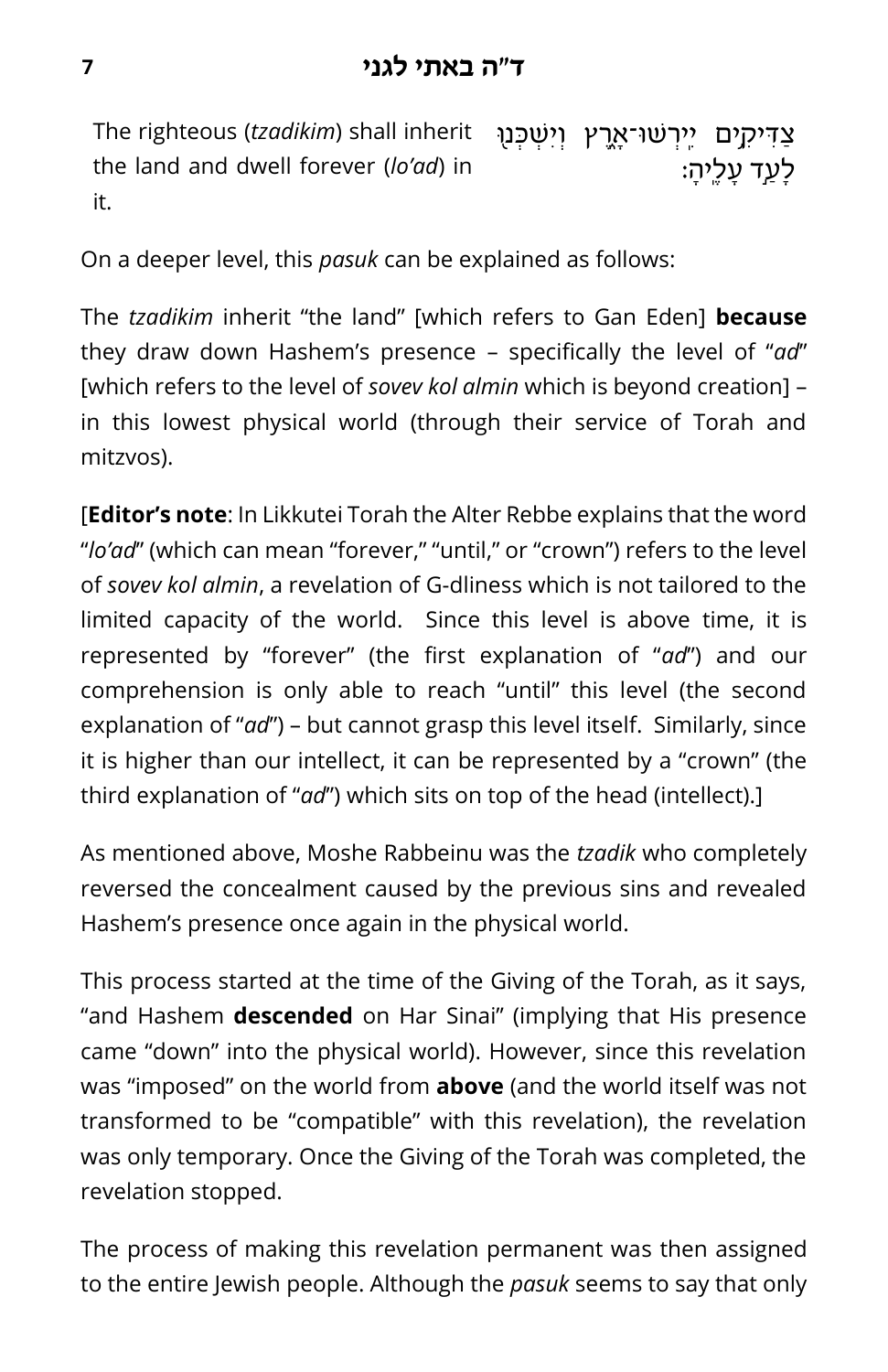*tzadikim* are responsible for this, "Your nation is entirely *tzadikim*" and regarding each individual it says, "the Torah that Moshe has commanded us is the inheritance of the (**entire**) congregation of Yaakov." Therefore, the entire Jewish people draw down this revelation of *lo'ad* (*sovev kol almin*) into the physical world in a permanent way ("forever," the first explanation of *ad*).

ואע"פ שהמשכה זו )שנעשית ע"י העבודה דאתכפיא ואתהפכא( היא באופן דאסתלק יקרא דקוב"ה בכולהו עלמין<sup>12</sup> (בדוגמת יום ההילולא שנקרא הסתלקות<sup>13</sup>), הרי מבואר בתחלת ההמשך<sup>14</sup> שזהו לפי שהגילוי וההשראה היא באופן שאינו מצומצם ומוגבל ומדוד בכלים, ולכן נקרא בשם אסתלק, מצד העילוי והמעלה שבדבר.

Even though this revelation of G-dliness is referred to by the Zohar with the word *estalek* (which literally means "goes away" – the exact opposite of a revelation that shines below), the word *estalek* is not to be taken literally. (As explained in the Frierdiker Rebbe's *ma'amar*, this revelation is drawn down through serving Hashem with *eskafia* and *eshapcha*.)

As the Frierdiker Rebbe explains, the word *estalek* in this context isn't referring to "where" the revelation goes (it doesn't "go away"); rather, *estalek* is the **level** of G-dliness that is being revealed.

Because this revelation is not limited to the capacity of creation, but rather is "above" those limitations, it is referred to as *estalek* (it "goes up" beyond those limitations).

(Parenthetically, the Rebbe points out that the word *estalek* is related to the word *histalkus*, the word used to refer to the passing of a *tzadik*. As the Alter Rebbe explains in Tanya, the spiritual aspects of the *tzadik*  that were limited during his lifetime [due to the constraints of a physical body] are revealed in an unlimited way at the time of his *histalkus*.)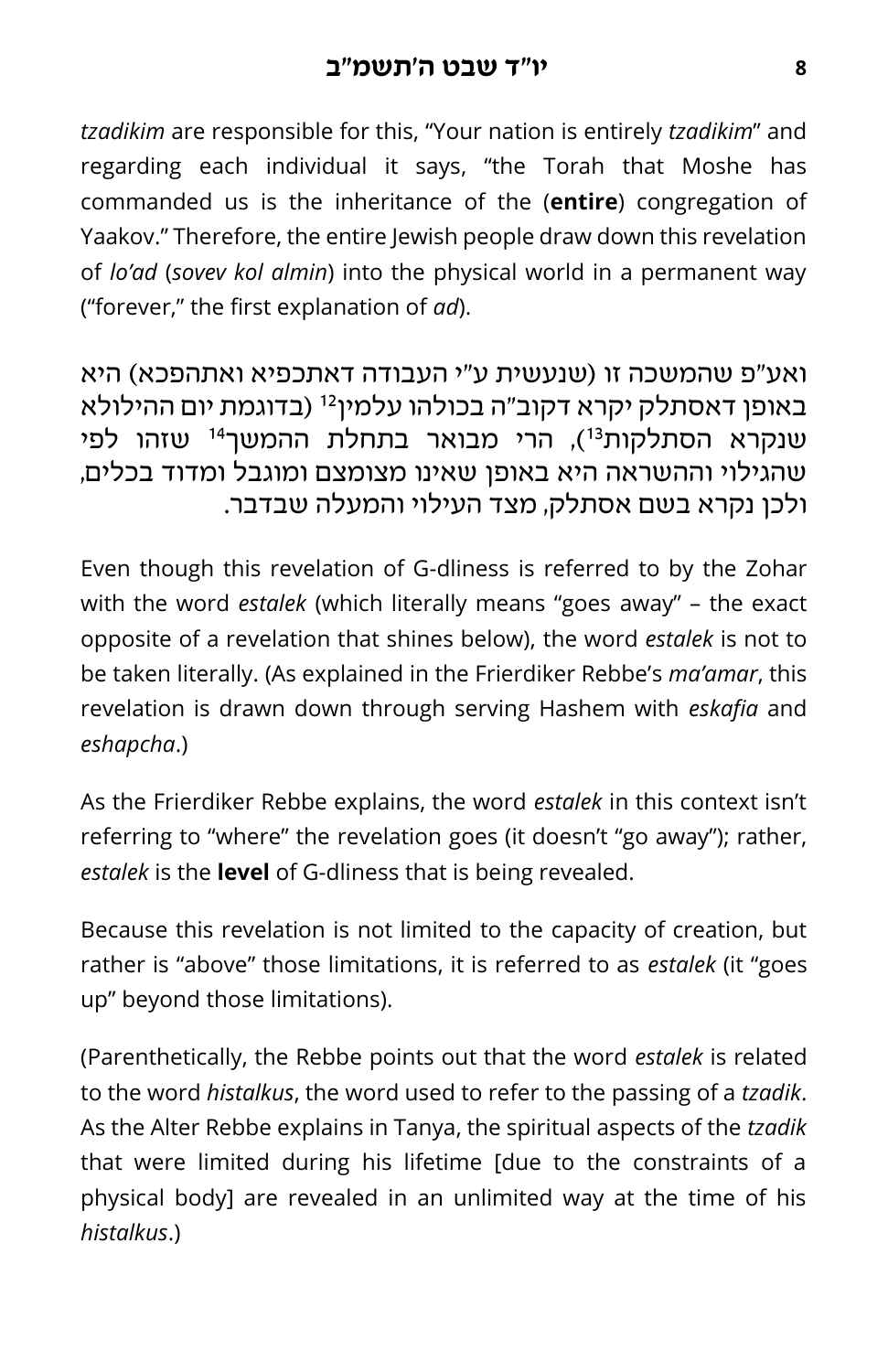אמנם, בכדי שתהי' ההמשכה גם בדברים התחתונים שבעוה"ז 15 התחתון, הנה על זה בא הציווי ועשו לי מקדש ושכנתי בתוכם , שלוקחים י"ג<sup>16</sup> (וט"ו<sup>17</sup>) דברים גשמיים מעוה"ז התחתון, ועושים מהם מקדש שעליו נאמר ושכנתי – משכן דאקרי מקדש ומקדש דאיקרי משכן<sup>18</sup>, עי"ז שהקב"ה שוכן ־ בתוכם, בתוך כל אחד ואחד<sup>19</sup>, בלבו של כאו"א מישראל, עליו נאמר<sup>20</sup> כל נדיב לבו יביאה, את י"ג (וט"ו) הדברים שמהם נעשה המשכן.

In order to make it possible to draw down and reveal this level of G-dliness in the physical world, Hashem commanded Moshe to build the *Mishkan*, as it says, "Make for Me a *Mikdash* and I will dwell within it." In order to build the *Mishkan*, the Jews needed to take thirteen (or fifteen, as different commentaries debate how to count them) different physical materials and build a structure that Hashem would "dwell" in.

(The *Mikdash* is also referred to as a *Mishkan* because Hashem is *shochen* – dwells – within it.)

Additionally, the *pasuk* can also be interpreted to mean, "Make for Me a *Mikdash* and I will dwell within **them**." This indicates that Hashem will dwell within the heart of each and every lew through the building of (or the spiritual service which corresponds to the building of) the *Mishkan*.

As the *pasuk* states, "any generous-**hearted** person shall bring it," referring to the thirteen (or fifteen) items used for the *Mishkan's*  construction. (This establishes a connection between building the Mishkan and the revelation of Hashem within the heart of those who build it.)

 ועשית את הקרשים <sup>21</sup> ב( **והנה** עיקר המשכן הו"ע הקרשים, כמ"ש למשכן עצי שטים עומדים.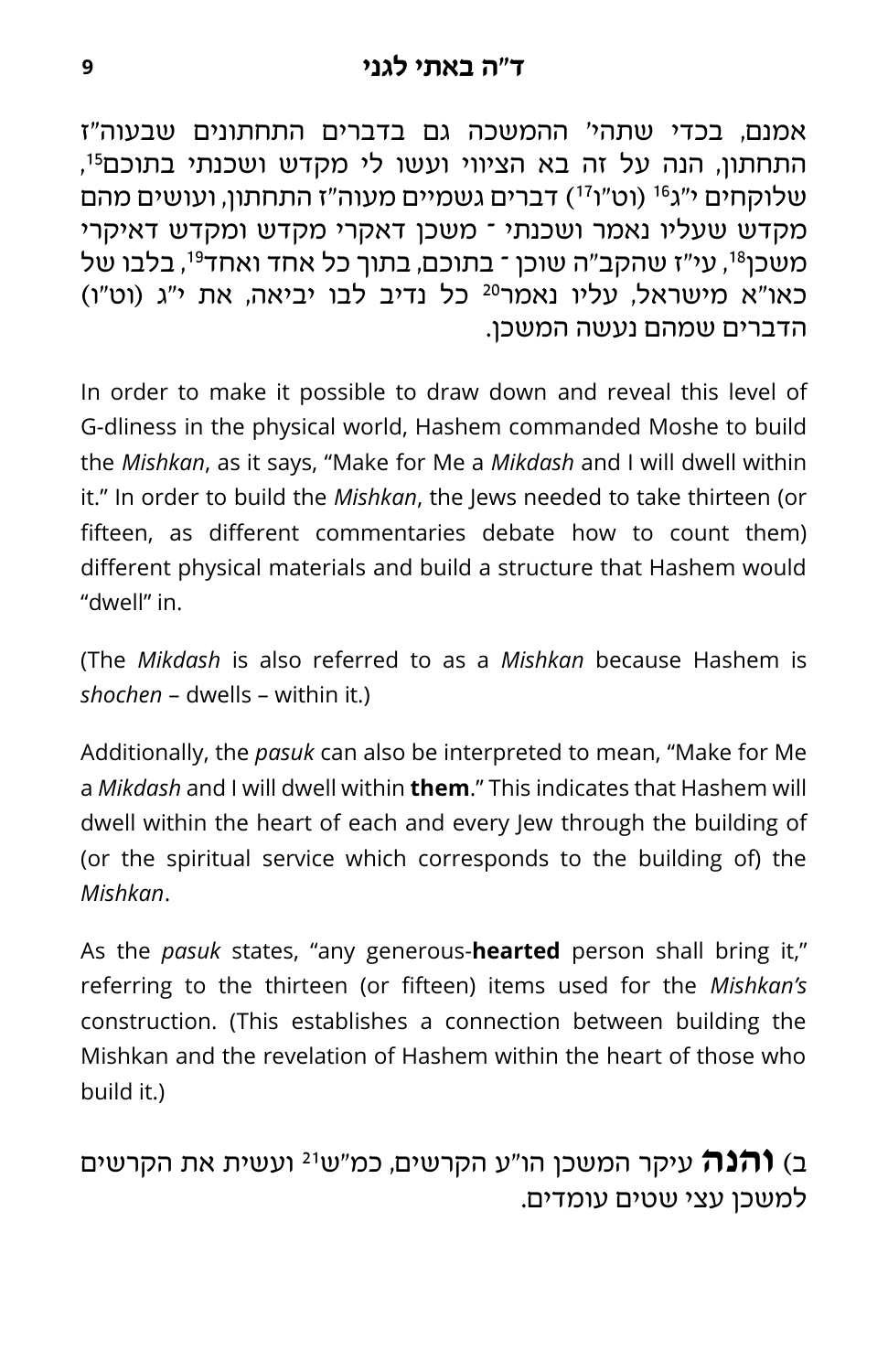The main structure of the *Mishkan* was made of large wooden beams called *krashim*, as it says, "You shall make *krashim* for the *Mishkan*, standing beams of *shittim* wood."

The Frierdiker Rebbe explained:

ומבאר בזה<sup>22</sup>, ש(עצי) שטים הוא (גם) מלשון שטות<sup>23</sup>, שזהו שאמרו אין אדם עובר עבירה אא"כ נכנס בו רוח שטות, כי לולי זאת, <sup>24</sup> רז"ל הרי כל אחד מישראל לא שייך לעשות ח"ו איזה ענין שאינו כרצון הבורא, ובלשון הזהר<sup>25</sup> ונפש כי תחטא<sup>26</sup> תווהא, והיינו, שאפילו ענין של שוגג (תחטא) בלבד, הנה כיון שלא יאונה לצדיק כל און <sup>27</sup>, הרי זה ענין שמעורר תמיהה בתורת אמת ותורת חיים.

The significance of making the *krashim* out of *shittim* wood is that the word *shittim* is related to the word *shtus* (irrational behavior), as in the phrase, "A man only sins if a spirit of *shtus* enters him." If not for this spirit of *shtus*, it would be impossible for a Jew to do anything that is contrary to the will of Hashem, G-d forbid.

This is reflected in the Zohar's interpretation of the *pasuk*, "If a person sins…(the *pesukim* then describe the procedure that should be performed if someone sins)." The Zohar reads this statement as a question: "A person – could he sin?"

Furthermore, the word *secheta* (sin) refers to an **unintentional** sin. Since "no sin shall happen to a *tzadik*" (even an unintentional sin), the prospect of a Jew sinning seems unbelievable to the Torah of Truth and the Torah of Life.

ושטות זה )שטים מלשון שטות( קשור עם שקר העולם, והיינו, שאע"פ שאמת הוי' לעולם28, וכפי שמביא הרמב"ם הענין דאמת הוי' בפרק ראשון דהלכות יסודי התורה<sup>29</sup>, הרי ענין זה הוא באופן של העלם והסתר, ויש צורך בהתבוננות בחב"ד [כמ"ש הרמב"ם<sup>30</sup> היאך היא הדרך לאהבתו ויראתו, בשעה שיתבונן האדם במעשיו כו' ויראה מהן חכמתו כו' לידע השם כו'[ כדי לבטל את ההעלם וההסתר ולגלות מזה את האמת.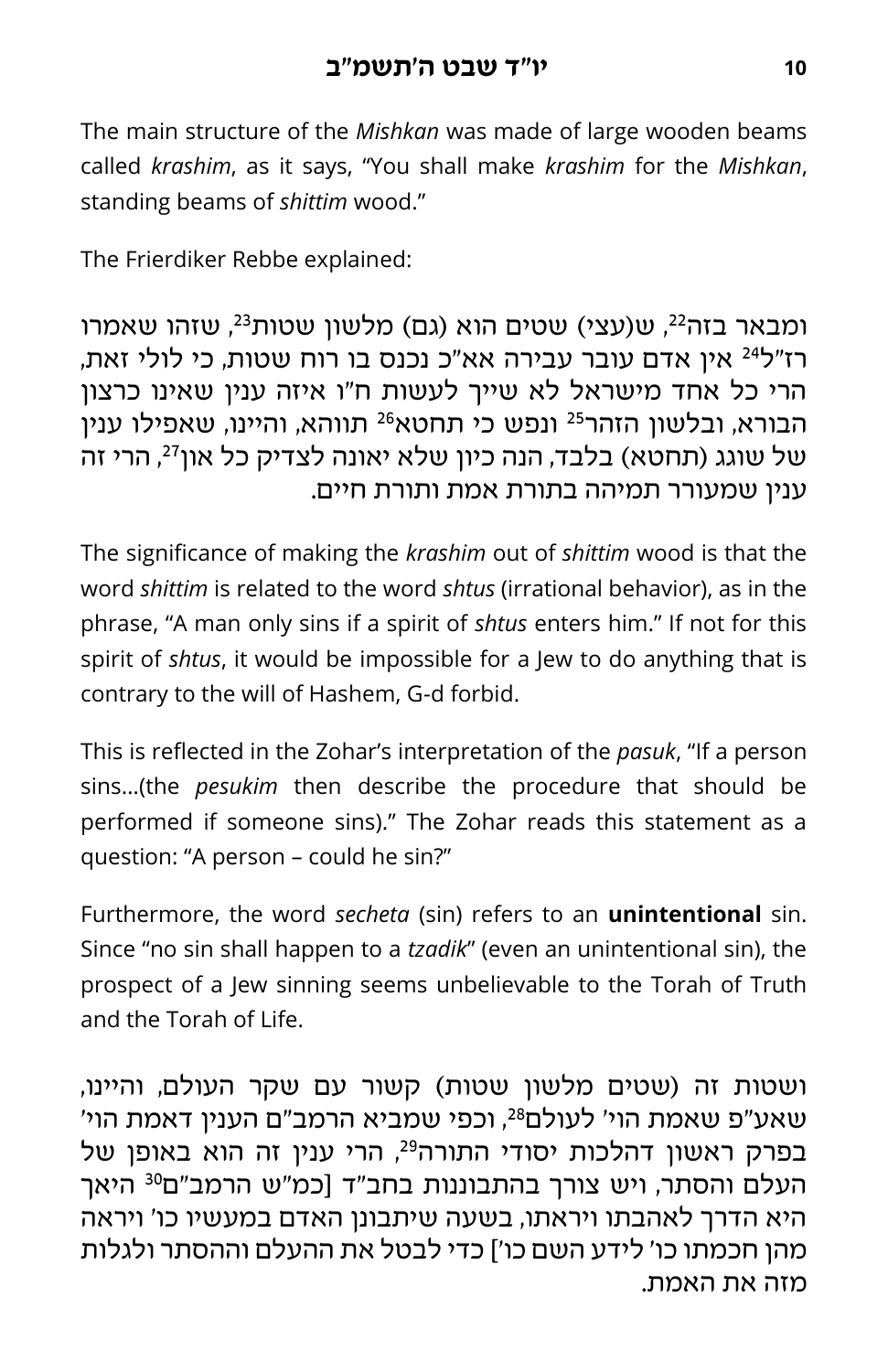This *shtus* (the possibility for sin) is related to the "lie of the world". The word "**שקר**ש" (keresh, beam) has the same letters as the word "שקר (*sheker*, lie), which refers to the fact that the physical world presents itself as something which exists independently and doesn't depend on Hashem for its existence (which is a complete lie).

Even though "the truth of Hashem is eternal" (and should therefore be apparent to all), as the Rambam explains that Hashem is the only true existence (and everything else depends on Him for their existence), this truth is hidden within creation. In order to perceive this truth, one must intellectually contemplate the true nature of existence (as the Rambam explains, one must observe Hashem's amazing creation and perceive within it His great wisdom) to overcome the concealment and reveal the true nature of the world's existence.

(Specifically, the Rebbe says that this contemplation must be done through *chabad* – *chochmah, binah,* and *da'as* – and points out that the Rambam uses three expressions that correspond to each of these three attributes.)

וזהו ענין עשיית קרשי המשכן מעצי שטים, שלוקחים את השטות דלעו"ז הקשור עם שקר העולם (היפך הענין דאמת הוי' לעולם), ועושים מהם קרשים למשכן,

The *krashim* of the *Mishkan* are made of *shittim* wood (representing *shtus*) because the process of building the *Mishkan* represents taking the physical world (which **conceals** Hashem's presence, *sheker*, the opposite of "the truth of Hashem *l'olam* (is eternal)" [which can also be read "the truth of Hashem should be revealed in the world]) and transforms it into a *keresh* ("קרש", a beam) for the Mishkan (which **reveals** Hashem's presence). With this, he transforms the unholy *shtus* and the *sheker* of the physical world into holy *shtus* and a *keresh* for the Mishkan.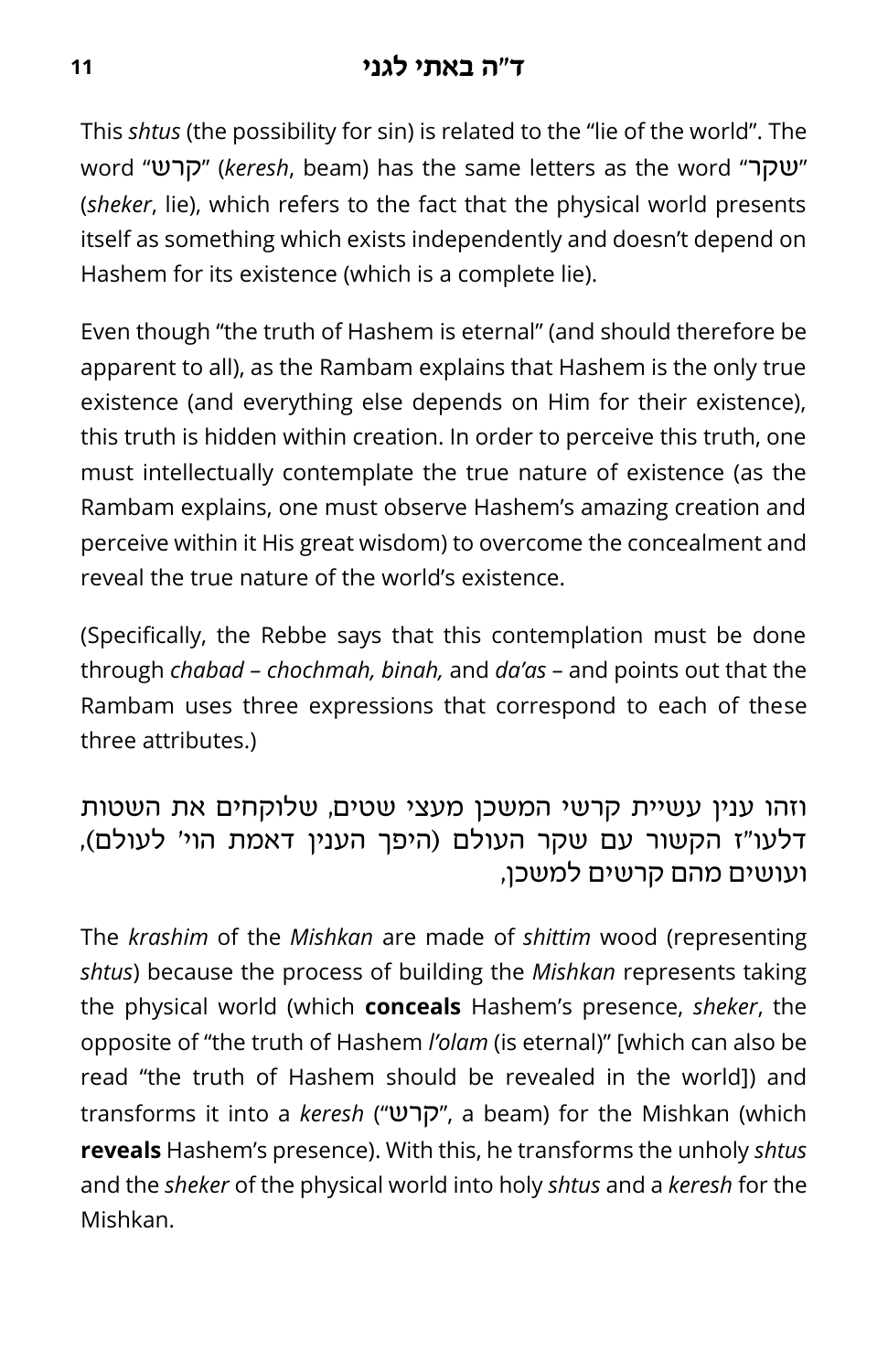#### <span id="page-11-0"></span>ובאופן דקרשים גו' עומדים, כדאיתא במדרש<sup>31</sup> שקרשים עומדים הם 32 בדוגמת שרפים עומדים ממעל לו ,

Specifically, Hashem instructed the Jews to make the *krashim* upright. The Midrash explains that the word *omdim* (upright) is a reference to the holiness of the *serafim* angels, as it says, "the *serafim* were standing (*omdim*) above for Him."

, דכיון שענין <sup>33</sup> ואדרבה, שניתוסף בזה העילוי דמהלכים בין העומדים זה נעשה ע"י עבודת האדם )ועשית(, שפועל אתהפכא חשוכא לנהורא , הרי זה באופן של הוספה, והוספה שלא בערך ובאין <sup>34</sup> ומרירו למיתקא ערוך, עד שנעשה הענין דושכנתי באופן שלמעלה מכל מדידה והגבלה,

Additionally, the *krashim* (and the service of Hashem that corresponds to them) also have the advantage of "ones who walk amongst those who stand". (The angels are referred to as "those who stand" because they always "stand" on one level of holiness and are unable to advance higher. "Those who walk" refers to the Jewish people, who are able to continuously advance to incomparably higher levels through their performance of Torah and mitzvos.)

Because the *krashim* are made by the Jews ("and **you** shall make the *krashim*…"), representing the transformation of "darkness into light and bitterness into sweetness" (the refinement of the physical world), they represent the ability to bring an additional revelation of G-dliness into the world. Ultimately, this refers to the drawing down of the revelation of *estalek* (explained previously) that is beyond all limitations.

שזהו מה שנקרא בלשון גנוני, שהו"ע הדירה, שבה נמצא בכל מהותו ועצמותו<sup>35</sup>, ובלשון הכתוב<sup>36</sup> שאף שהשמים ושמי השמים לא יכלכלוך, הנה אף כי הבית הזה, בניחותא, שדוקא בבית הזה נעשה ושכנתי בתוכם,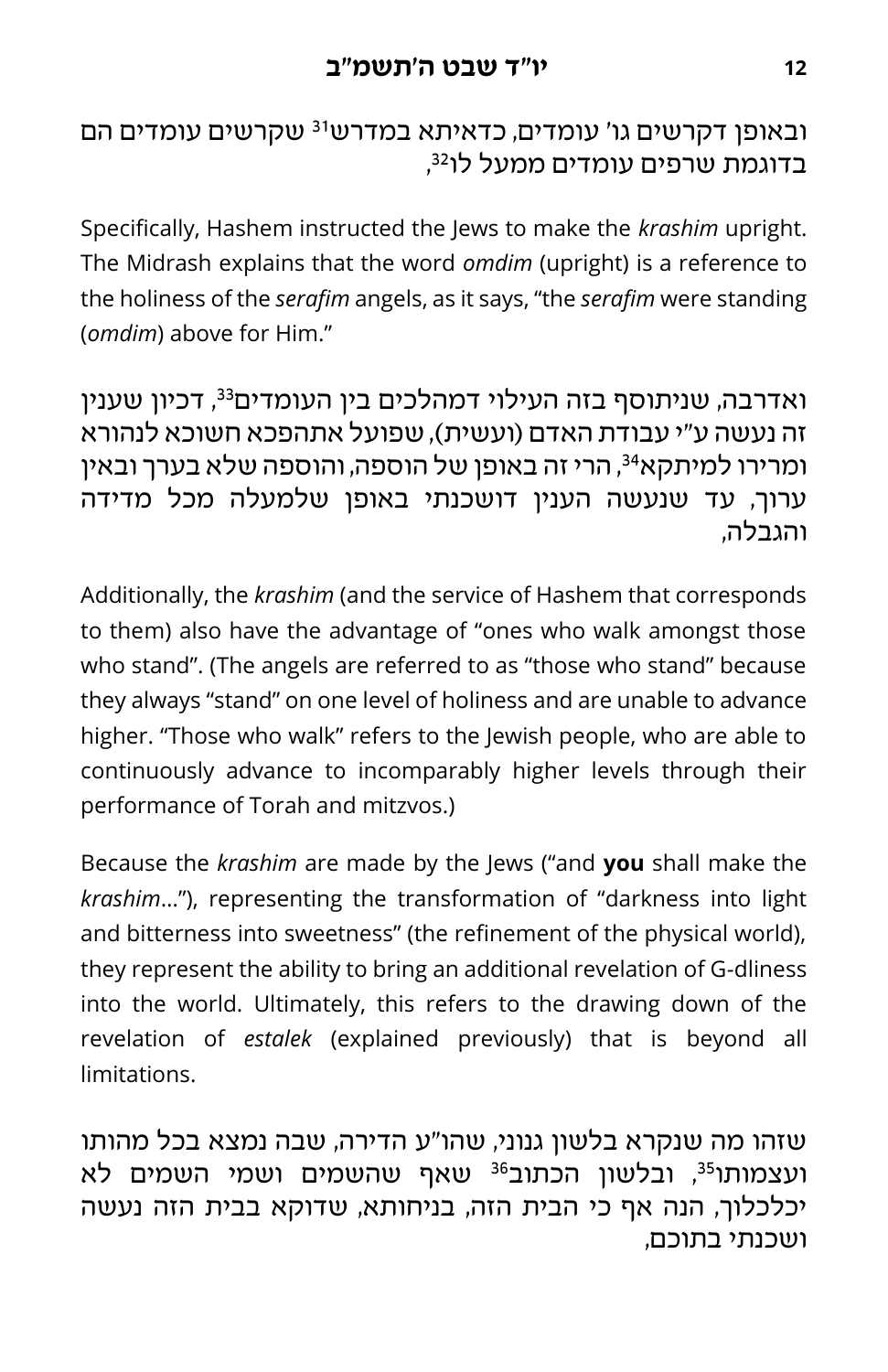This is why the Midrash interpreted the word *gani* (My garden) as *g'nuni* (My *chuppah*), which represents the idea of a home (as the *chupah* is the home of the *chassan*, as explained previously). A home is unique because a person is able to fully express himself (his "essence") within his home without any limitations. Similarly, the Midrash states that Hashem came into His *g'nuni* because it represents a revelation of His essence within the physical world.

We can see this concept expressed in the following *pasuk*:

But will *Elokim* indeed dwell on the earth? Behold the heaven and the heaven of heavens cannot contain You; much less this house [the Bais HaMikdash] that I have erected. ַּכִּי הַאָּמְנַם יֵשֵׁב אֱלֹקִים ַעֲל־הַאֲרֵץ הָנֶה הַשַּׁמַיִם וּשׁמים לֹא יִכַלְכָּלוּךָּ אַף כֵּי־הַבֵּיִת ַהֶ זה ֲא ֶשר בִני ִתי:

On a literal level, *Dovid HaMelech* is saying that since the heavens cannot contain Hashem, then surely the Bais HaMikdash cannot contain Him either.

Here, the Rebbe interprets the *pasuk* in a non-literal level to read, "The heavens and the heaven of heavens cannot contain you; however, this house (the *Bais HaMikdash*) [**can** contain You]." This shows that the Mishkan (and the spiritual service corresponding to the Mishkan) **can**  contain a revelation of Hashem's essence that is beyond the limits of creation.

החל מכמו שהוא בלב כל אחד מישראל, ואח"כ (ע"י כל נדיב לבו) גם במשכן דאיקרי מקדש, ועד למקדש כפשוטו<sup>37</sup>, ועד לבית המקדש השלישי<sup>38</sup>, בגאולה האמיתית והשלימה, במהרה בימינו ממש, ע"י משיח צדקנו.

This revelation starts within the heart of every Jew (who performs the spiritual service that corresponds to the Mishkan), and then (through "any generous-hearted person") this revelation happens in the *Mishkan* – which is also called a *Mikdash* – and then in the literal Bais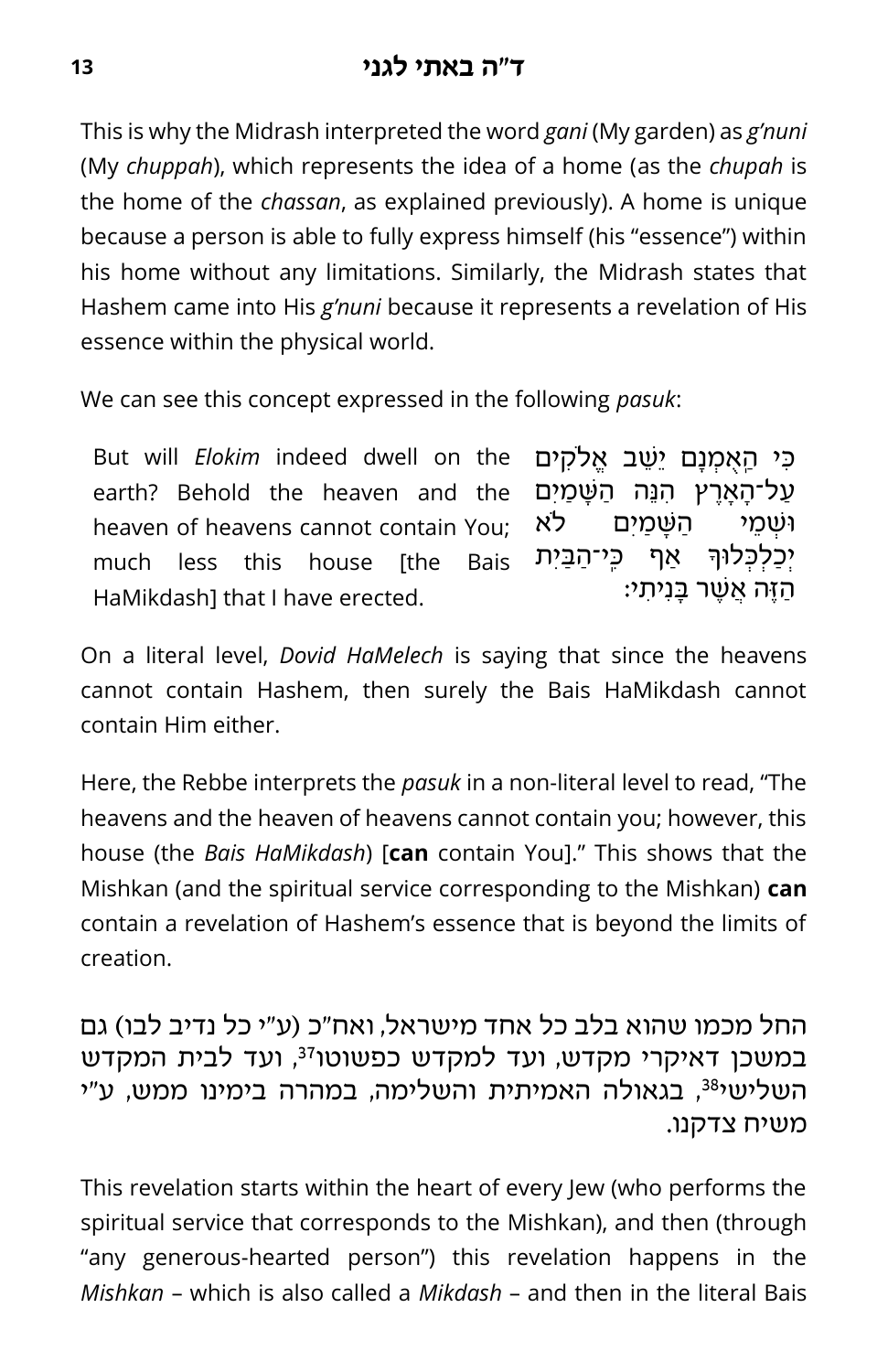Hamikdash, and even in the third Bais Hamikdash with the true and complete redemption, may it happen speedily in our days, through Moshiach Tzidkeinu.

ג( **והנה** כדי להפוך השטות דלעו"ז לשטות דקדושה )למעלה ממדידה והגבלה), ולעשות משקר העולם קרשים עומדים (ובאופן דמהלכים בין העומדים), יש צורך בענין של מלחמה, וכדי לנצח במלחמה צריך לעורר את עצם הנפש, שאז בודאי ינצח.

In order to transform the *shtus* of *kelipah* into *shtus* of *kedusha* (serving Hashem in a way that is beyond all limitations), and transform the "lie of the world" into upright *krashim* (that, in addition to having a level of *kedusha* that is similar to the angels, also have the advantage that they were made through a Jew's service of Hashem), one has to serve Hashem in a way of "war" (against the "lie of the world").

In order to achieve a total victory in this war, a Jew needs to awaken the essence of his soul. Once that happens, he will surely be victorious (as the forces of *kelipah* do not have a corresponding "essence" that can oppose him).

The Rebbe explains the significance of this "war":

#### 41 על <sup>40</sup> , דהנה איתא במדרש <sup>39</sup> והענין בזה **א**  שהקב"ה נקרא בשם צבאות שם שנלחם עם הרשעים <sup>42</sup>. ועי"ז מתעורר גם הענין דנצח ישראל לא ישקר<sup>43</sup> (היפך דשקר העולם), לפעול הנצחון במלחמה שמתנהלת ע"י צבאות הוי',

The Midrash states, "The Holy One, blessed be He, is called by the name *Tzivaos* because He goes to war against the wicked." This "going out to war against the wicked" awakens the aspect of "*netzach Yisroel*  (the Strength of Israel, referring to Hashem) will **not** lie" (counteracting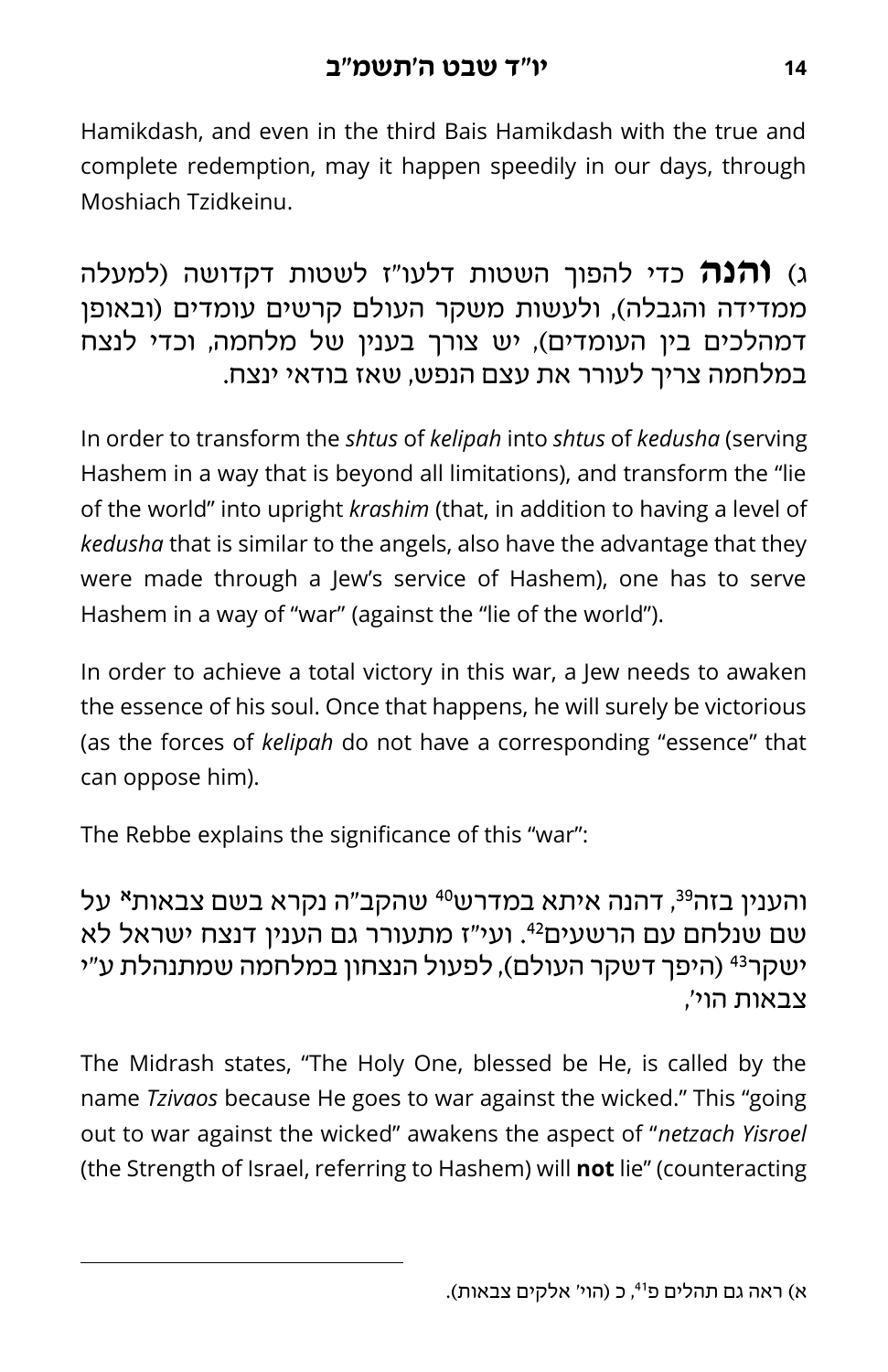#### **ד"ה באתי לגני <sup>15</sup>**

the "lie of the world" explained previously), which then brings about victory in the war that is waged by *Tzivos Hashem* (the Jewish people).

שבשם זה נקראו בנ"י בצאתם מארץ מצרים (מהגלות הראשון)<sup>44</sup>, ומאז נעשה כל אחד מישראל (וכל בנ"י) יוצא צבא בישראל<sup>45</sup>, שממלא תפקידו (אני נבראתי לשמש את קוני<sup>46</sup>) בעוה"ז התחתון דוקא, להאיר את חושך העולם, ע"י הנצחון במלחמה עם החושך וההעלם והסתר.

The Jewish people were given the name *Tzivos Hashem* when they left Egypt (the first exile), and from that point on every single Jew was considered someone who "goes out to the army in *Yisroel*" – someone who fulfills his mission ("I was created in order to serve my Creator") specifically in this physical world, illuminating the darkness of the world through his victory in the war against the darkness and concealment of G-dliness.

ובשביל זה ישנו הענין דבזבוז האוצרות, וכפי שרואים במלכותא דארעא, שבשביל ניצוח המלחמה מבזבז המלך את כל אוצרותיו ואוצרות אבותיו, שבדרך כלל אינו משתמש בהם לצרכיו, ואעפ"כ ה"ה משתמש בהם ועד לאופן של בזבוז בשביל נצחון המלחמה, עי"ז שנותנם לאנשי המלחמה.

When a king fights a war to gain wealth or power, he makes a calculation to determine how much money he should spend based on how much he could expect to gain. In contrast, when the war is fought in order to achieve victory (forcing the enemy to conform to the king's will and desire), there is no limit to what the king will spend.

In order to win this type of war, the king is willing to freely spend his rare and precious treasures that have been collected over many years and generations—treasures that he has never used for anything else and he keeps "hidden and sealed" from sight. When the king is fighting for victory, he freely spends his treasures to win the war by giving them over to the soldiers that are fighting the war.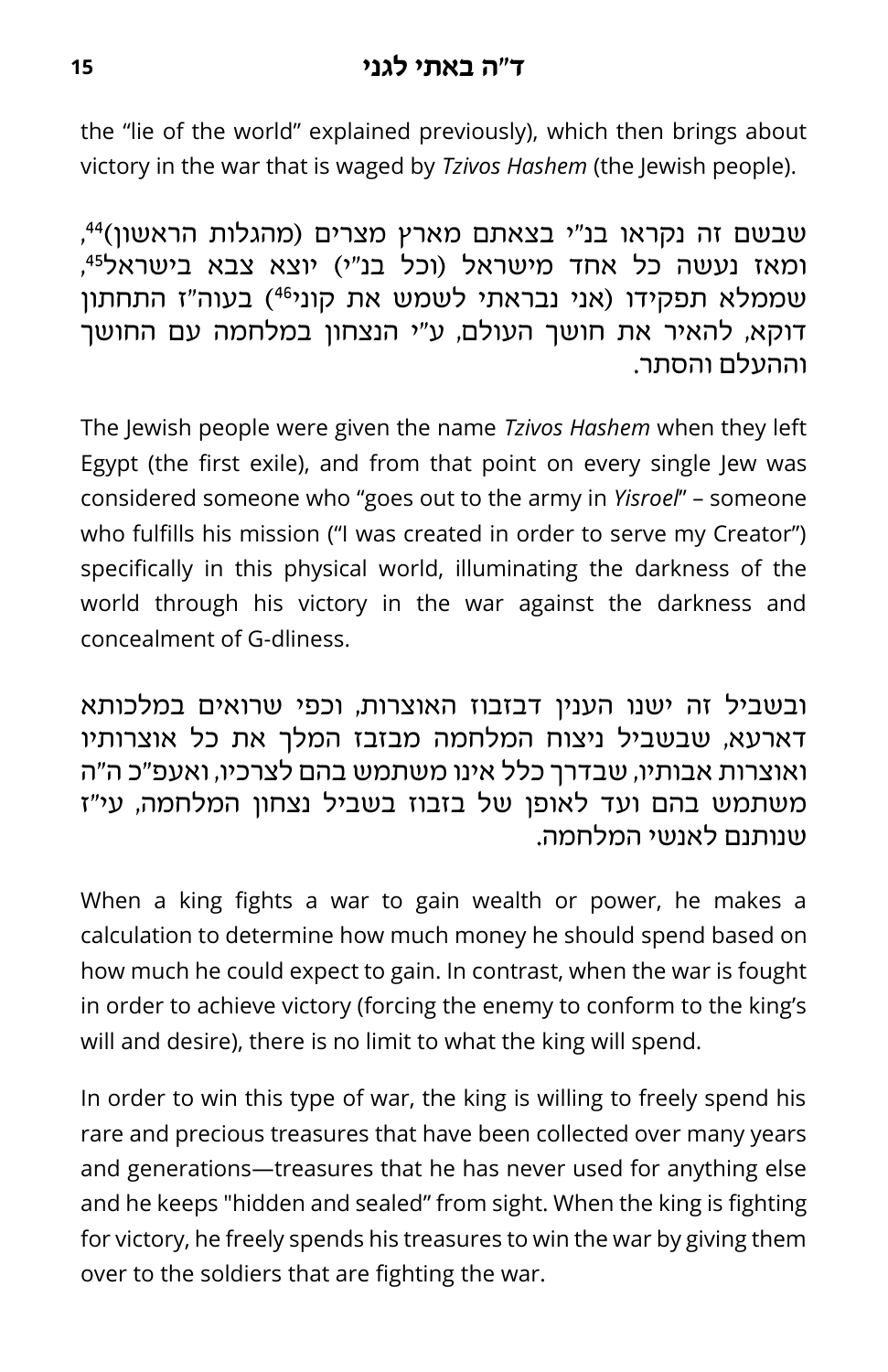ועד"ז בנוגע לאוצר הוי' שנותנים לצבאות השם, שזהו"ע האוצר של יראת שמים<sup>47</sup> שבאדם (כמבואר במק"א<sup>48</sup>), וכן כללות הענין שהקב"ה , עוזרו<sup>49</sup>, שעי"ז מנצחים את המלחמה

Similarly, Hashem gives the Jewish people (*Tzivos Hashem)* a "storehouse of fear of Heaven" that is hidden within them (similar to the king's storehouse of treasure that is hidden away from his subjects), as well as the general support of "Hashem supports him" (giving him an "unfair advantage" in his struggle of his G-dly soul with his animal soul) in order to win the war.

ועד להאופן דפדה בשלום נפשי<sup>50</sup>, כמבואר בכ"מ<sup>51</sup> שאמיתית הענין דפדה בשלום הוא באופן שאין צורך כלל בענין המלחמה )פדה בשלום גו' מקרב לי),

The victory is achieved to the extent that it can be described by the phrase "He redeemed my soul in peace." As explained in many places in Chassidus, this refers to a state where the war doesn't need to be fought (as it says, "He redeemed my soul in peace from the battle that came upon me"), as the enemy is transformed into an ally.

וכמו שהי' בימי שלמה, שלמה שמו ושלום ושקט אתן על ישראל בימיו<sup>52</sup>, ויתירה מזה<sup>53</sup>, כפי שתהי' הגאולה מגלות זה האחרון, בביאת . משיח צדקנו<sup>54</sup>

This is similar to the peace in the times of Shlomo HaMelech, as it says "Shlomo was his name and I will give Yisroel peace (*shalom*, related to Shlomo) and tranquility in his days." Additionally, it will achieve the peace that will happen through the redemption from this last *galus* with the coming of Moshiach Tzidkeinu.

This completes the Rebbe's summary of the first ten chapters of the Frierdiker Rebbe's *ma'amar*.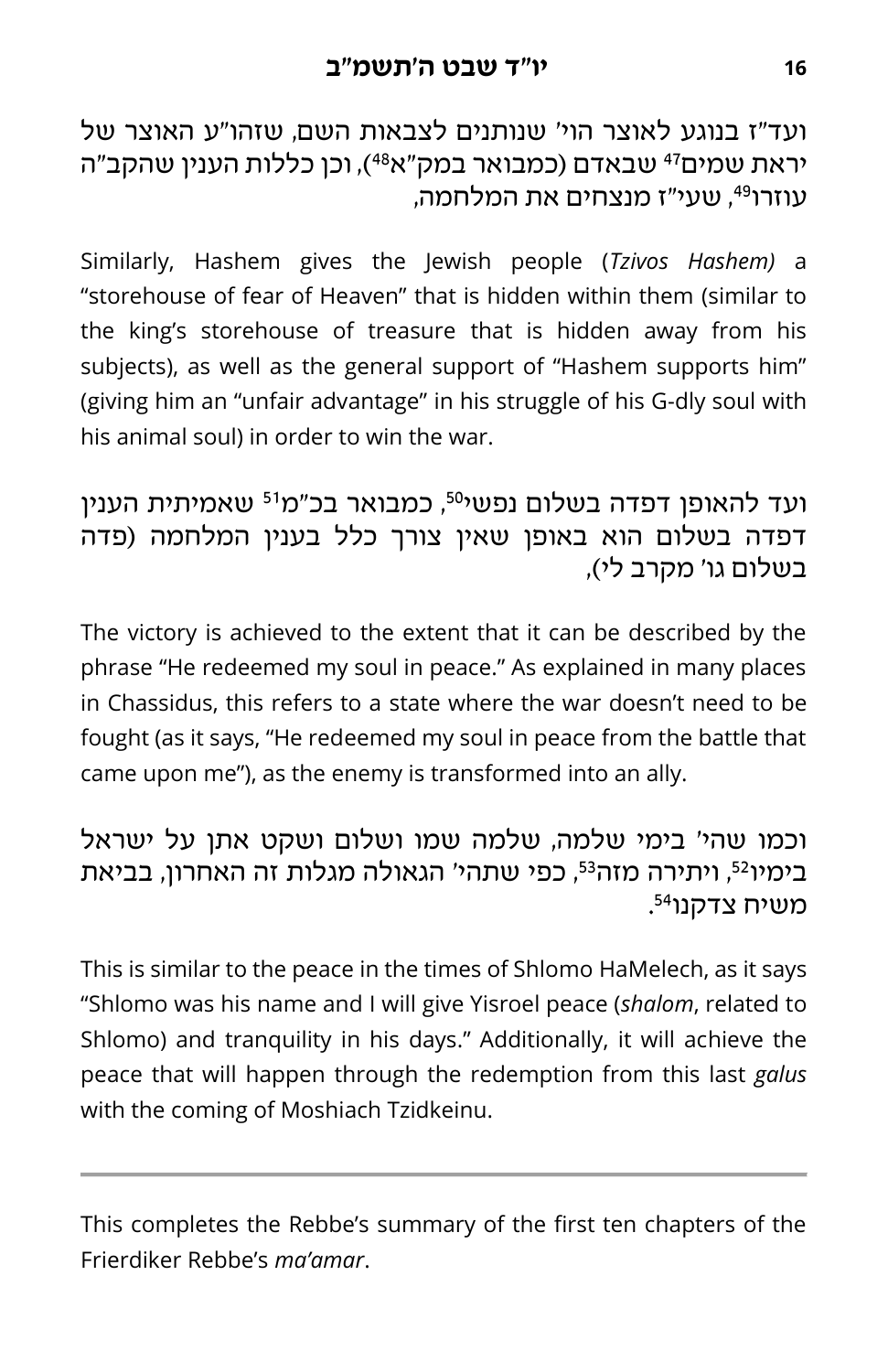# **Chapter 12 of the Frierdiker Rebbe's Ma'amar**

To aid the reader in understanding the Rebbe's analysis, we interrupt the Rebbe's *ma'amar* with a translation of the twelfth chapter of the Frierdiker Rebbe's *ma'amar*. (Note that the translation is brief and only minimally explained. All relevant sections will be explained later in the continuation of the Rebbe's *ma'amar*.)

## יב) **והנה** להבין ענין האוצר למעלה הוא, דהנה איתא<sup>ב</sup> בתיקוני זהר\* אור א"ס למעלה עד אין קץ ולמטה עד אין תכלית,

We can understand what is meant by the "supernal treasure house" in terms of a statement in *Tikkunei Zohar*:

"The *Ohr Ein Sof* (G-d's infinite light, literally "the light without end") extends upward without bounds and downward without end."

[**Editor's note:** In subsequent chapters, the Frierdiker Rebbe will explain that the "heavenly treasure house" is related to the concept that the *Ohr Ein Sof* extends "upward without bounds". In order to appreciate the significance of this higher level, the Frierdiker Rebbe first focuses on the lower level of "downward without end".]

Seemingly, the fact that the *Ohr Ein Sof* "extends upward without bounds and downward without end" is superfluous; if we know that it is G-d's **infinite** light, surely it extends infinitely above and below.

The Frierdiker Rebbe explains that the *Tikkunei Zohar* is teaching something deeper than what we see at first glance:

ב ראה תקו"ז סוף תיקון נז. זהר חדש יתרו (לד, ג).

**איתא בתיקוני זהר**: הובא ונתבאר באריכות בהמשך תרס"ו ד"ה ויולך הוי' את הים ואילך ]ע' קסה ואילך[.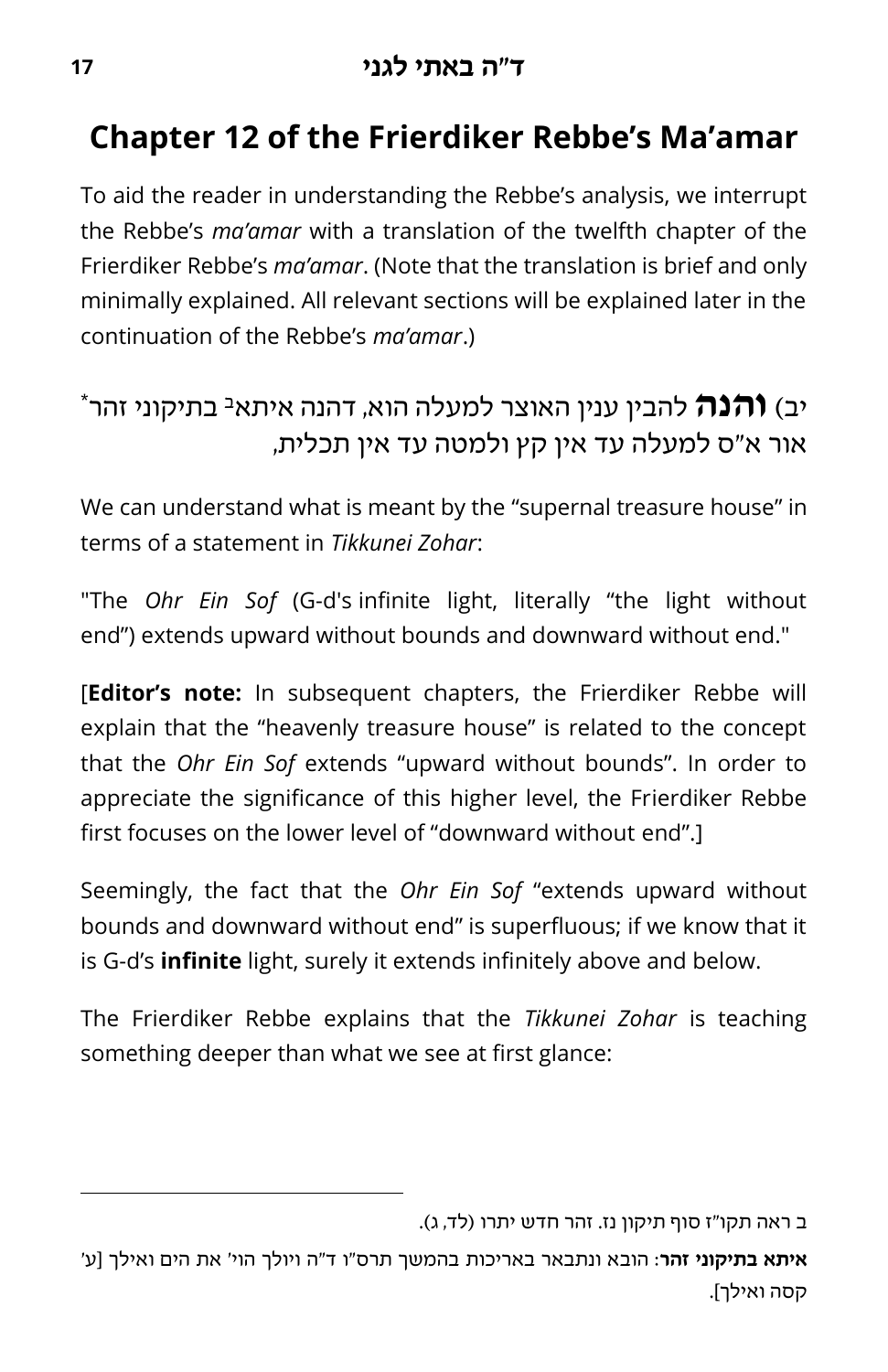והנה מה שאומרים למטה עד אין תכלית הכוונה שהגילוי וההתפשטות הוא בבחי' א"ס ובל"ג כלל, דזהו קריאת שם דשם אור , א"ס, דהאור עצמו הוא א"ס<sup>ג</sup>

There are two ways that we could explain the phrase *Ohr Ein Sof*:

- 1. It is the *ohr* (light) of the *Ein Sof* (Hashem, who is infinite)
- 2. The *ohr* **itself** is *Ein Sof*

Chassidus explains that the second explanation is the correct one. Since the *Ohr Ein Sof* is the "light" (revelation) of Hashem, and Hashem is *Ein Sof*, the light is also *Ein Sof.* This is the meaning of the name *Ohr Ein Sof*.

By adding the fact that the *Ohr Ein Sof* extends "downward without end", the *Tikkunei Zohar* is explaining that the "expansion" of the *Ohr Ein Sof* retains its "infinite" quality even as it "expands downward" through the process of creating a limited creation. (This will be explained in greater detail in the Rebbe's *ma'amar*.)

ד וטעם הדבר הוא לפי שהאור הוא מעין המאור ,דזהו"ע ומעלת האור, דהאור עם שהוא הארה לבד ולא עצם ומ"מ הנה זהו מעלתו שהוא מעין המאור, ולהיות שהעצמות הוא בבחי' פשיטות ובבחינת אין סוף לכן הנה גם האור שהוא מעין המאור הוא בבחינת א"ס, וזהו אור אין סוף שהאור עצמו הוא בבחינת אין סוף.

The reason why the *Ohr Ein Sof* can have this quality of being truly infinite (even though it would seem that only Hashem Himself can possess this quality, and the "ray of light" that is revealed from Hashem surely has an origin and has limitations, which means it's not truly infinite) is because it follows the principle that "light has similar

ג ראה לקו"ת פקודי ז, ב. המשך תרס"ו ע' קסה. ס"ע קעב ואילך. ובכ"מ.

ד ראה תניא אגה"ק ס"כ )קל, סע"א ואילך(. ספר המאמרים תרנ"ו ע' רנו. המשך תרס"ו ע' קסח. ובכ"מ.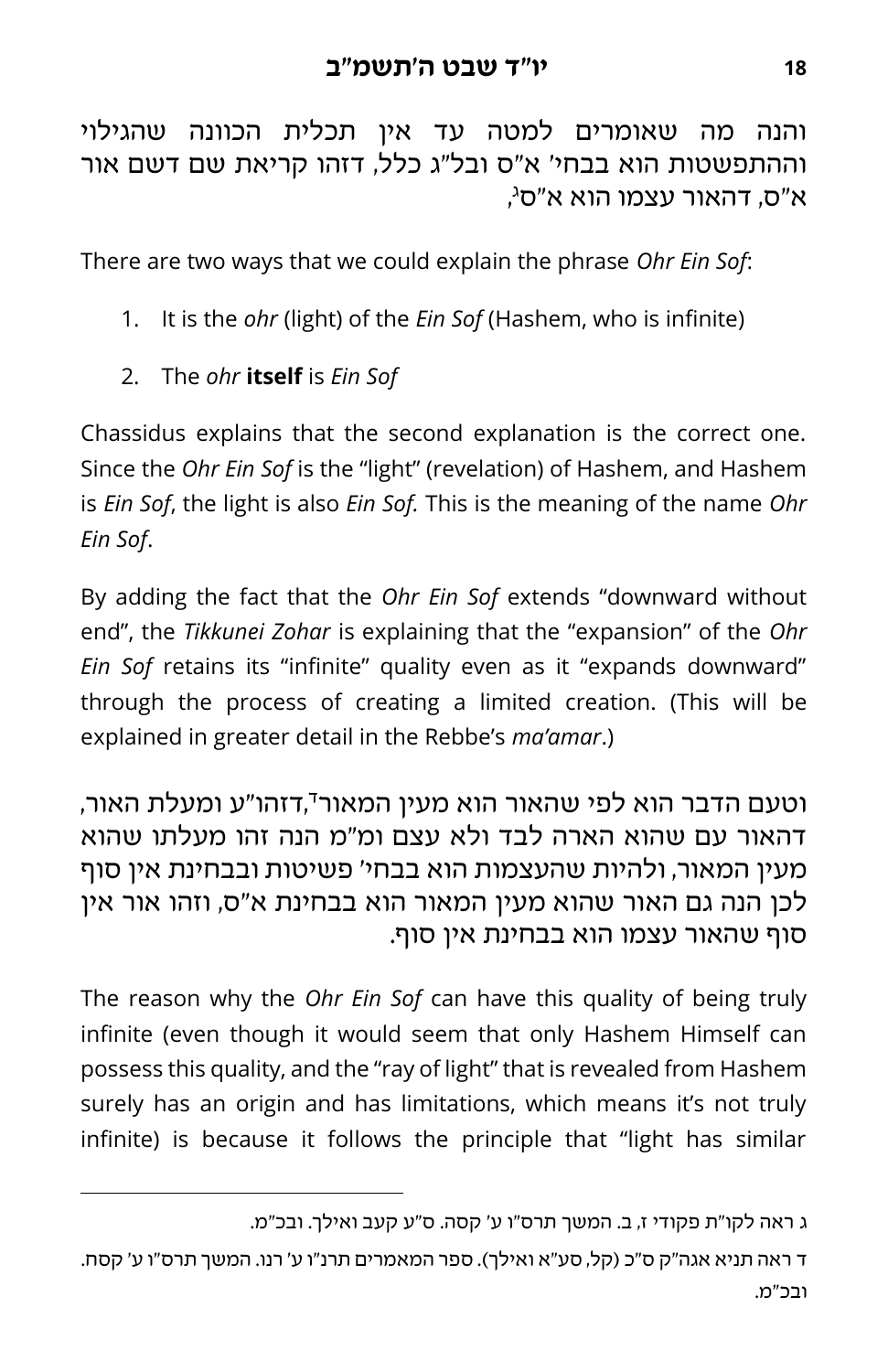properties to its source". On a deeper level, not only does the light have the **properties** of its source; the light's entire **existence** is an expression of its source. The **source itself** "shines" through the light, which is why the light takes on its properties.

Since Hashem's essence is undefinable and infinite, therefore the light (which is similar to its source) also has the property of being infinite. This is the meaning of the name *Ohr Ein Sof*: the **light itself** is infinite.

והנה מהאור הזה היו עולמות וספירות עד אין קץ ובל"ג כלל, ובאופנים אחרים לגמרי, והיינו שהעולמות והספירות גופא הן בל"ג, לבד זה שהם בל"ג במספרם, וכמאמר בפי' ענין ספירות אין קץ<sup>ה</sup> שהספירות ו עצמן הן בל"ג לבד שהם במספר בל"ג ,

On its own (without the *tzimtzum*), the *Ohr Ein Sof* would bring into being worlds and *sefiros* that are also "without end" and are totally infinite, an existence that is totally different than the one we know. In addition to the fact that there would be an infinite **number** of them, each one would have the **quality** of being infinite. This is the meaning of the Alter Rebbe's explanation of *sefiros ein keitz* (without end): in addition to being an infinite number of *sefiros*, each *sefirah* would be infinite on its own.

The Zohar provides an analogy for this:

וכדאיתא באדרא זוטא<sup>\*</sup> כהאי בוצינא דאתפשט לכל סטר ועיבר וכד תסתכל למינדע לון לא תשתכח אלא בוצינא בלחודוהי )כהנר הזה אשר אורו מתנוצץ לכל עבר ופינה, וכאשר תסתכל בו לידע אותו לא תמצא אלא הנר בלבד),

ו ראה המשך תער"ב ח"א ע' רמ.

וכדאיתא באדרא זוטא: זהר ח"ג רפח, א. עיי"ש.

ה ראה מאמרי אדמו"ר הזקן הנחות הר"פ ע' קסט. ועם הגהות – אוה"ת שה"ש ח"ג ע' תתקסה ואילך. המשך תרס"ו ע' קפד ואילך. סה"מ תרפ"ט ס"ע כט ואילך. וש"נ.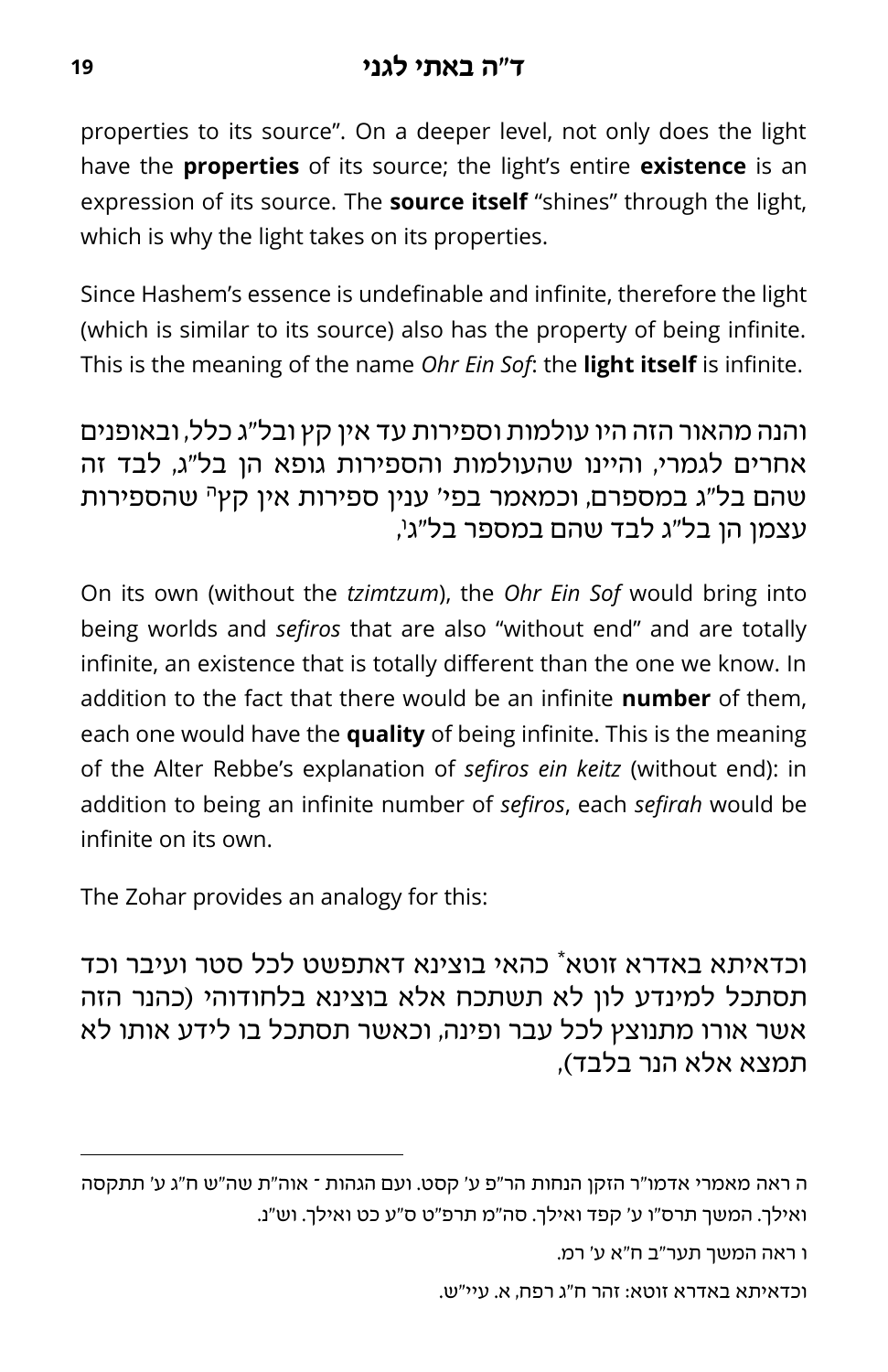The Zohar compares this to a house that is filled with light. When one looks to find the source of the light that is spreading out to every direction and corner of the house, he will discover that the source of light is only one candle.

#### דלהיותן בבחינת פשיטות בעצם לזאת הוא בא בריבוי התחלקות מדריגות עד אין שיעור, דזהו אומרו דאתפשט לכל סטר ועיבר, אבל לאמיתתו הוא בוצינא בלחודוהי, שהוא בחינת חד,

Because Hashem's essence is "completely undefinable" ("a single candle"), it cannot be confined to only being expressed in an unlimited way. Therefore, it can even be expressed in an infinite number of **different** (limited) ways ("every direction and corner of the house"). Conversely, even though it is expressed in infinite ways, all of these expressions are merely part of the "one candle" (Hashem's essence).

#### וכמאמר\* אנת הוא חד ולא בחושבן, ולהיותו בבחינת חד בעצם הנה כאשר הוא בא בהתגלות הוא ולא בחושבן, והוא בבחינת ריבוי ביותר, אבל לאמיתתו הוא בבחינת חד ממש.

This concept is expressed in *Posach Eliyahu* (the introduction to the Tikkunei Zohar) with the statement, "You are One, but not in the numerical sense." Interpreted differently, the phrase *lo bechushban* (not in a numerical sense) could also mean "uncountable".

Based on this reading, it would mean that "because You (Hashem) are One (truly unlimited), when You are revealed (through the *Ohr Ein Sof*) it is in an uncountable way (unlimited *sefiros* and worlds). And despite the fact that there are **many** (unlimited) aspects to this revelation, it is all included within Your true unity.

The Frierdiker Rebbe now addresses the fact that Hashem created ten *sefiros*: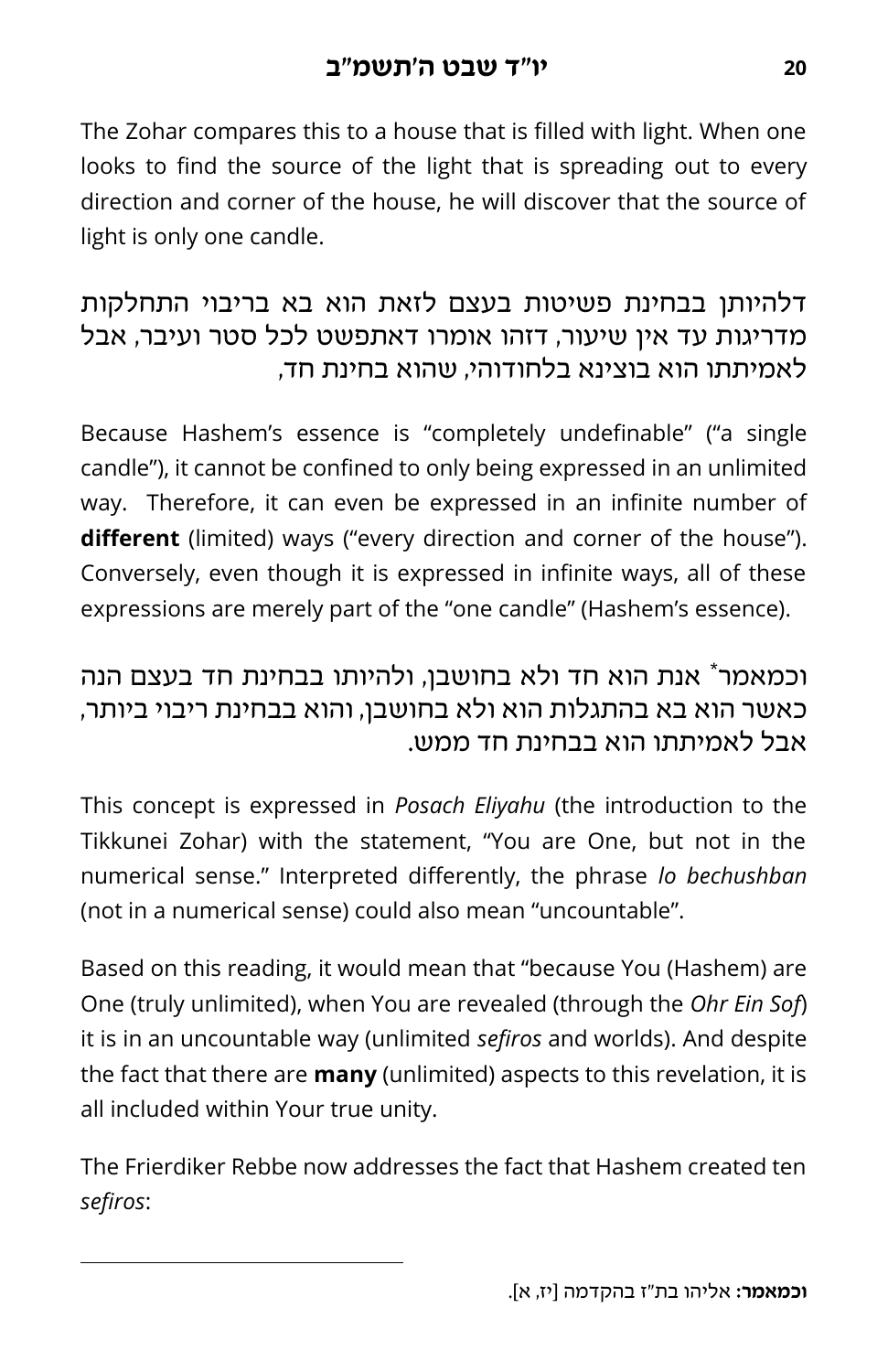ז והנה מה שנאצלו הספירות במספר עשר, כדאיתא בספר יצירה , עשר ספירות עשר ולא תשע עשר ולא אחד עשר, הנה זהו ע"י הצמצום שהי' באור א"ס ב"ה, ועל ידי הצמצום הרי בא האור והגילוי בבחינת מדה וגבול, ולכן הם במספר ע"ס,

Sefer Yetzirah states, "ten *sefiros*: ten and not nine, ten and not eleven." This limitation of only having ten *sefiros* (and not unlimited *sefiros*) was accomplished through the *tzimtzum* of the *Ohr Ein Sof*. Through this *tzimtzum*, the infinite light was expressed in a measured and limited way, which enabled the number of *sefiros* to be limited to ten.

We would expect that once the *Ohr Ein Sof* was limited by the *tzimtzum* and was specifically expressed through ten *sefiros*, the unlimited aspect of the *Ohr Ein Sof* would no longer be present within creation. The Frierdiker Rebbe explains that this is not the case:

ובכ"ז הנה אחר הצמצום נתהוו מ"מ עולמות בלי גבול ובלי שיעור, וכמ"ש<sup>ח</sup> ועלמות אין מספר, וכמאמר רז"ל אל תקרי עלמות<sup>\*</sup> אלא  $*$  עולמות שהן עולמות בלי שיעור ומספר כלל, וכדאיתא באדרא רבא בגולגלתא יתבי תריסר אלפי עלמין, והמספר הזה די"ב אלף הוא רק לפי הענין שמדבר שם, שזהו מספר כזה, אבל באמת הוא בל"ג,

Even after the *tzimtzum,* an infinite number of infinite worlds were created. This is the meaning of the Zohar on the *pasuk*, "and *alamos*  (young maidens) without limit." The Zohar comments, "do not read it as *alamos* (young maidens), but rather *olamos* (worlds)," referring to the infinite number of infinite worlds that were brought into being.

ז פ"א מ"ד.

ח שה"ש ו, ח.

א"ת עלמות: זח"ג עא, ב. הקדמת ת"ז קרוב לסופה ]יד, ב[. וראה ג"כ זח"ג נח, ב.

**וכדאיתא באדרא רבא:** זח"ג קכח, ב. – להעיר מאגרת הקדש סי' ך' )קל, א(. לקו"ת פ' במדבר רד"ה וארשתיך ]ח, ב[.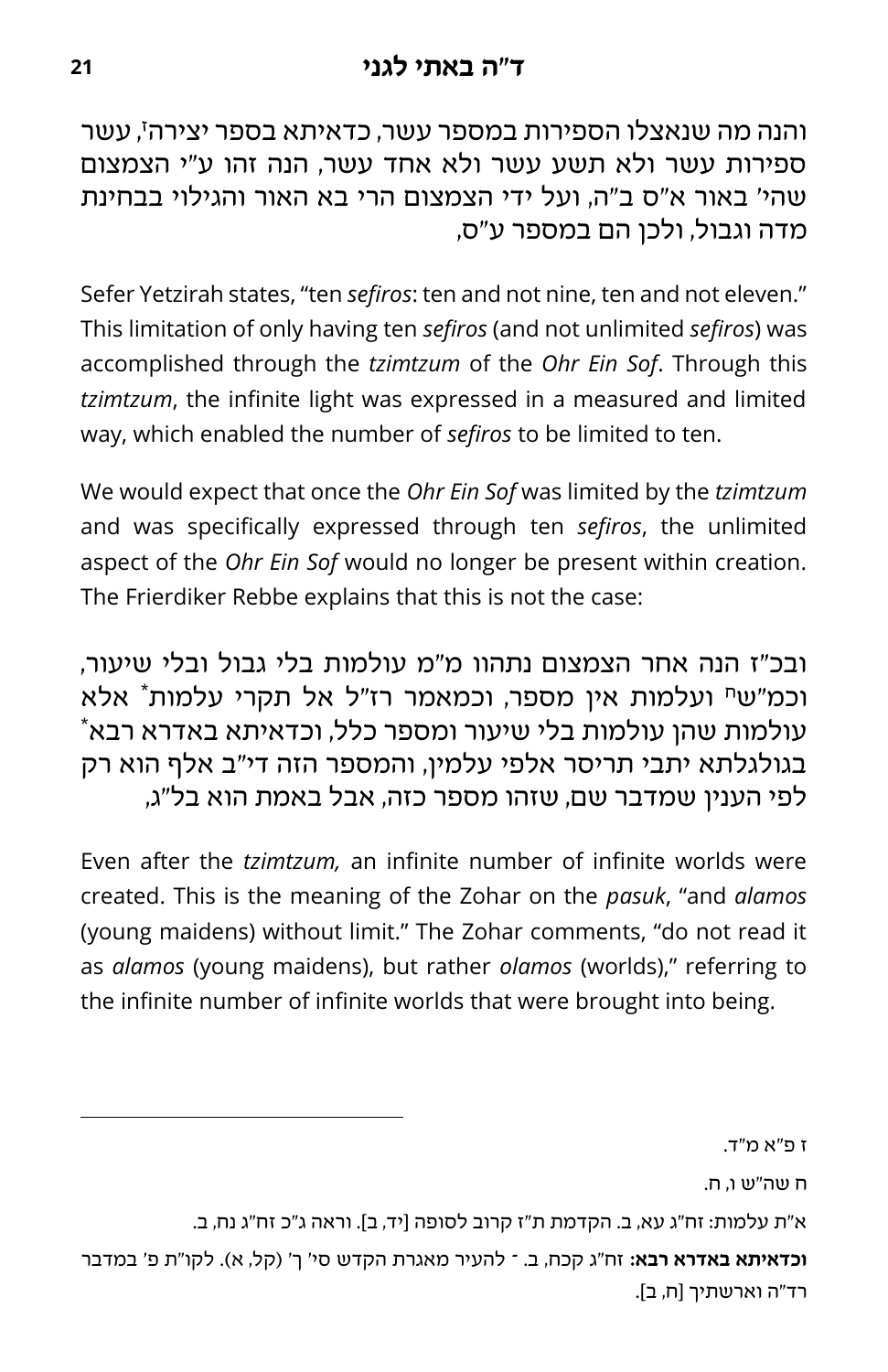Similarly, the Zohar states that in *gulgolta* ("the skull," referring to the level of *arich anpin*, the lower level of *keser*) there are "twelve thousand worlds." The Zohar refers to only twelve thousand worlds (and not unlimited worlds) because only these worlds are relevant to the topic being discussed there, but in truth there are an infinite number of worlds.

Until this point, the Frierdiker Rebbe has explained the existence of worlds on the levels beyond the world of *Atzilus*. He now continues to explain that the *Ohr Ein Sof* still retains this infinite quality as it is invested into the world of *Atzilus* and even lower:

עד שגם במדריגה היותר תחתונה דמדריגת האצילות שהוא בחינת מלכות דאצילות הנה בא ממנה הריבוי והתהוות עד אין מספר, ט וכמ"ש מה רבו מעשיך ומה גדלו מעשיך שהם ריבוי הנבראים וגדולי הנבראים (כמבואר בד"ה וארא"), דכ"ז הוא לפי שהאור הוא אין סוף ובל"ג, ולכן הנה גם כמו שבא ע"י הצמצום הנה ההתהוות היא בלי מספר וגבול.

Even in the lowest level of the world of *Atzilus*, the level of *malchus*, the *Ohr Ein Sof* brings an infinite variety and number of creations into existence. This is the meaning of the *pesukim*, "How many are Your works" (referring to the infinite variety of creations) and "how great are Your works" (referring to the infinite variety of creations in the higher worlds, such as angels and souls), as explained in the *ma'amar Va'era*  from the Alter Rebbe.

All of this is possible because the *Ohr* itself is *Ein Sof*; therefore, even when it is concealed through *tzimtzum* it still retains this infinite quality, bringing uncountable and unlimited creations into being.

ט תהלים קד, כד. שם צב, ו.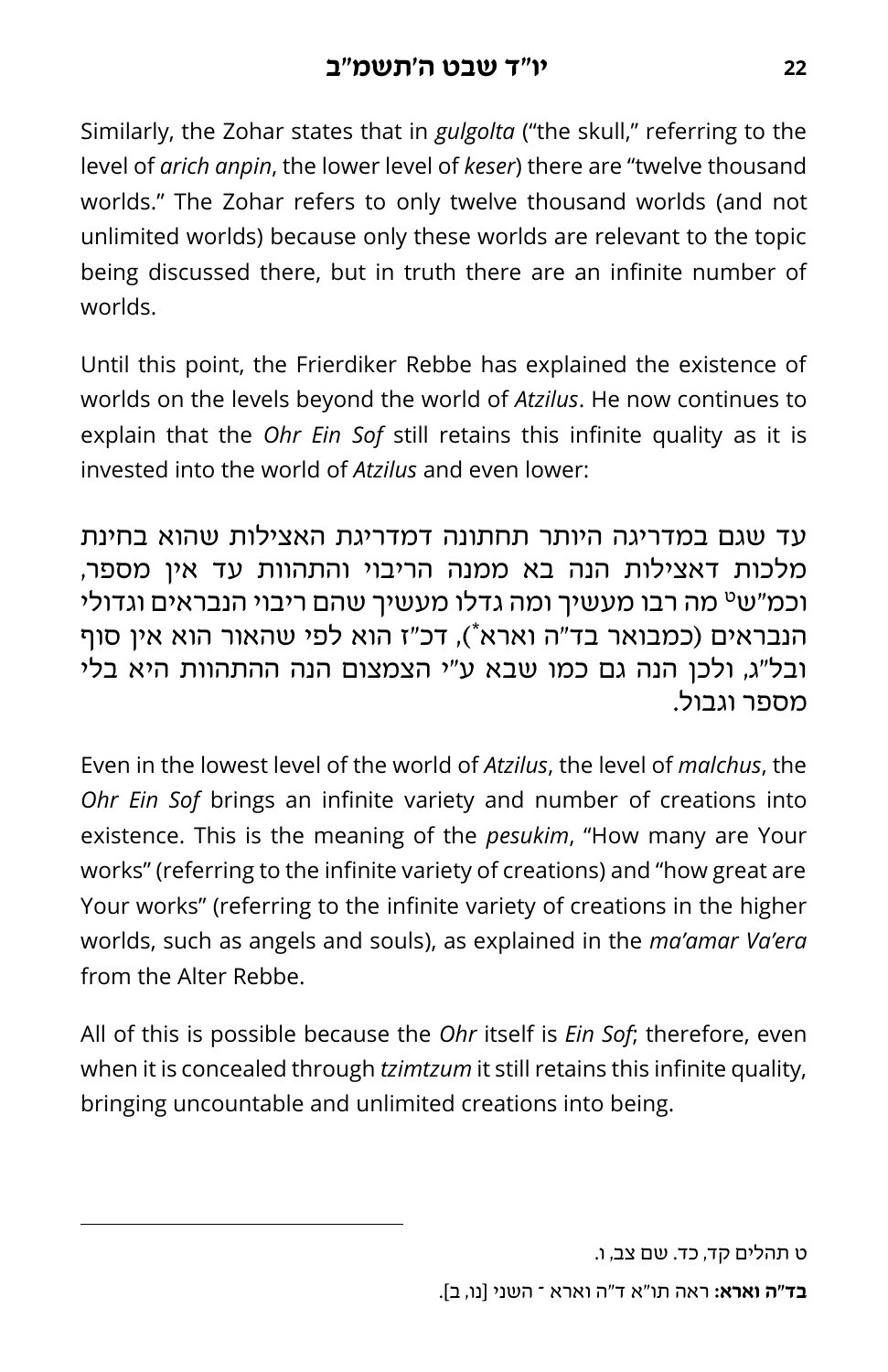# **The Rebbe's Explanation of Chapter 12**

We now return to the Rebbe's *ma'amar* from 5742 to explain the twelfth chapter of the Frierdiker Rebbe's *ma'amar*:

ד( **וממשיך** לבאר בפרק י"ב ]המכוון לשנה זו – שנת הי"ב בפעם השני', שהרי בכללות ההמשך יש עשרים פרקים, פרק אחד לכל שנה, ולאחרי עשרים שנה מתחילים עשרים הפרקים בפעם השני'. ויש [ ענין <sup>55</sup> לומר, שזהו"ע ב' כפי"ן, אותיות כפולות השייכים לענין הגאולה האוצר למעלה, על יסוד מאמר התיקוני זהר<sup>56</sup> אור א"ס למעלה מעלה עד אין קץ ולמטה מטה עד אין תכלית.

In the twelfth chapter, the Frierdiker Rebbe begins to explain the concept of the supernal treasure house based on the following statement of the *Tikkunei Zohar*:

"The *Ohr Ein Sof* (G-d's infinite light, literally "the light without end") extends upward without bounds and downward without end."

[Parenthetically, the Rebbe points out that the twelfth chapter is relevant to the current year when the *ma'amar* was said. The Frierdiker Rebbe's *hemshech* from 5710 contained twenty chapters, and one chapter is relevant to each year, starting with chapter one in 5711 and concluding with chapter 20 in 5730. This cycle of twenty chapters then restarted in 5731, and the twelfth chapter corresponds to the year that this *ma'amar* was said, 5742. This "doubled" cycle of twenty (the number twenty corresponds to the letter כ, so twenty twice corresponds to the letter כ twice) reflects the concept of "doubled letters" which is connected to the *geula*, as explained in various sources (see footnote 55). The "double כ' refers to the letters כ' in the words כ' לך, referring to when Hashem redeemed Avraham from *Ur Kasdim*.]

והיינו, שענין האוצר הוא הבחי' דלמעלה מעלה עד אין קץ )כפי שמבאר בהמשך המאמר <sup>57</sup>(, אלא שבכדי לבאר גודל הענין והעילוי של האוצר, מבאר תחילה גודל המעלה והעילוי שבענין דלמטה מטה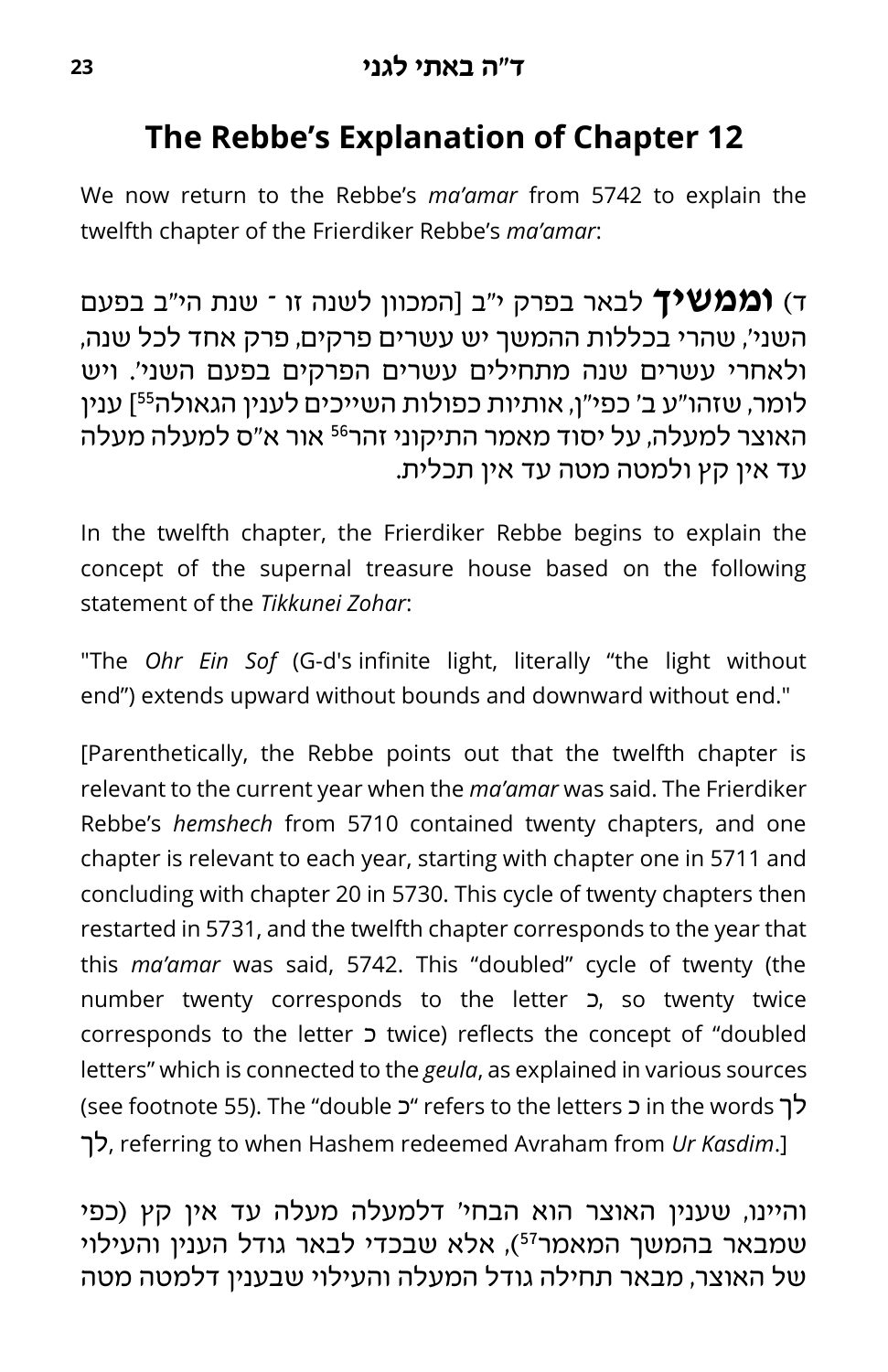עד אין תכלית, ומזה יובן במכש"כ העילוי שבענין דלמעלה מעלה עד אין קץ, שזהו ענין האוצר.

The "supernal treasure house" corresponds to the level of "upward without bounds" (as the Frierdiker Rebbe will explain in Chapter 17), but in order to explain the significance of this higher level the Frierdiker Rebbe first explains the significance of the lower level, "downward without end", which further accentuates the even greater significance of the higher level, the "supernal treasure house".

### )לא שהאור נמשך ובא מא"ס, <sup>58</sup> **ומבאר** שפירוש השם אור א"ס הוא אלא) שהאור עצמו הוא א"ס.

The Frierdiker Rebbe explains that the meaning of the name *Ohr Ein Sof* means that the **light itself** is infinite (not that it is light **from** the infinite).

וטעם הדבר הוא, לפי שהאור הוא מעין המאור, דעם היותו הארה לבד, ולא עצם, מ"מ, זהו מעלתו שהוא מעין המאור, ולהיות שהעצמות (המאור) הוא בבחי' פשיטות ובבחי' אין סוף (אין סוף בתכלית השלימות, ועד שהוא למעלה מכל הגדרים דסוף ותחלה), לכן הנה גם האור שהוא מעין המאור הוא בבחי' אין סוף, וזהו אור אין סוף, שהאור עצמו הוא בבחי' אין סוף.

Seemingly only Hashem Himself can be truly infinite and completely beyond definition; everything else in existence (including the *Ohr Ein Sof*) comes from Him, and therefore must be brought into existence with some "definition" that limits it. However, this light of *Ohr Ein Sof* (which we refer to as "G-dliness") has a unique quality that causes us to refer to it with the analogy of "light".

Light is merely an expression of the source of light and therefore reflects the qualities of the source. Hashem's essence is undefinable and infinite and is the ultimate expression of *Ein Sof* (His essence is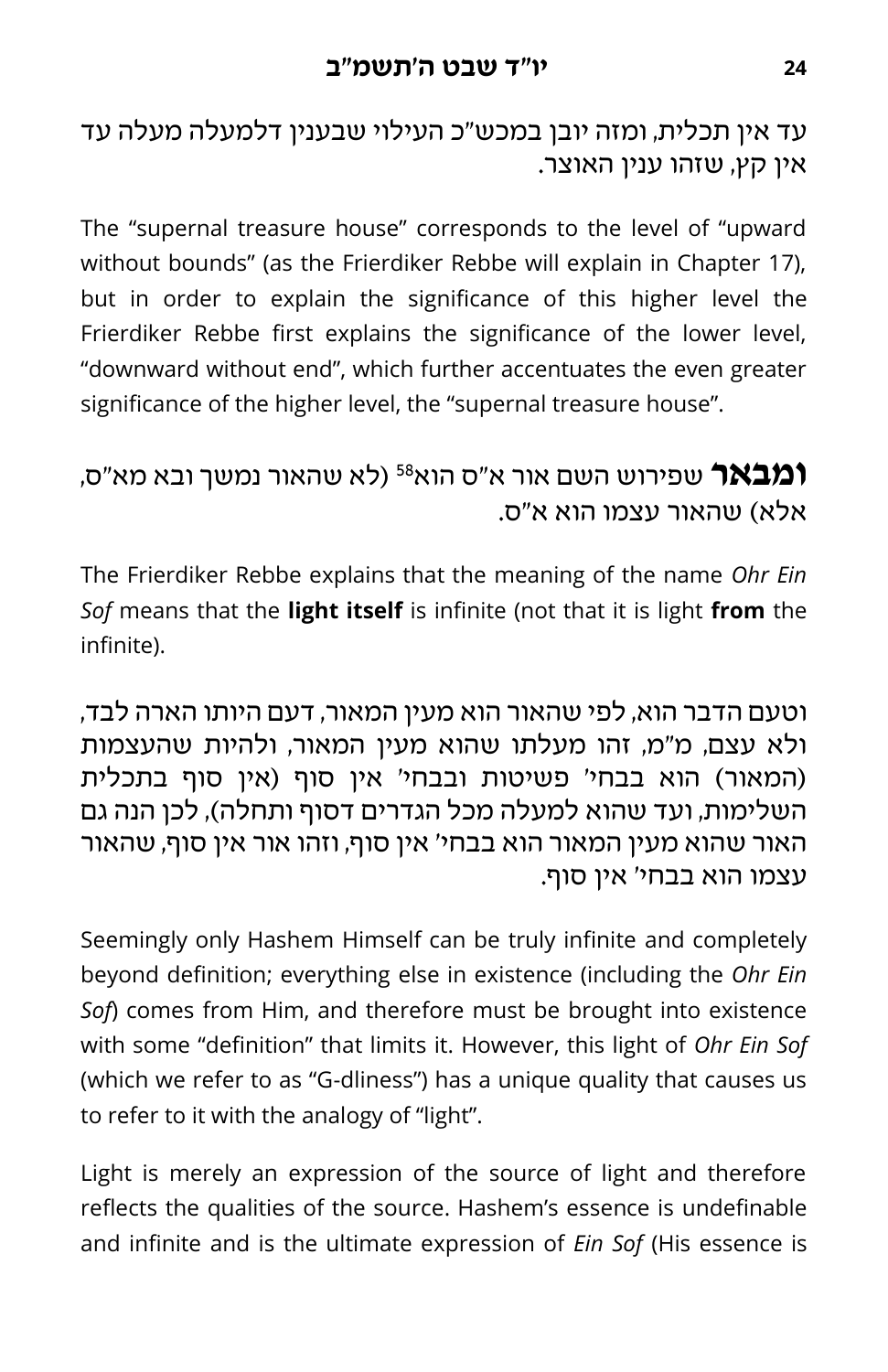beyond the entire concept of beginning and end). (In contrast, the *Ohr Ein Sof* **does** have a beginning – but it does not have an end.)

Therefore, the "light" which expresses Hashem's infinite essence, the *Ohr Ein Sof*, retains this quality of being "without end" (infinite) similar to its infinite source.

In other words, if light was an entity on its own, it would have a defined existence and properties of its own. However, since light is only an expression of its **source**, it is truly unlimited.

After explaining the meaning of the name *Ohr Ein Sof*, the Frierdiker Rebbe then explains the meaning of the phrase "downward without end":

#### ופירוש "אור אין סוף למטה עד אין תכלית" הוא, שגם כפי שנמשך למטה מטה הוא בבחי' אין סוף.

The meaning of the statement that the *Ohr Ein Sof* extends "downward without end" is **not** to tell us "how far" or "to where" the *Ohr Ein Sof* is revealed, as we would already know that from the fact that it is infinite. Rather, this comes to teach us that the *Ohr Ein Sof* retains this unlimited quality even as it is expressed within a **limited** creation.

והיינו, דעם היות שבכדי שתהי' המציאות דמטה צריך להיות ענין , אעפ"כ, גם כמו שהאור נמשך למטה מטה עד אין תכלית, <sup>59</sup> **<sup>י</sup>** הצמצום הוא בבחינת א"ס ובל"ג. כמבואר בהמאמר<sup>60</sup> פרטי הענינים שבזה.

Even though Hashem had to limit this infinite light through the *tzimtzum* in order to allow the limited creation to exist (as a revelation of the infinite light would completely nullify any limited existence),

י( הכוונה כאן לפעולת הצמצום שהאור והגילוי יהי' בבחינת מדה וגבול, ולא לפעולת הצמצום שסילק אורו הגדול על הצד<sup>59</sup> ־ כי, הצמצום דסילוק לא פועל בהקו ובהאור שבהמטה, ולא קובע ומכריח שיהי' בגבול, והחידוש הוא, שצמצום הפועל בהנ"ל בכ"ז לא צמצם הבל"ג שבו.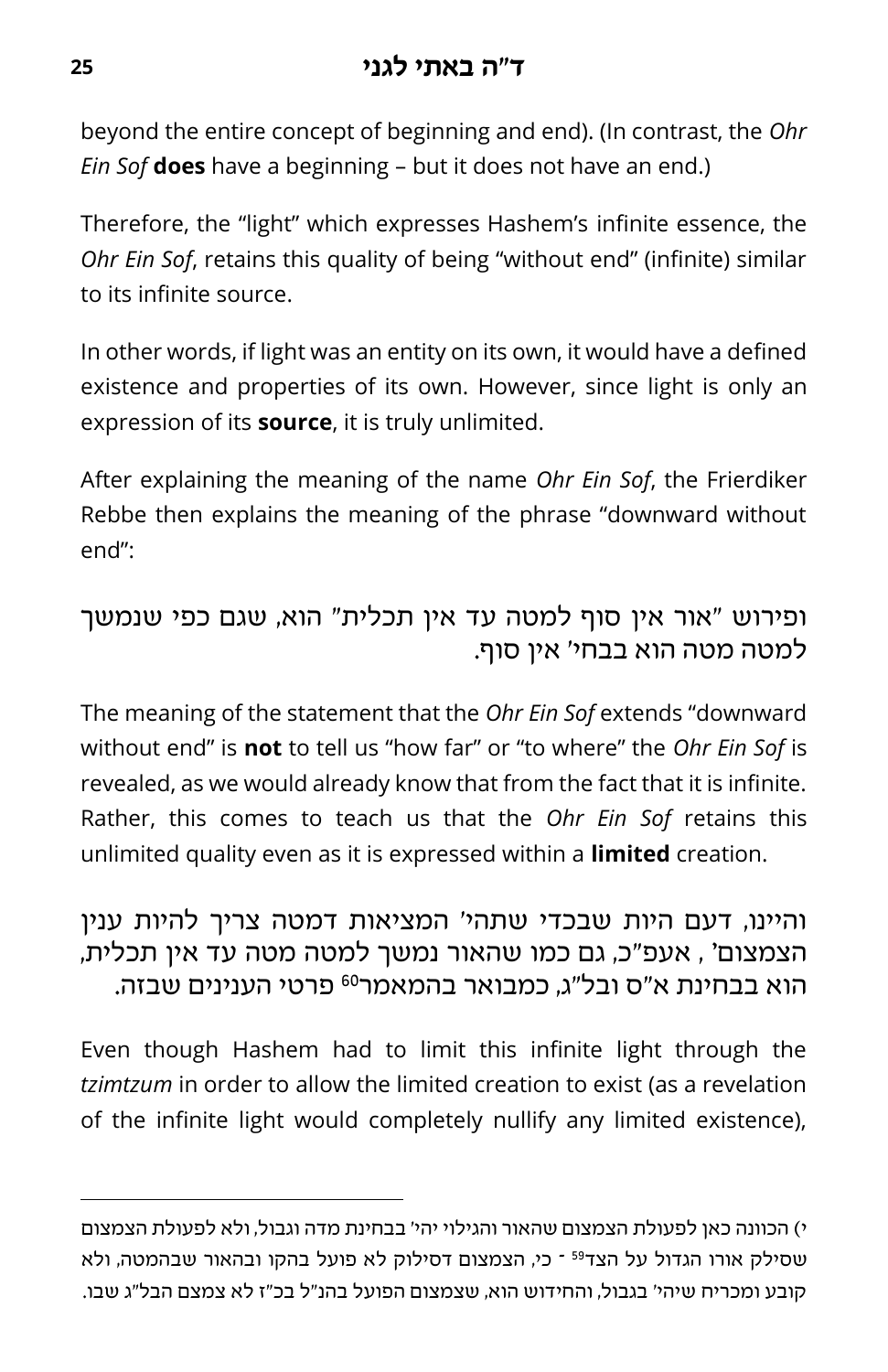nevertheless the *Ohr Ein Sof* **still retains** the aspect of being "without end" and unlimited as it is expressed within creation.

In the footnote, the Rebbe explained that the *tzimtzum* here is **not**  referring to the initial *tzimtzum* where Hashem concealed the infinite light to make "space" for the world to exist. Rather, the Frierdiker Rebbe is referring to the *tzimtzum* that affected the *kav*, the limited revelation of G-dliness that was invested into the world after the initial *tzimtzum*.

The difference between these two *tzimtzumim* is that the first *tzimtzum*  was an action that completely **withheld** revelation, while the second *tzimtzum* was an action that limited the revelation so it could be **invested** into creation. Here, the Frierdiker Rebbe is focusing on how *tzimtzum* limits the revelation, so he only refers to this second type of *tzimtzum*.

Based on this understanding of the Frierdiker Rebbe's *ma'amar*, the Rebbe now connects this concept to topics discussed earlier in the Frierdiker Rebbe's *ma'amar*, introducing us to a deeper significance of this chapter that we would not have otherwise understood.

#### ויתירה מזה, כמובן מהתחלת ההמשך, שדוקא למטה מטה, הנה ע"י מעשינו ועבודתנו )בהעולמות שנעשו ע"י הצמצום, עד לעוה"ז התחתון שאין תחתון למטה הימנו) נעשה "גנוני" של עצמות ומהות. שהוא למעלה גם מבחי' אור אין סוף.

Furthermore, as explained in the beginning of the Frierdiker Rebbe's *hemshech*, it is specifically through our "actions and our service of Hashem" in the lower worlds (which were created through the *tzimtzum* that brought the *Ohr Ein Sof* "downward without end", especially in this lowest physical world which is the lowest possible existence), we make the "*chuppah*" (the home) for Hashem's ultimate essence – which is **even higher than** the *Ohr Ein Sof*.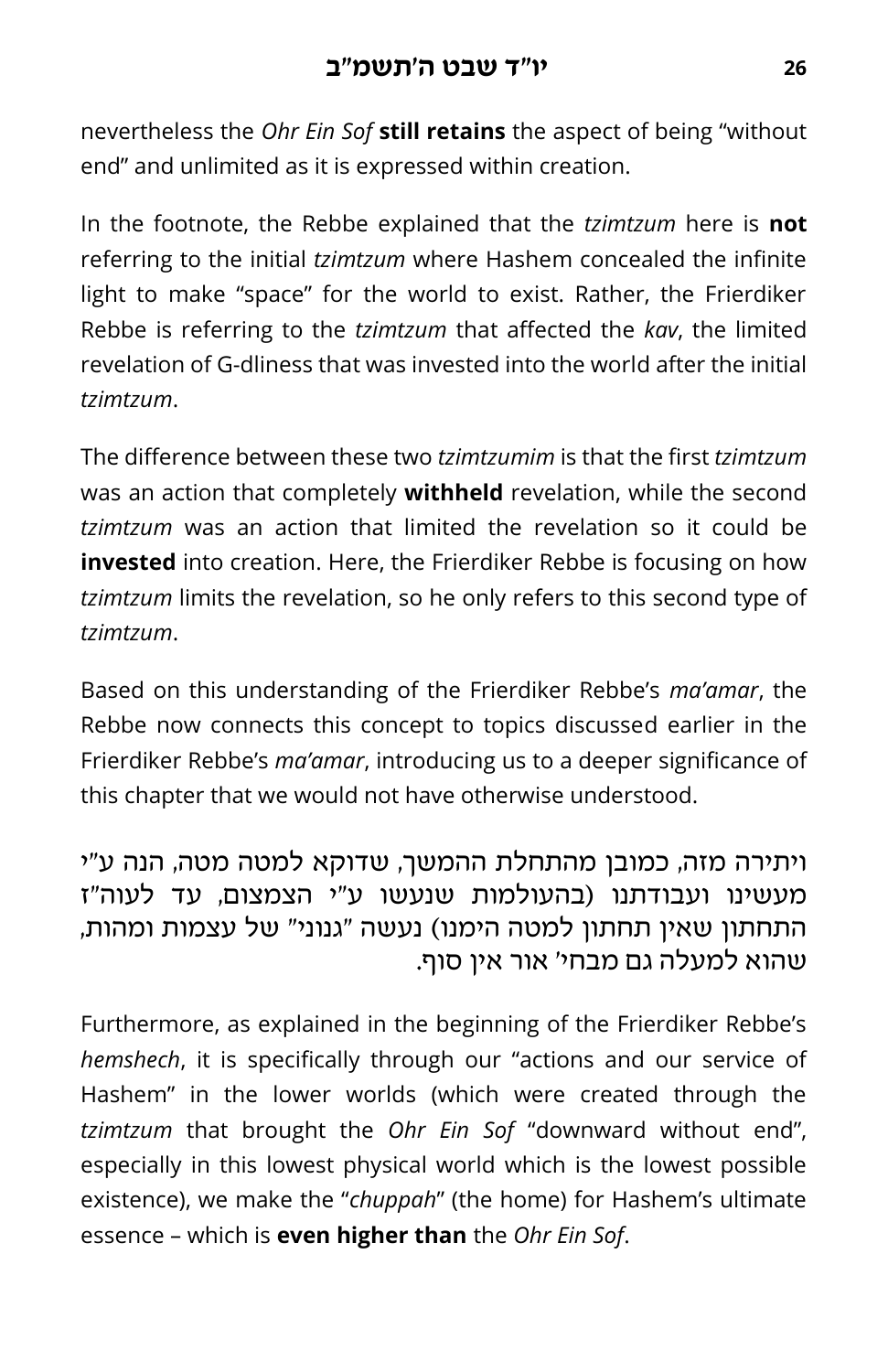#### **ד"ה באתי לגני <sup>27</sup>**

[**Editor's note:** Based on the simple reading of the Frierdiker Rebbe's *ma'amar*, this chapter just serves as a baseline to understand the even greater level of the "supernal treasure house" that corresponds to the "above without bound" aspect of *Ohr Ein Sof*. By pointing out that the revelation of the *Ohr Ein Sof* "downward without end" creates the place where Hashem's ultimate essence with be revealed, this makes our chapter a focal point rather than merely a reference for the chapters to come.

In a broader perspective, achieving the ultimate goal of creation requires two aspects:

- 1. The ability to **overcome** the "enemy" (*kelipah*) and win the war, removing the concealment of Hashem's essence. This spiritual ability comes from the aspect of the *Ohr Ein Sof* that is "above without bound".
- 2. The ability to transform creation into a "home" for His **essence**. This is made possible through the aspect of the *Ohr Ein Sof* that is "downward without end", and specifically through the creation of this lowest physical world.

Based on the Rebbe's explanation, this chapter is focusing on the second aspect of achieving this goal.

#### **End of editor's note.]**

The Rebbe references an overview from Kabbalah that explains the process of *seder histalshelus* (the order of the steps in the creation process):

וכללות הענין בזה, כמבואר בכתבי האריז"ל )בע"ח בתחלתו, ועד"ז ( שבתחילה הי' אור א"ס **יא** במבוא שערים ובאוצרות חיים ובכ"מ

יא) עץ חיים היכל א ענף ב. מבוא שערים בתחלתו פ"א ופ"ב. אוצרות חיים בתחלתו ־ הובאו בספר הליקוטים ]דא"ח הצ"צ[ מערכת צמצום.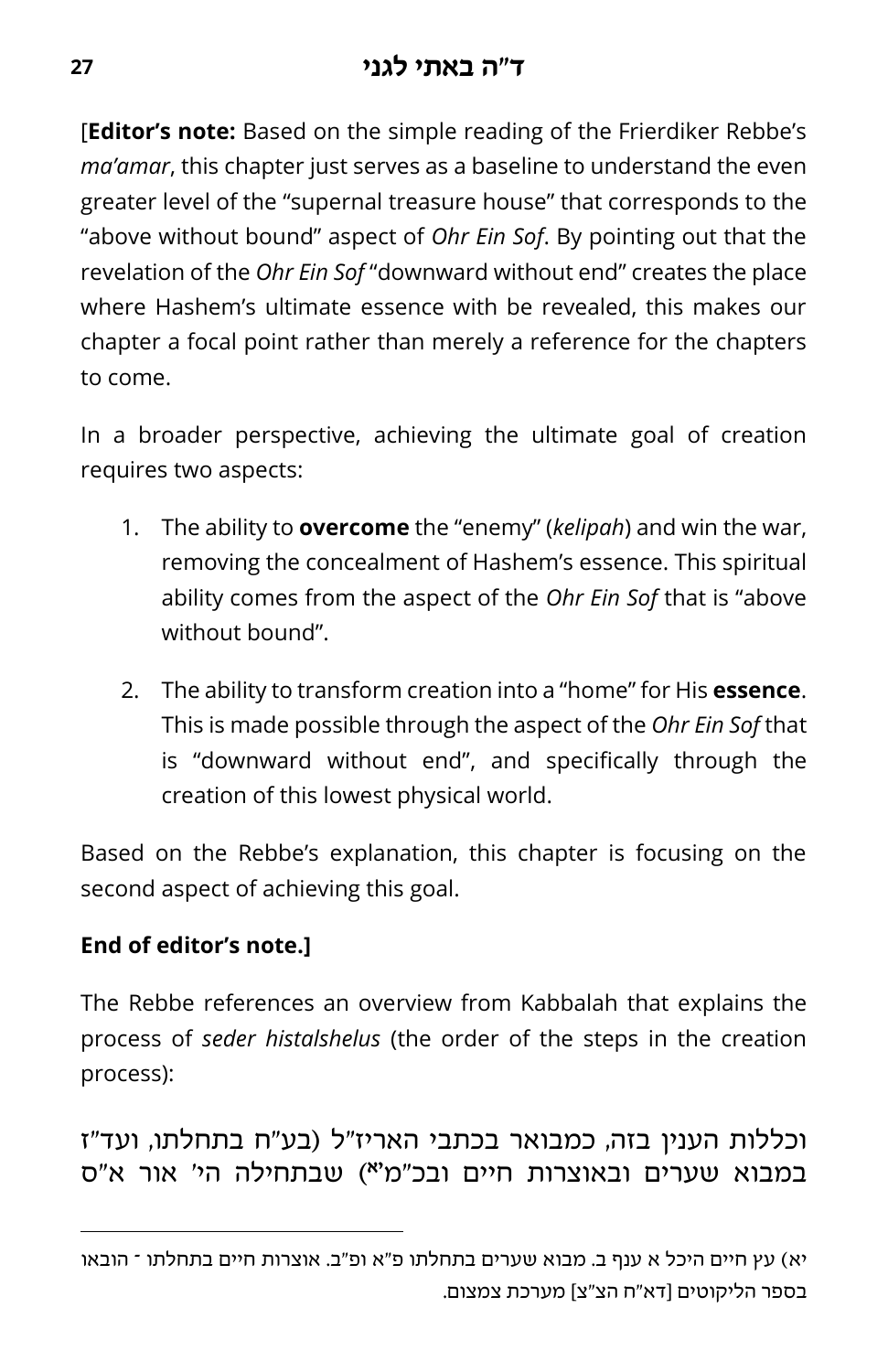ממלא את מקום החלל ולא הי' מקום לעמידת העולמות, והוצרך להיות ענין הצמצום כדי שיהי' מקום שבו יומשך אח"כ קו קצר ומצומצם, שעי"ז נתהווה כל סדר ההשתלשלות עד למטה מטה, ודוקא שם פועלים הענין ד"גנוני" ששם נמצא עצמות ומהות.

The Arizal explains that, at the beginning, the *Ohr Ein Sof* "filled" the "empty void", so there wasn't any "space" for the creation of the worlds. [Hashem's infinite light was revealed, which made it impossible for a finite creation to exist.] Therefore, there needed to be a *tzimtzum* (referring to the initial *tzimtzum* which completely removed the revelation of Hashem's infinite light) to make "space" (the possibility for) a limited existence. Then, there was a revelation of a "short and contracted *kav*" (a limited revelation of G-dliness) which brings all of creation into existence – down to the lowest levels – into this "space".

It is specifically through bringing this lowest level into existence (through the *tzimtzum* that limits the revelation of the *kav*) that the physical world is created, the place that the Jewish people transform into Hashem's "*chuppah*" (home) where His essence is revealed.

The Rebbe connects this concept to a teaching of the Alter Rebbe:

ה( **ויש** לקשר זה עם מאמר הידוע שמביא נשיא דורנו, בעל ההילולא, מאדמו"ר הזקן<sup>יב</sup> על הפסוק<sup>62</sup> מי כהוי' אלקינו בכל קראנו אליו,

In HaYom Yom, the Frierdiker Rebbe quotes a teaching of the Alter Rebbe on the following *pasuk*: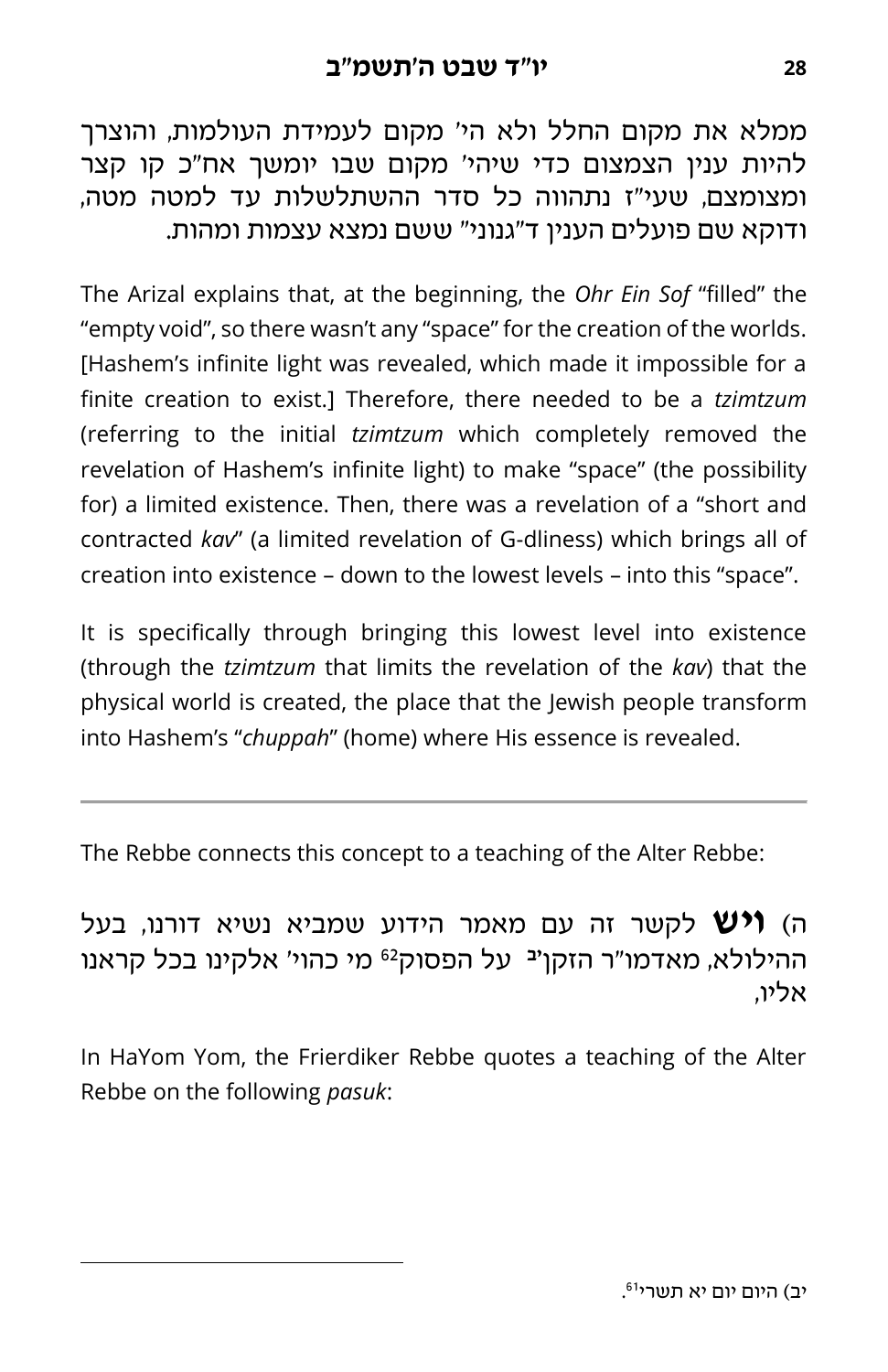For what great nation is there that has <mark>אֲשֶׁר־לֹו</mark> G-d so near to it, as Hashem our G-d whenever we call to Him?  $y$ אַלֹקים קרֹבִים אֵלָיו כֵּייַ ּאֱלֹקֵינוּ בְּכָל־קָרְאֵנוּ אֵלָיו:

To introduce the teaching of the Alter Rebbe, the Frierdiker Rebbe quotes other explanations from Kabbalah and Chassidus on this *pasuk*:

#### ואיתא בפרדס<sup>63</sup> בשם הספרי, אליו ולא למדותיו, ומפרש הפרדס, שאליו קאי על האורות המתלבשים בכלים,

The *Pardes* quotes the *Sifri* that explains "to Him" means that we call "to Him but **not** to his *midos* (attributes)." The *Pardes* explains that this means that we should call "to the *ohros* (lights) that are invested in the *keylim* (containers)."

#### והבעש"ט פירש, שאליו קאי על האלקות שבהכלים גופא,

The Baal Shem Tov explains that this means that we should call to the G-dliness that is within the *keylim* themselves.

#### ופירוש הפשוט (כפי שמפרש רבינו הזקן) הוא, שאליו קאי על <sup>64</sup>העצמות .

The simple explanation (according to the Alter Rebbe) is that "to Him" refers to Hashem's essence.

#### וזהו בכל קראנו אליו, דתפלתו של כל אחד ואחת מישראל היא )לא לבחינת האורות שמתלבשים בכלים, וגם לא להאורות כמו שהם בפני עצמם. כי אם) לעצמותו ומהותו ית'.

Therefore, the implication of the Alter Rebbe's explanation of "to Him" is that the prayer of every single Jewish man and woman is directed (not to the *ohros* that are invested in the *keylim*, and not even to the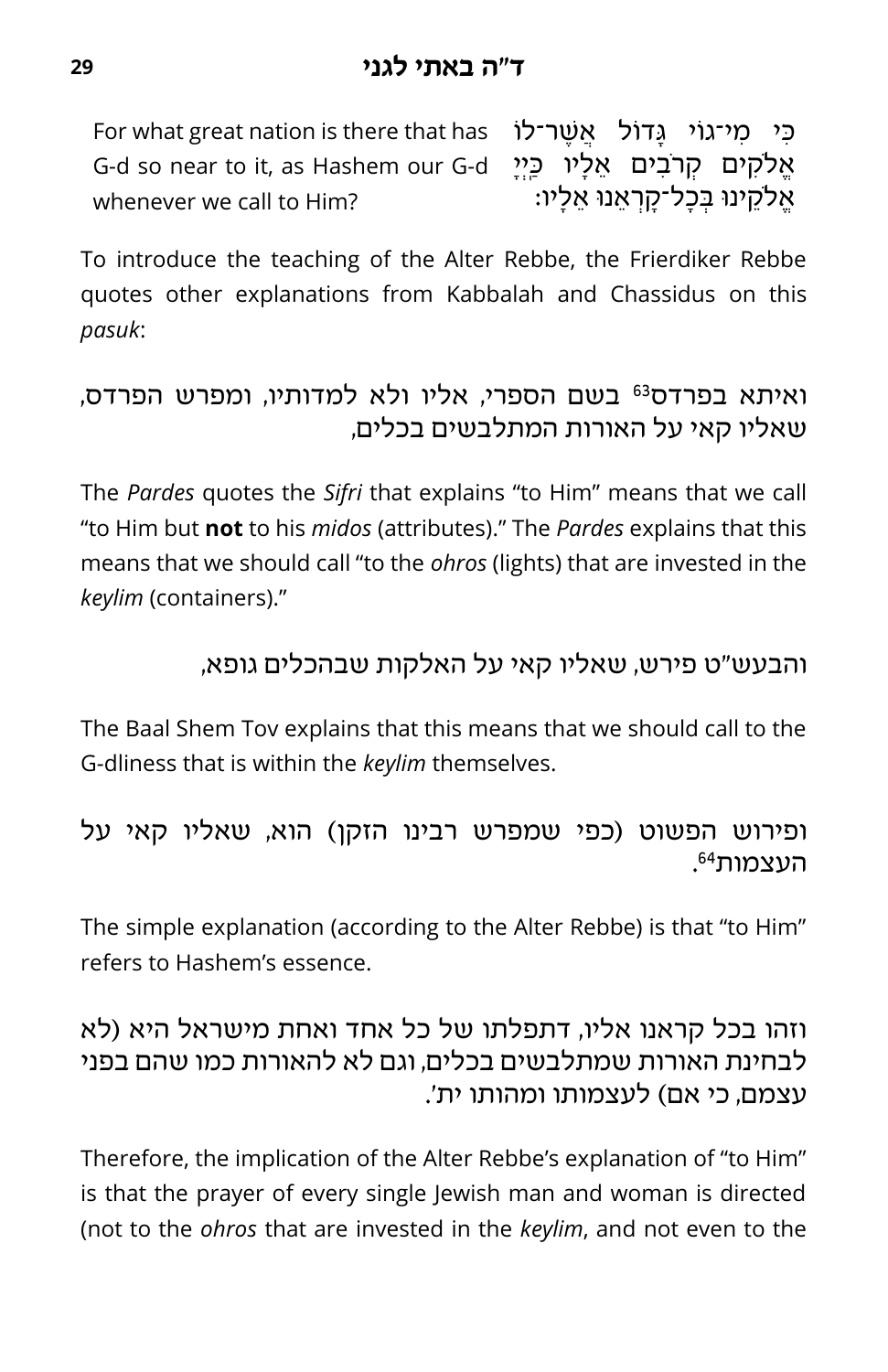*ohros* as they are on their own, but rather) to Hashem's ultimate essence.

This teaching of the Alter Rebbe shows that just like every Jew is able to connect to Hashem's essence by refining the physical world ("My garden"), so too every Jew is also able to connect to Hashem's essence through *davening*.

The Rebbe shows how the point of the *tzimtzum* is to enable a connection to Hashem's essence through a teaching of the Baal Shem Tov:

 שהקב"ה עשה כמה <sup>65</sup> **יג וענין** זה קשור גם עם תורת הבעש"ט צמצומים דרך כמה עולמות כדי שיהי' כו' )להאדם, ע"י עבודתו( אחדות עם הקב"ה,

The Baal Shem Tov teaches that "The Holy One, blessed be He, made many *tzimtzumim* through the course of [creating] many worlds in order that it would be possible (for a person) to attain (through his service of Hashem), unity with the Holy One, blessed be He."

#### והיינו, שע"י העבודה נעשית האחדות עם הקב"ה שעשה כמה צמצומים, שזהו בחי' העצמות שלמעלה מכל הבחי' שבהם שייך לומר או לשלול עכ"פ ענין הצמצום.

The point that the Baal Shem Tov is stressing is that a person can, through his service of Hashem, connect with Hashem Himself – the **Maker** of many *tzimtzumim*. This refers to the connection to Hashem's essence that is far beyond any level relevant to the concept of *tzimtzum*. (The concept of *tzimtzum* is so irrelevant to Hashem's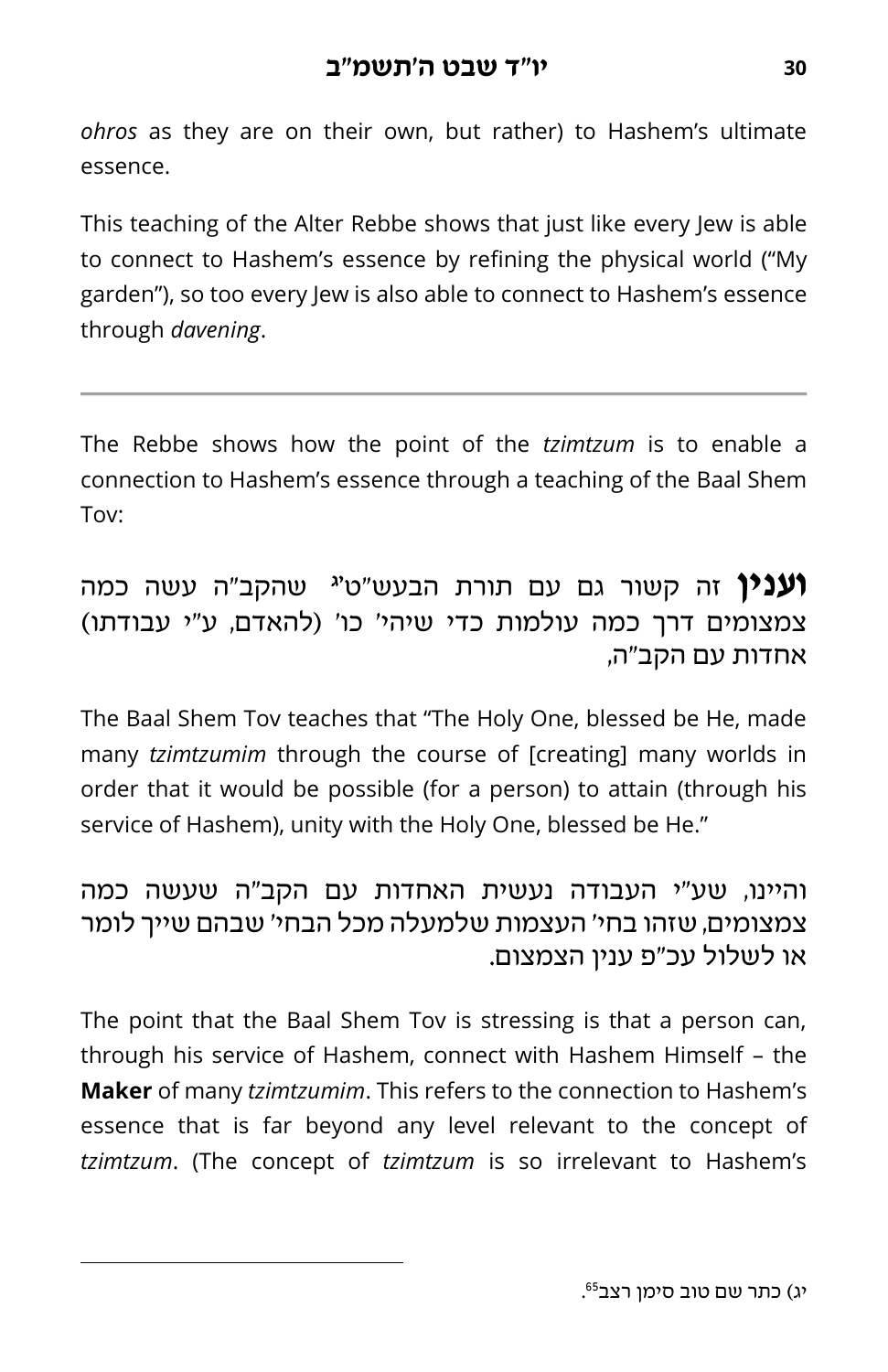essence – as His essence cannot possibly be concealed – that one cannot even **say** that Hashem's essence is "beyond *tzimtzum*".)

The same theme of *tzimtzum* enabling a connection to Hashem's essence can be seen in a teaching of the Maggid of Mezritch:

וכן מובן גם מתורת הרב המגיד בהתחלת שני ספריו )לקוטי אמרים ואור תורה), שהשי"ת צמצם כביכול את בהירתו כדמיון אב המצמצם  $^{66}$ את שכלו ומדבר דברי קטנות בשביל בנו הקטן, ועד שמשתעשע עם בנו הקטן,

At the beginning of his two *seforim* (*Likkutei Amarim* and *Ohr Torah*) the Maggid writes that Hashem concealed (*tzimtzem*), so to speak, His "brightness" like a father who conceals his intellect and speaks in a childish way for the sake of his young son – and even plays with his young son.

והרי מובן בפשטות שקאי על בחי' שלמעלה מכל עניני גילויים, כיון שזהו מצד האהבה העצמית של האב לבנו ]והרי הסיבה לכך שאהבת אב לבן היא אהבה עצמית היא לפי שכן הוא למעלה, ככל הענינים שלמטה שנשתלשלו מהן<sup>67</sup>], שזהו ענין עצמי כו'.

It is clear that the Maggid is referring to a level that is beyond all **revelations** of G-dliness, because in the analogy the father is acting this way because of his **essential** love for his son. This is an essential quality that the father has (and not something that he has developed or a love that is due to a specific quality that the son has).

[Parenthetically, the Rebbe points out that the reason why a father has an essential love for his son is **because** Hashem has an essential love for His "son", the Jewish people. This love of a father for his son, as all things in creation, is a result of how things work in the spiritual realm.]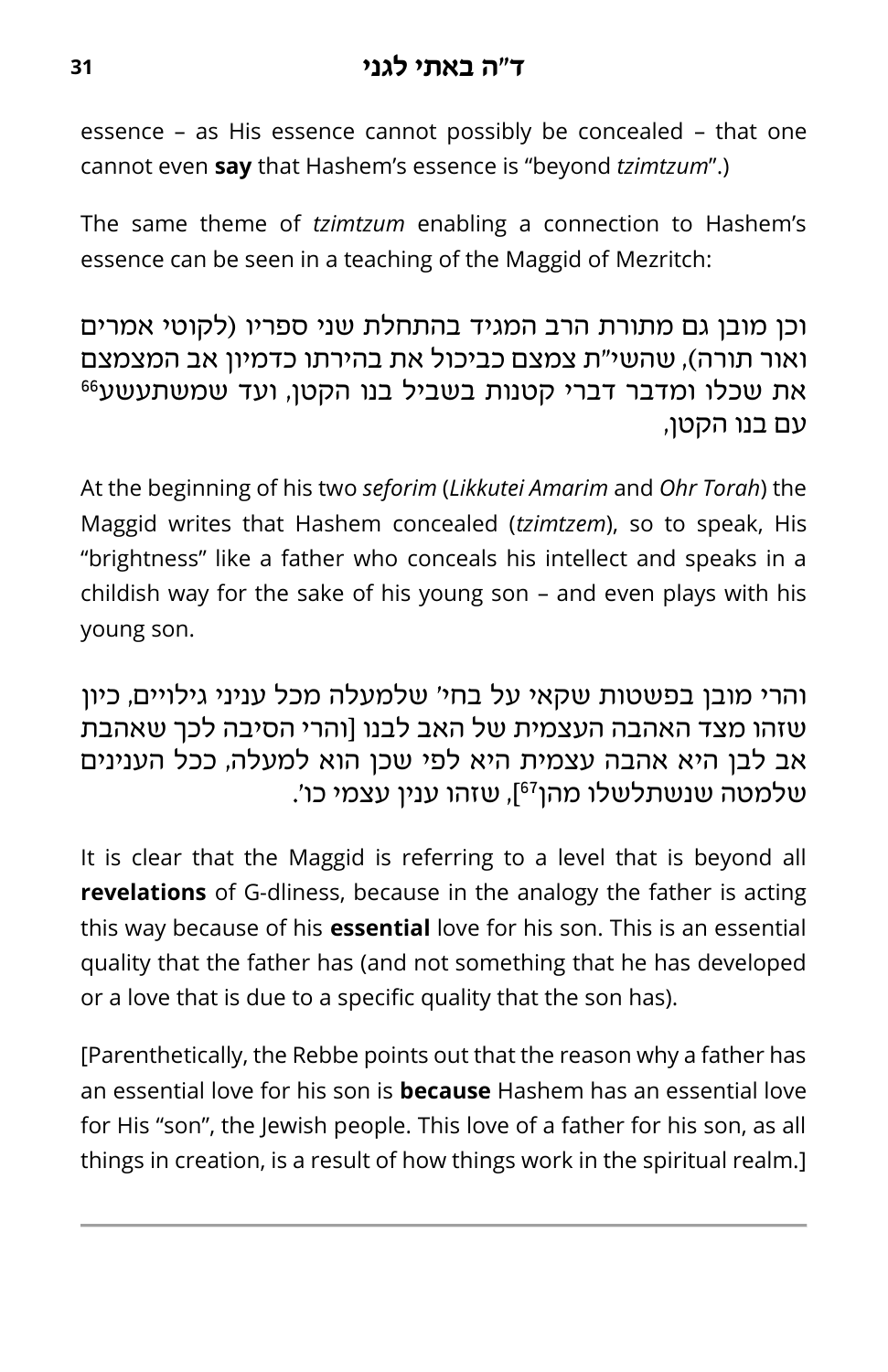The Rebbe shows how this same point can be found in another teaching of the Alter Rebbe:

**וזהו** גם מה שמבואר בספר המצוות להצ"צ בשרש מצות התפלה'<sup>ד</sup>, בענין האהבה דמי<sup>69</sup> לי בשמים ועמך לא חפצתי בארץ, שכך הי' נשמע הלשון מאדמו"ר הזקן בתפלתו: איך וויל זע ג אר ניסט, איך וויל ניט דאיין ג"ע, איך וויל ניט דאיין עוה"ב כו', איך וויל מער ניט ַאז דיך ַאליין.

In *Derech Mitzvosecha, Shoresh Mitzvas Hatefillah*, the Tzemach Tzedek explains the love for Hashem described in the *pasuk* in Tehillim, "For whom do I have in heaven [besides You], and besides You I desired nothing on earth!"

He says that the Alter Rebbe would be heard saying, "I don't want anything else! I don't want Your *Gan Eden*, I don't want Your *Olam Ha'ba*, I only want You alone!"

#### , שענין מי לי **טו** ובהקדם המבואר בשער היחוד לכ"ק אדמו"ר האמצעי בשמים קאי גם על בחינת סובב הכללי שלפני הצמצום.

In *Shaar HaYichud*, the Mitteler Rebbe explains that the concept of "who do I have in heaven [besides You]" (which expresses a desire for Hashem alone, and not heavenly revelations) also applies to the general level of *sovev* (unlimited light) that was present before the first *tzimtzum*. [This is the revelation of the *Ohr Ein Sof*.]

ועפ"ז מובן, שבדברי רבינו הזקן "איך וויל זע ג אר ניסט כו'" נכללים גם הגילויים הכי נעלים שלפני הצמצום, וכפי שמסיים בתפלתו: "איך וויל מער ניט אַז דיך אַליין" ־ עצמות ומהות<sup>70</sup> (מתאים לפירושו באליו ולא למדותיו, שהכוונה היא לעצמות ומהות(.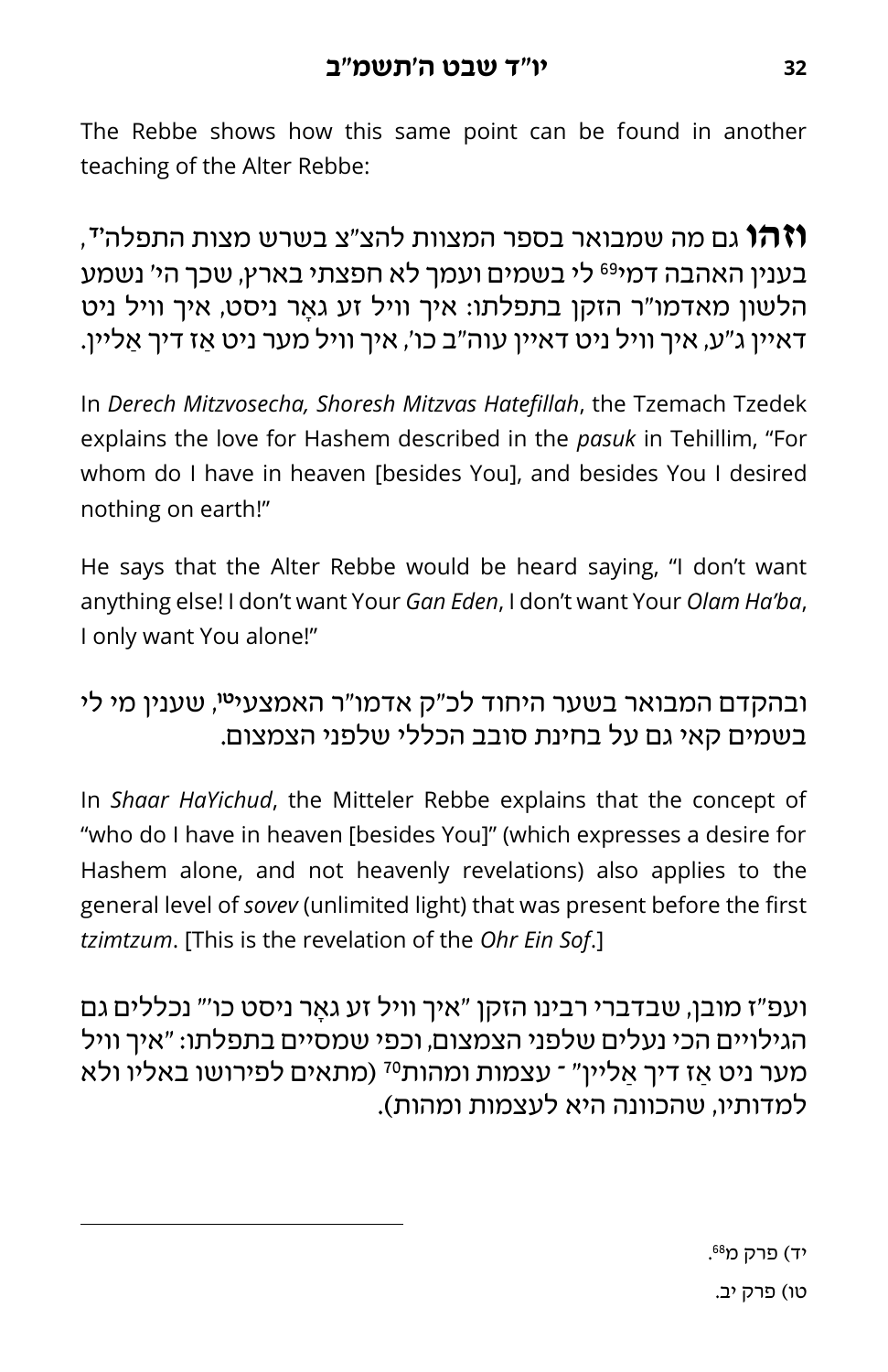Therefore, we can infer that when the Alter Rebbe said, "I don't want **anything** else," this statement even included the highest levels of G-dly revelation beyond the *tzimtzum*. This can be seen from the conclusion of his statement, "I only want **You alone**," referring to Hashem's ultimate essence. (This is consistent with the Alter Rebbe's explanation of "to Him and not to his *midos*" that we explained earlier in the *ma'amar*.)

Again, from this teaching we see that the ultimate goal is not the revelation of the *Ohr Ein Sof*, but rather the connection to Hashem's **essence** – a connection that can only be made in this lowest physical world.

The Rebbe connects this to a teaching of the Rebbe Maharash:

**ויש** לקשר זה גם עם המבואר במאמרי כ"ק אדמו"ר מהר"ש דשנת תרכ"ז [ששם<sup>טז</sup> הובא גם מאמר רבינו הזקן ד"ה להבין ענין אוא"ס<sup>וז</sup> )שקשור עם הענין המבואר בפרק זה שבהמשך באתי לגני(, בהוספת הערות וציונים מהצ"צ ואדמו"ר מהר"ש[ בד"ה נפתלי אילה שלוחה הנותן אמרי שפר<sup>72</sup>, דיש לדקדק שמתחיל בלשון נקבה ומסיים בלשון זכר,

In the *ma'amar* on the *pasuk* "Naftali is a swift gazelle; he utters beautiful words" from the year 5627 (which quotes the *ma'amar* of the Alter Rebbe entitled "To understand the concept of *Ohr Ein Sof*" which is relevant to the concept discussed in this year's chapter of the Frierdiker Rebbe's *Basi LeGani*, and includes notes and commentary from the Tzemach Tzedek and the Rebbe Maharash), the Rebbe Maharash points out that the *pasuk* starts by using the feminine form (the words *ayala shlucha*, gazelle, are feminine) and ends with the masculine form (the word *hanosen*, he utters).

טז) סה"מ תרכ"ז ע' תכא (בהוצאה החדשה ־ ע' תנב ואילך).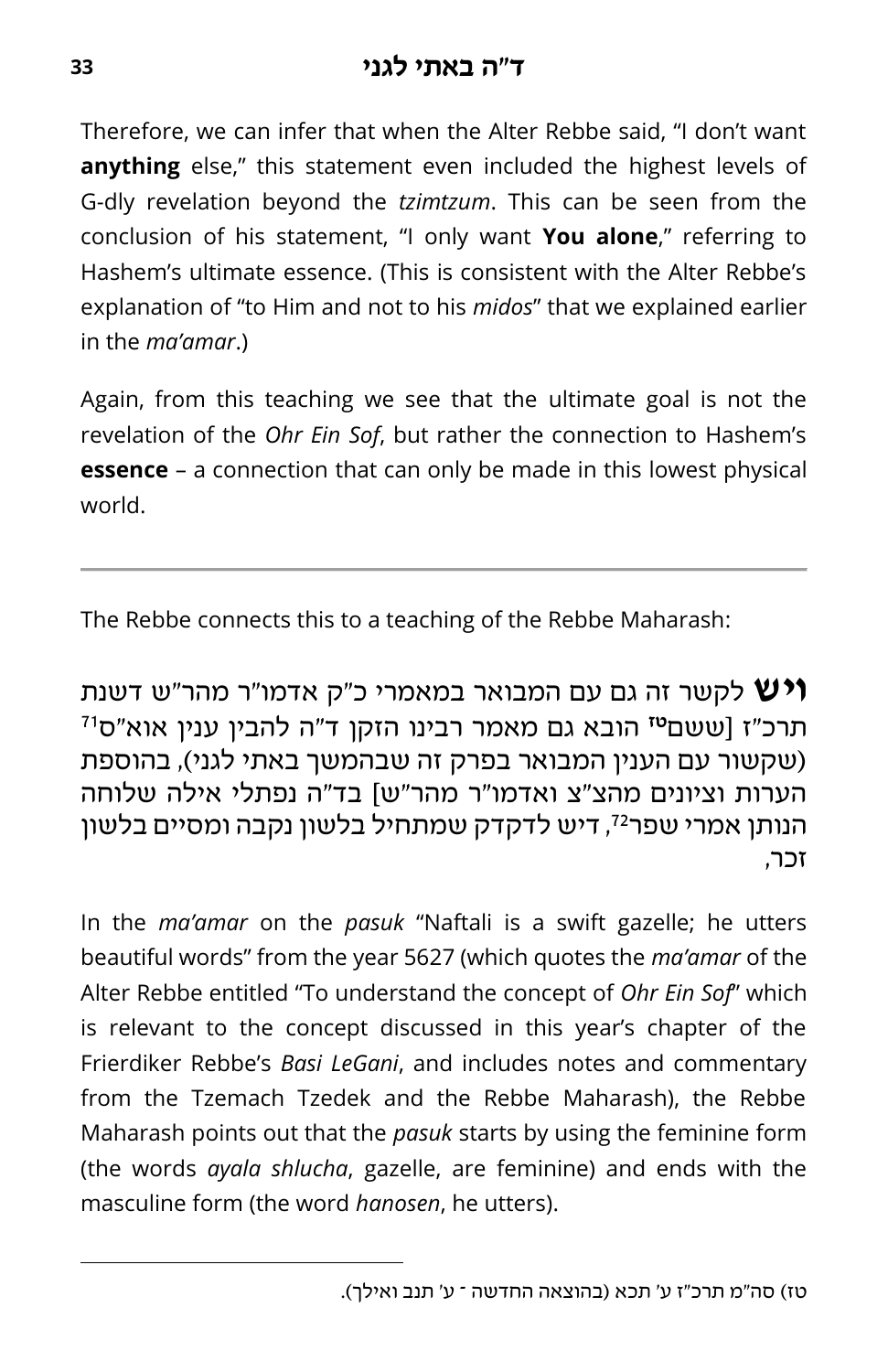, שכל הענינים שלאחרי הצמצום הם באופן דתש כחו **יז** ומבאר , כנקבה<sup>73</sup>, שלכן נאמר<sup>74</sup> אתה הוא הוי' לבדך את עשית את השמים גו' את חסר ה' לשון נקבה, לפי שהמשכת האור שנעשה מקור לעולמות (את עשית את השמים גו' הארץ) הוא ע"י הצמצום.

There, the Rebbe Maharash explains that all the levels of existence after the *tzimtzum* are described by the phrase "his strength was weakened like a female." We see this concept reflected in the following *pasuk*:

You alone are the Lord; You made the heavens, the heavens of the heavens and all their hosts, the earth and all that is upon it, the seas and all that is in them, and You give life to them all, and the heavenly hosts bow down before You.

ּאַתָּה־הוּא יְיָ לְבַדֶּךְּ אַתָּה (כתיב ֧֧֧֧֓<u>֓</u> ֿ אַתָּ) עשית אַת־השַמים שַמִי השמים וכל־צבאם הארץ וכל־אַשר עליה היּמֵים וכל־ ְאֲשֶׁר בָּהֶם וְאֲתָּה מְחַיֶּה אֶת־ כּלם וּצבא השַמִּים ְלך ּמְשָׁתֲחֲוִים:

When the *pasuk* begins, it refers to "You alone" – referring to Hashem's essence – and spells the word "You" as "תהָּ אַ". Then the *pasuk* continues and refers to the process of creation, saying "You made the heavens…" – and spells the word you as "תָּ אַ", which is the **feminine** form of the word "you."

This is because the drawing down of G-dly light that would become the source for creation (You made the heavens…the earth…) was brought about by the *tzimtzum* – the "weakening" of the G-dly revelation.

וזהו מש"נ נפתלי אילה שלוחה, לשון נקבה, כי, ענין התפלה )נפתלי הוא מלשון תפלה) הוא בקשה על מילוי החסרון שנעשה ע"י הצמצום, וע"י עבודת האדם בתפלה ה"ה פועל שיומשך האור כמו שהי' לפני הצמצום, ועד לתכלית העלי', למעלה מכל הגדר דמעלה ומטה,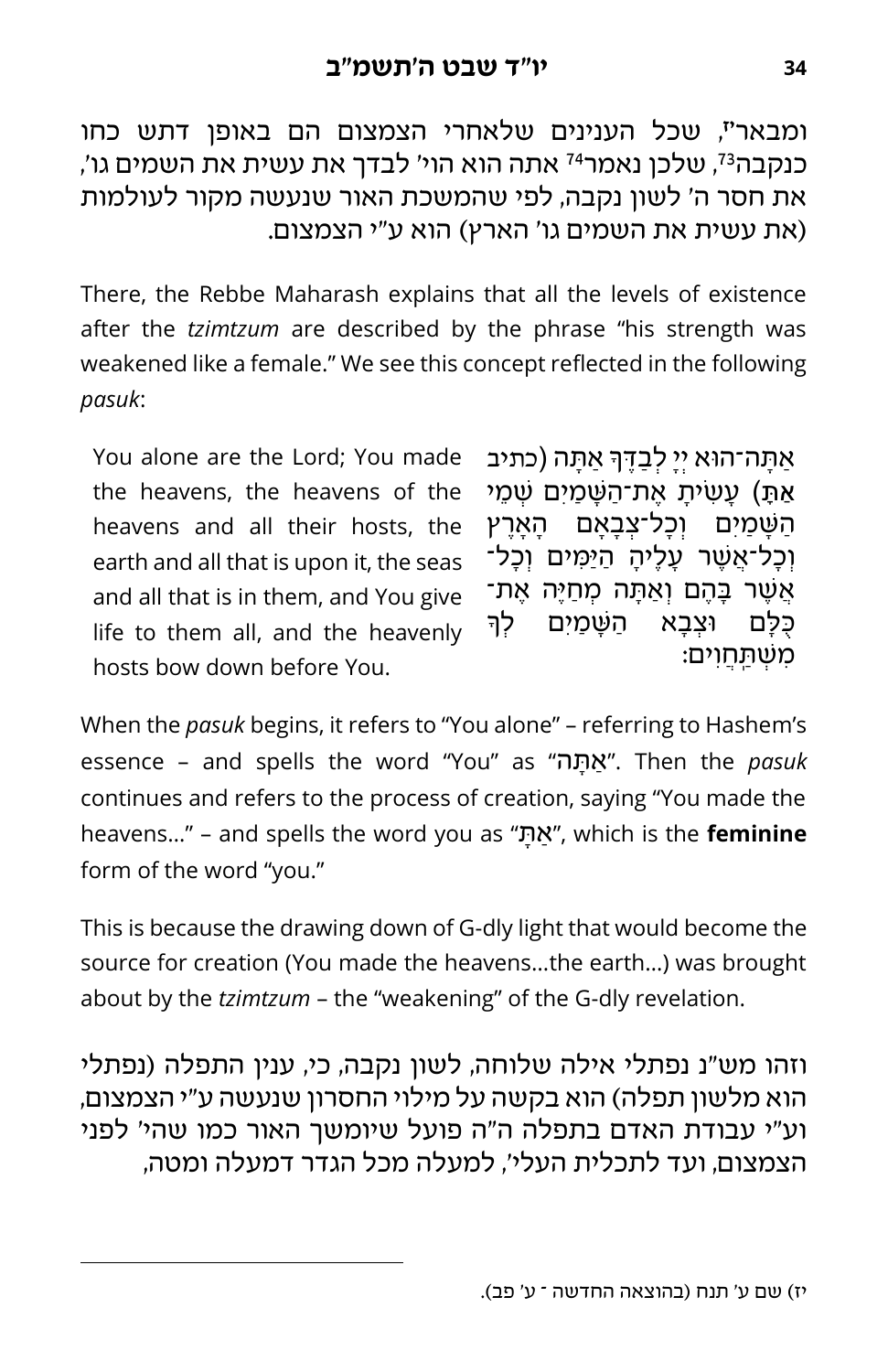#### **ד"ה באתי לגני <sup>35</sup>**

Based on this, the Rebbe Maharash explains why the *pasuk* says "Naftali is a swift gazelle" using the feminine form:

Spiritually, Naftali represents the concept of *tefilla* [prayer] (the name Naftali is related to the word *posil* meaning "bound" just as the process of *tefilla* binds one with Hashem). *Tefilla* is a request for Hashem to fulfill the things that one lacks, and ultimately that lack was caused by the *tzimtzum* (when Hashem made the world "lack" G-dly revelation). Through *tefilla*, a Jew is able to accomplish the drawing down of G-dly light as it exists beyond the *tzimtzum* – and even beyond that, from a place where the concept of "higher" and "lower" no longer applies (referring to Hashem's essence).

We see from here, again, that the purpose of the *tzimtzum* was to enable a Jew to connect to Hashem's **essence** (in this case, through *tefilla*).

#### כתפלתו של רבינו הזקן שמביא הצ"צ בתורתו, שנעשית הוראה<sup>75</sup> לכל , שגם הוא <sup>76</sup> הלומד ענין זה, ובאופן שיכול להתאחד עם זה ביחוד נפלא יכול להגיע לדרגת העבודה של יחוד עם עצמות ומהות )"איך וויל מער ניט אז דיך אליין").

This is similar to the prayer of the Alter Rebbe that was quoted in the **Torah teachings** of the Tzemach Tzedek ("I only want You alone" explained previously). Torah is related to the world *hora'ah* (instruction), which implies that this prayer of the Alter Rebbe is intended to become an instruction to **anyone** who learns it.

Furthermore, the Alter Rebbe explains in Tanya that when a Jew learns Torah he becomes completely united with it (and this unity is unlike any other), so when a Jew learns this prayer of the Alter Rebbe in the Torah teachings of the Tzemach Tzedek, he becomes completely united with it as well.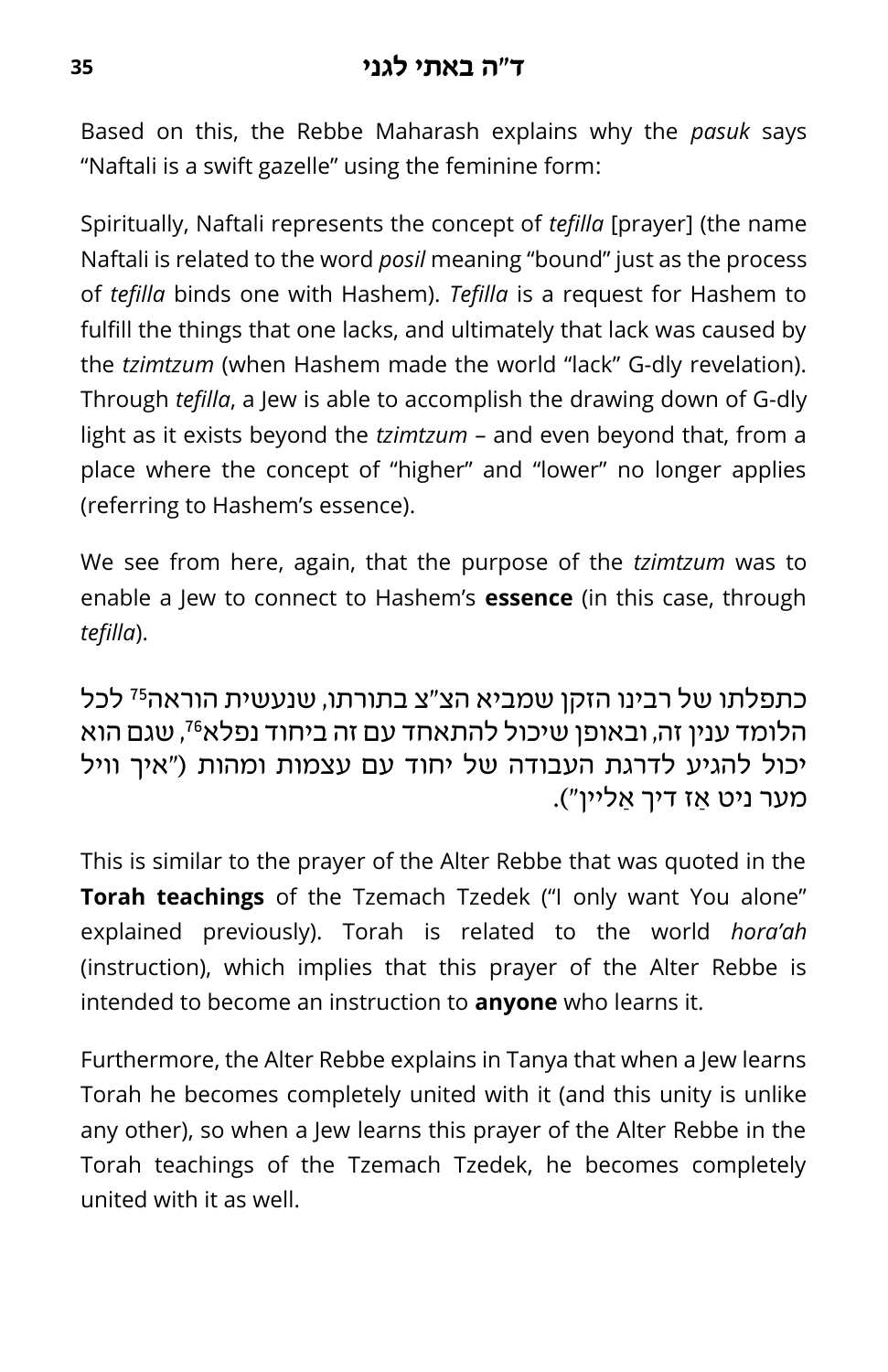This means that anyone who learns it is capable of reaching the level of divine service in which he unites with Hashem's ultimate essence – "I only want You alone!"

ו( **וכ"ז** נעשה בפועל ע"י העבודה בי"ג )וט"ו( דברים הנ"ל, שכוללים את כל העולם כולו, שזהו כללות הענין דמעשינו ועבודתנו בכל עניני עוה"ז התחתון, לעשות לו ית' דירה בתחתונים<sup>77</sup>, ושם גופא, בתחתון שאין תחתון למטה הימנו,

This revelation of Hashem's essence is practically accomplished through working with the thirteen (or fifteen) items used for the construction of the Mishkan (explained earlier in the *ma'amar*), which include within them all aspects of the physical world.

This is the overall focus of our "actions and our service of Hashem" in all aspects of this physical world: to make it into a "home" for Hashem (where His essence is revealed). Specifically, this is accomplished in the **lowest** part of the physical world (physical objects).

שבשביל זה הי' ענין הצמצום, כמבואר בהמאמר שהתהוות העולמות היתה ע"י הצמצום שהי' באוא"ס ב"ה, ולא רק צמצום לשון יחיד, אלא כתורת הבעש"ט (שהובאה לעיל) שהקב"ה עשה כמה צמצומים דרך כמה עולמות,

It was for this purpose of revealing Hashem's essence in the physical world that Hashem made the *tzimtzum*, as explained in the Frierdiker Rebbe's *ma'amar* that the worlds were created through the *tzimtzum*  in *Ohr Ein Sof*.

Furthermore, Hashem made more than just one *tzimtzum*, as we see from the teaching of the Ba'al Shem Tov (explained previously) that "Hashem made **many** *tzimtzumim* through the course [of creating] many worlds."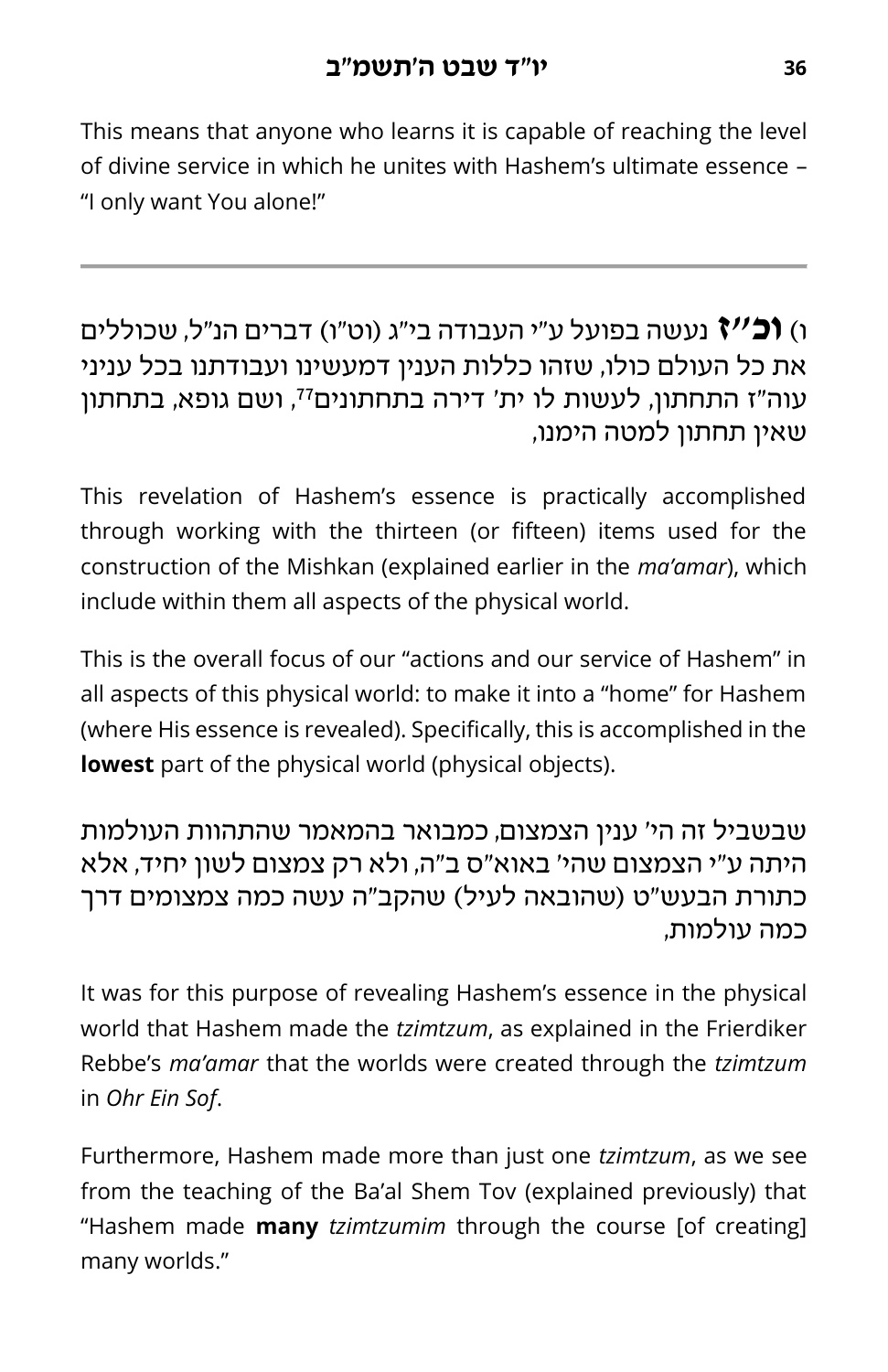דלשון "כמה" מורה על מספר בלתי מסויים, שהרי באמת יש צמצומים רבים"**י** עד אין קץ<sup>78</sup>, דכיון שיש עולמות בלי מספר (כמ"ש<sup>79</sup> ועלמות אין מספר, א"ת עלמות אלא עולמות(, הרי במילא יש גם צמצומים בלי מספר, צמצום לכל עולם.

The expression "**many** *tzimtzumim*" refers to an unspecified number of *tzimtzumim*, as there are truly an infinite number of *tzimtzumim*. Since there are an unlimited number of worlds (as our sages interpret the *pasuk*, "and *alamos* (young maidens) without number," and say "don't read it as *alamos* (young maidens), but rather *olamos* (worlds) without number), there must be a corresponding infinite amount of *tzimtzumim* – one *tzimtzum* to define the limits of each world.

. וכפי שמבאר **יט** וכללות כל הצמצומים נחלקים לג' צמצומים כלליים כ"ק אדמו"ר (מהורש"ב) נ"ע בהמשך תרס"ו<sup>כ</sup> שהתהוות העולמות הוא , צמצום א' הוא מן המאציל לנאצלים, לעולם **כא** ע"י ג' צמצומים האצילות, שהאור נתצמצם להיות נמשך בשם הוי' )ד' אותיות דשם הוי' שמורים על ע"ס דאצילות), וצמצום הב' הוא מאצילות לבי"ע, משם הוי' לשם אלקים (להיות מקור לנבראים), וצמצום הג' הוא בשם אלקים גופא, שתהי' ההתהוות משם אלקים )בראש ית ברא אלקים את השמים ואת הארץ<sup>81</sup>) באופן של העלם והסתר כו'.

יח) ומה שאומר בהמאמר צמצום לשון יחיד, הוא לפי שבמאמר זה נוגע רק הענין דאוא"ס למטה מטה עד אין תכלית, שגם "למטה" עם היות שהתהוות ה"מטה" היא ע"י הצמצום, מ"מ נשאר האור א"ס. אבל לא נחית כאן בפרטי ענין הצמצומים, כי זו סוגיא אחרת שאינה שייכת (באופן ישיר) להמאמר. ועד כדי כך לא נחית בזה, עד שאינו מזכיר גם ענין הצמצום דסילוק (שהוצרך להיות לפני הצמצום שפועל בהגבלה), כנ"ל.

(משיחת ליל חמשה עשר בשבט שנה זו (תשמ"ב))

יט) ראה תניא רפמ"ט: פרטי בחינת ההסתר וההעלם .. עצמו מספר .. אך דרך כלל הם שלשה מיני צמצומים עצומים כלליים, לשלשה מיני עולמות כלליים .. והם שלשה עולמות בי"ע.

כ) תרס"ו מאמר כז<sup>80</sup>.

כא) השייכות דג' צמצומים אלו (שבהמשך תרס"ו שם) לג' הצמצומים שבג' עולמות בי"ע )שבתניא שם( היא – כי כל עולם כלול מכל העולמות.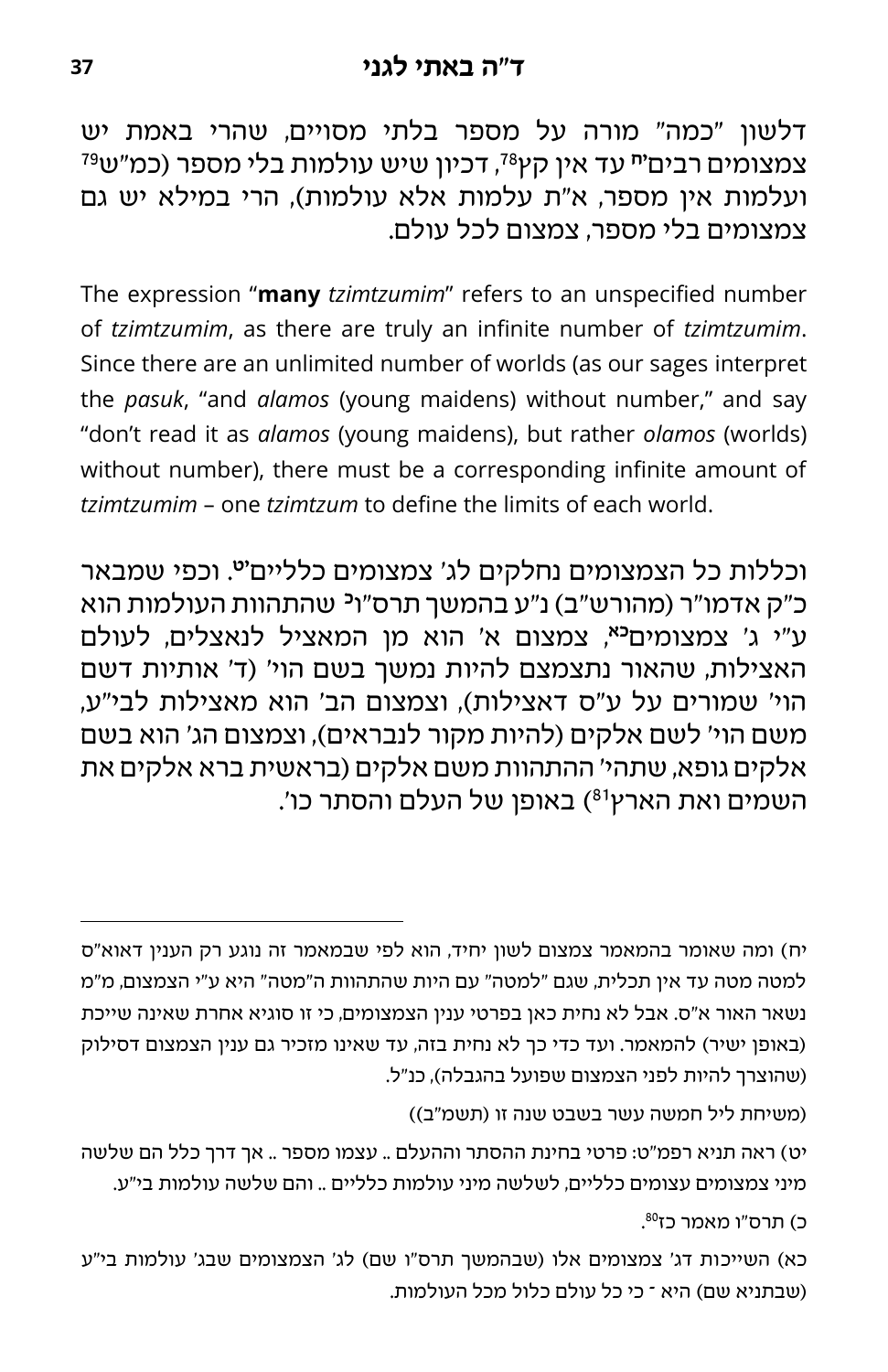In general, there are three types of *tzimtzumim*. In *Samech Vov*, the Rebbe Rashab explains that the worlds were created through these three *tzimtzumim*:

- 1. Between the creator and creation (the "Emanator" and the "emanated"), which refers to the creation of the world of *Atzilus*. To create *Atzilus*, the light of G-dliness was limited to be expressed in the name *Havayah* (the four letters of the name *Havayah* correspond to the ten *sefiros* in *Atzilus*).
- 2. Between *Atzilus* and the lower worlds of *Briya*, *Yetzira*, and *Asiya*, which refers to the *tzimtzum* to express G-dliness through the name *Elokim* (concealing G-dliness so it could be a source for creations that perceive their own existence as separate from (but still dependent on) Hashem's true existence).
- 3. Between the spiritual worlds of *Briya*, *Yetzira*, and *Asiya* and the physical creation, which is a concealment of the name *Elokim* (as it says, "In the beginning of *Elokim* creating the heavens and the earth") to conceal G-dliness from creation so it is perceived as independent of Hashem's true existence.

#### ותכלית כל הצמצומים היא )כמבואר בתורת הבעש"ט( כדי שיהי' כו' אחדות עם הקב"ה, היינו, שכל אחד מישראל וכל בנ"י יתאחדו עם הקב״ה, ועד לאחדות כזו שלא שייך כלל לחלק ביניהם<sup>82</sup>.

The purpose of all these *tzimtzumim* is (as explained in the teaching of the Baal Shem Tov) to enable unity with Hashem. This means that every individual Jew, and all the Jews collectively, can unite with Hashem – even to such an extent that it would be impossible to differentiate between them (as the revelation of Hashem's essence would be evident in them, showing that they are truly one with His essence).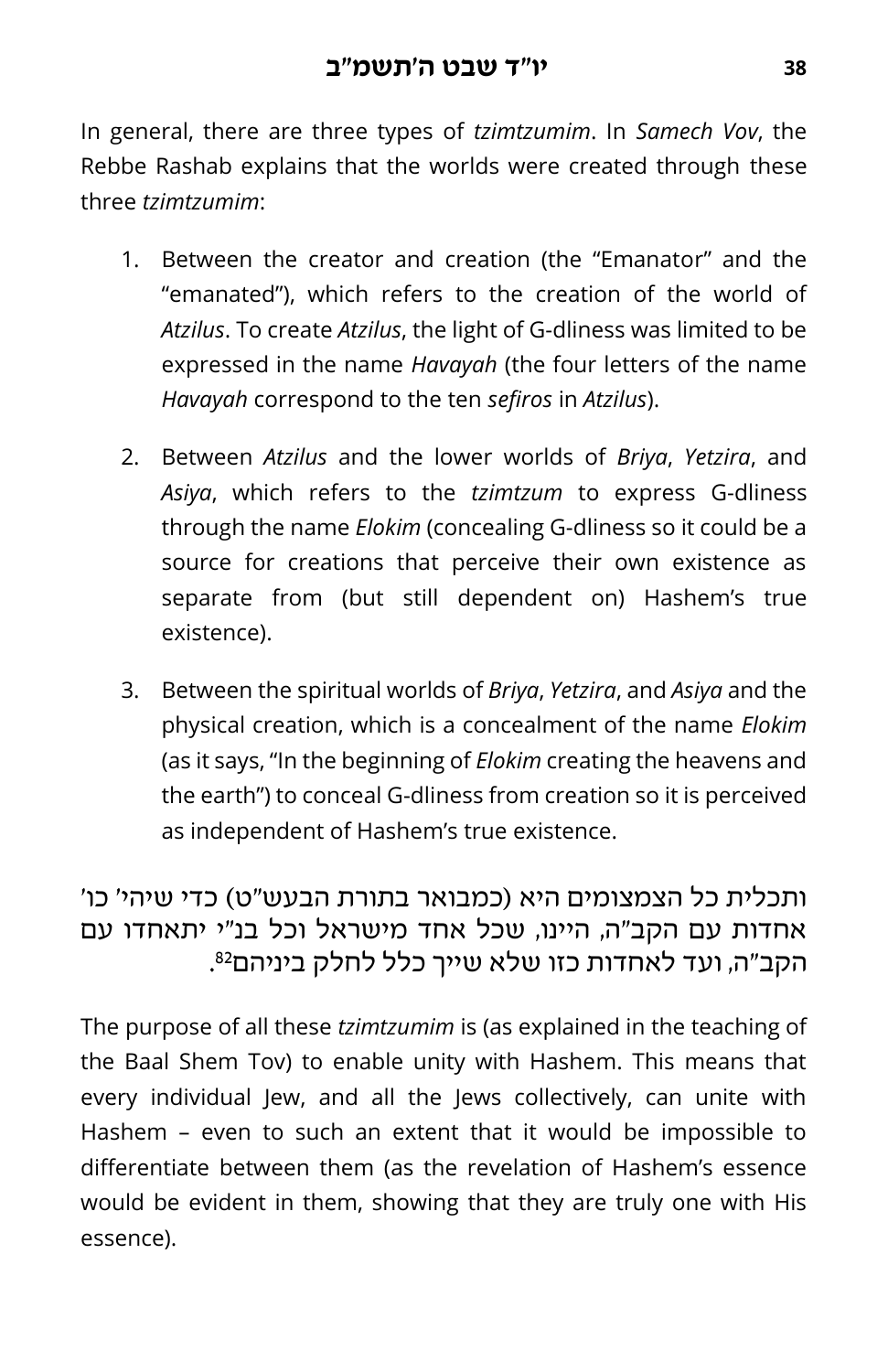בכהנ"ל, ובאופן שמנצלים את האו צרות <sup>83</sup> **וע"י** מעשינו ועבודתינו שנותן מלך מלכי המלכים הקב"ה לכל אחד מישראל שהוא חלק מצבאות הוי', והוא ממלא את תפקידו ומנצח המלחמה ע"י האוצרות כו', אזי באה הגאולה האמיתית והשלימה, שאז יקויים היעוד ונגלה 84 כבוד הוי' וראו כל בשר יחדיו כי פי הוי' דיבר ,

Through our actions and our service of Hashem in all these areas, utilizing the "supernal treasure house" that Hashem gives to every Jew that is a part of *Tzivos Hashem*, and fulfilling our mission and actually winning the war when empowered by this "treasure house", then the complete and total redemption will come and the promise "And the glory of Hashem [His essence] will be revealed and all flesh will see together that the mouth of Hashem has spoken."

שזהו"ע דבאתי לגני לגנוני, למקום שהי' עיקרי בתחילה, שזהו דוקא בעוה"ז התחתון שאין תחתון למטה הימנו, ובעיקר בבית המקדש, בארץ הקודש, ארץ אשר גו' תמיד עיני ה' אלקיך בה מרשית השנה 85ועד אחרית שנה .

This is the concept of *Basi LeGani* – to my "*chuppah*" – I have come to "the place where My essence was in the beginning [of creation]," which refers to this lowest physical world, the lowest possible level of existence.

Primarily, this revelation will be in the Bais Hamikdash, in the Holy Land, the "land that the eyes of Hashem, your G-d, are upon from the beginning of the year to the end of the year."

ואין ענין יוצא מידי פשוטו, שבקרוב ממש הולכים כל בנ"י לארץ הקודש, נשמות בגופים, בנערינו ובזקנינו גו' בבנינו ובבנותינו<sup>86</sup>, וכספם וזהבם אתם<sup>87</sup> ברוחניות<sup>88</sup>, ביחד עם כספם וזהבם אתם בגשמיות ־ בני חיי ומזוני רויחי, ובשמחת עולם על ראשם<sup>89</sup>, בגאולה האמיתית והשלימה ע"י משיח צדקנו, ובמהרה בימינו ממש.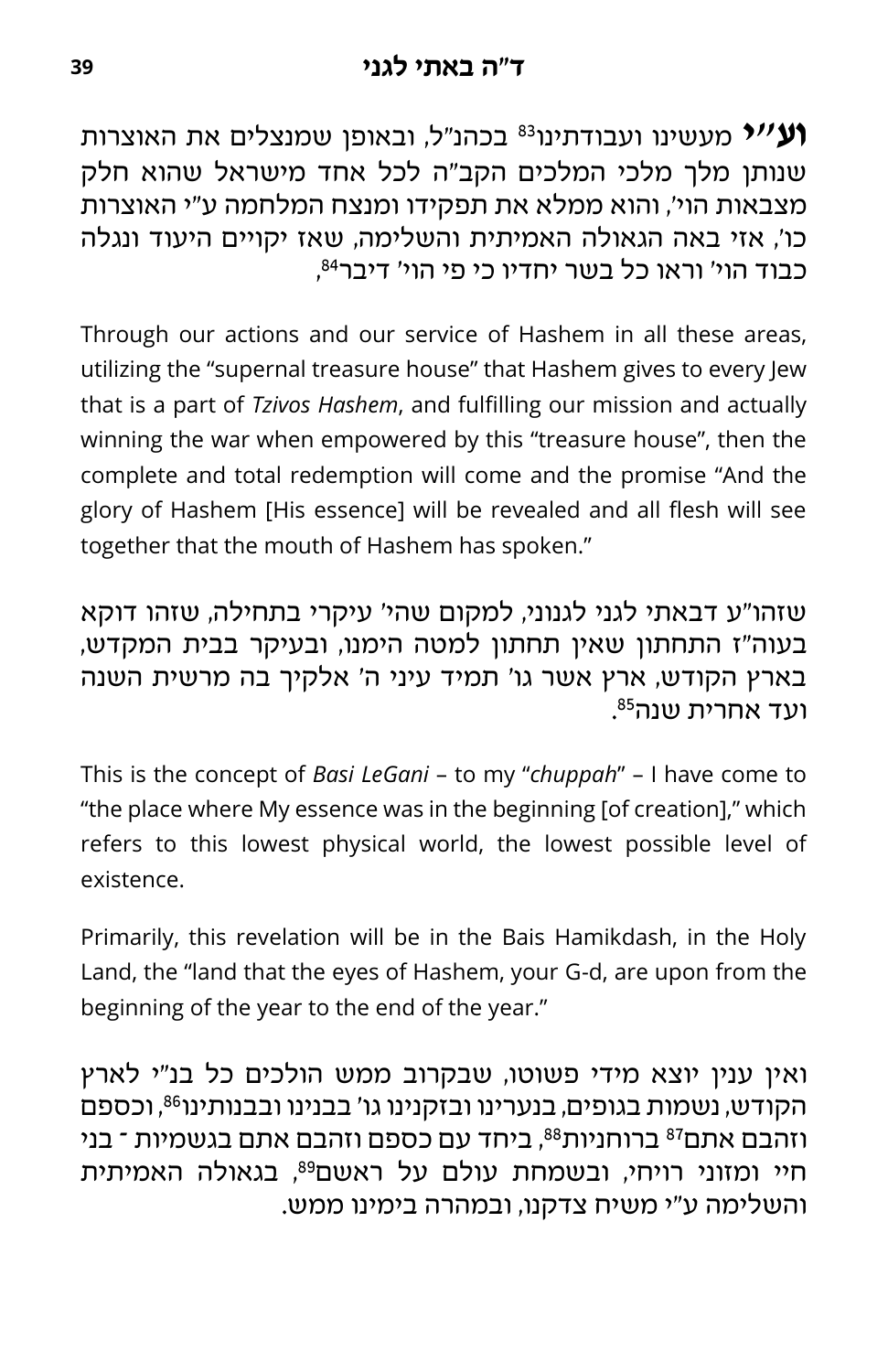And this is to be taken literally: very soon the entire Jewish people should go to the holy land, as souls **in** bodies (stressing the importance of the physical world), "with our young and our old… with our sons and our daughters," bringing with us our "spiritual gold" (our performance of Torah and mitzvos) together with our "physical gold" (abundant blessings in children, health, and sustenance) as it says, "and their silver and their gold with them", and "the eternal *simcha* shall be upon them" in the true and complete redemption by *Moshiach Tzidkeinu*, may it be speedily in our days!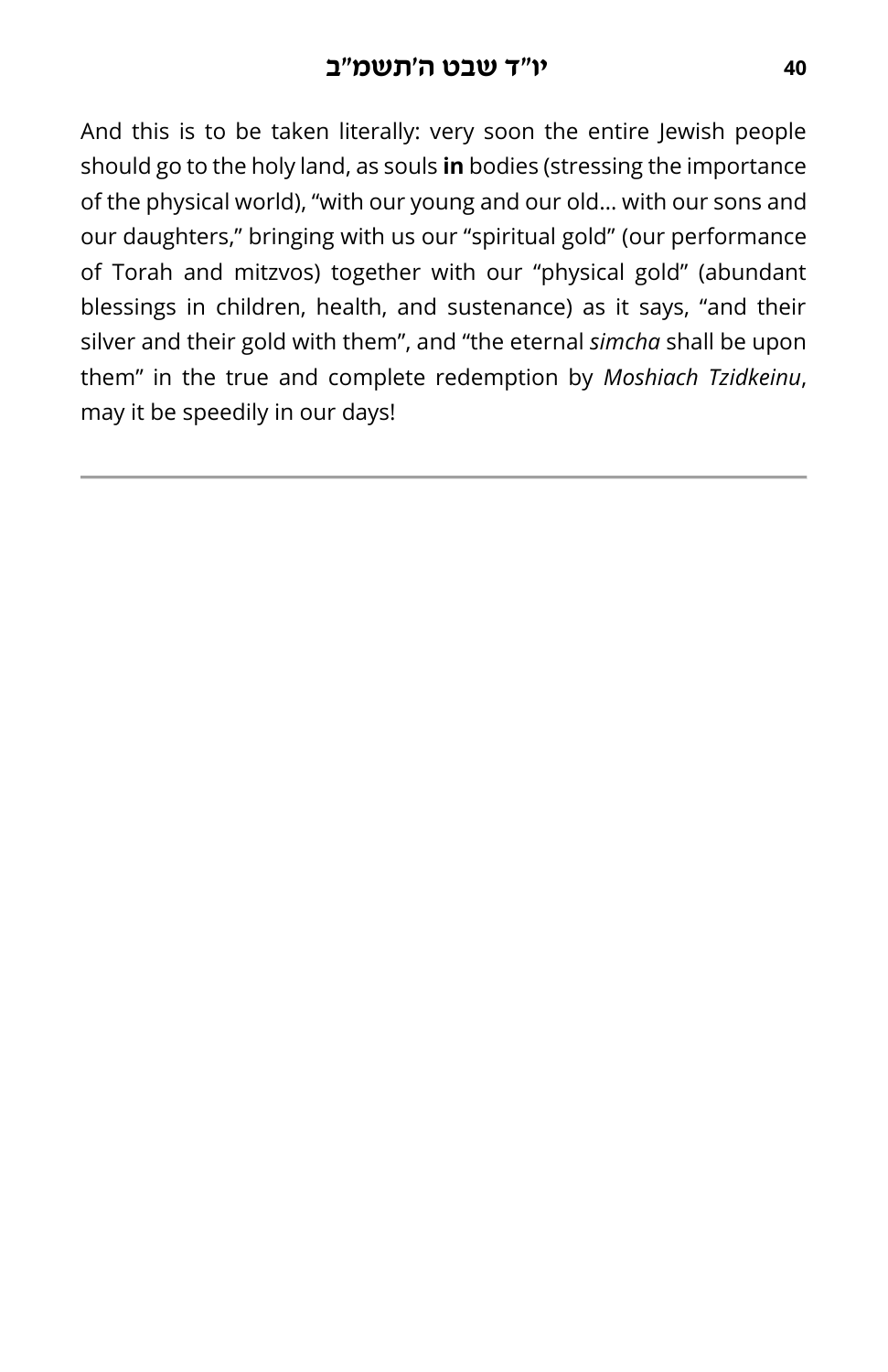*More than 50 ma'amarim available online!*

Sign up online to receive translations as they are released.

# **www.simplychassidus.com**

Coming Soon from Kehos Publications…

# **The Simply Chassidus Series!**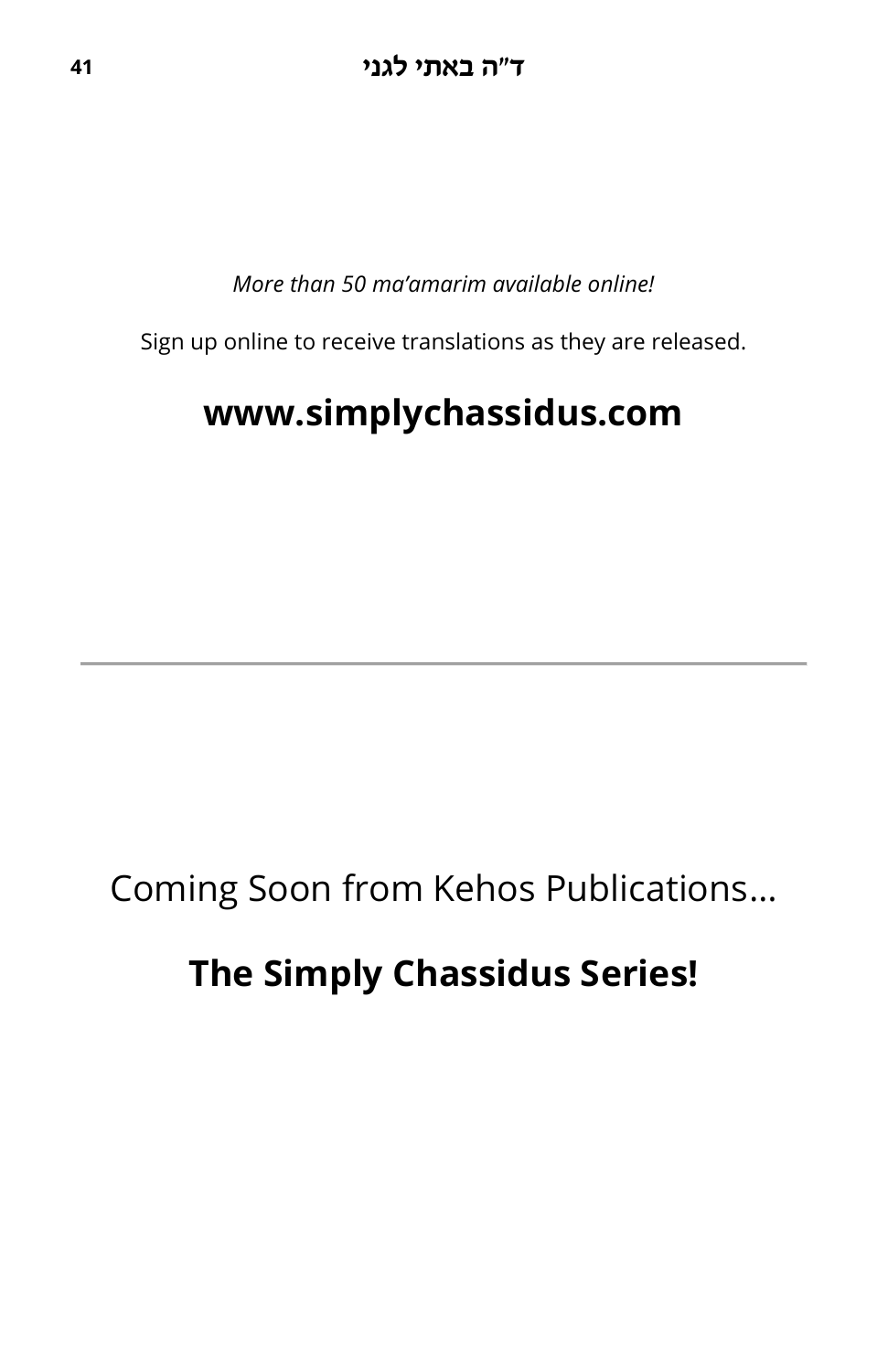#### **<sup>42</sup> יו "ד שבט ה'תשמ"ב**

1 מאמר זה מיוסד **בעיקרו** על פרק השנים-עשר\* מד"ה באתי לגני ה'שי"ת )סה"מ ה'שי"ת ע' 132 ואילד).

\*( הפרק השייך לשנה זו – ראה תורת מנחם – ספר המאמרים באתי לגני ח"א ע' VI. וש"נ.

. שה״ש ה' א'

שהש״ר עה״פ. <sup>3</sup>

1 ב״ר פי״ט, ז.

5 ויק"ר פכ"ט, יא.

6 תניא רפל"ו.

7 תהלים לז, כט.

ישעי<sup>,</sup> ס, כא. וראה סנהדרין ר׳׳פ חלק. <sup>8</sup>

9 ברכה לג, ד.

<sup>10</sup> ראה מתנות כהונה ומהרז״ו לבמדב״ר פי״ג, ב.

עייפ ישעיי נז, טו. נוסח התפלה – שחרית דשבת ויוייט. וראה הערת כייק אדמוייר שליטייא  $^{\rm 11}$ 

בהמאמר (פייא) דייה שוכן עד. דייה באתי לגני תשיייא פייד (תויימ סהיימ באתי לגני חייא עי ט).

בתניא פכ"ז (לד, א) ובלקו"ת ר"פ פקודי מציין לזהר ח"ב קכח, ב (ובלקו"ת שם מציין גם לזהר שם סז, ב. וראה גם שם קפד, א). וראה גם תו״א ויקהל פט, ד. לקו״ת חוקת סה, ג.

ראה גם סה"מ תש"י עי 130 הערה ב (נעתק בתו"מ סה"מ באתי לגני ח"א עי III הערה 5). דייה באתי לגני תשיייא פייז (שם חייא עי יב).

ראה הערת כ"ק אדמו"ר שליט"א בהמאמר (פ"א) ד"ה אסתלק.  $^{\rm 14}$ 

תרומה כה, ח. <sup>15</sup>

ו פרש"י עה"פ תרומה שם, ב (ודעת זקנים מבעה"ת). תנחומא תרומה ה. שהש"ר פ"ד, יג. 16 זח"ב קמח, א.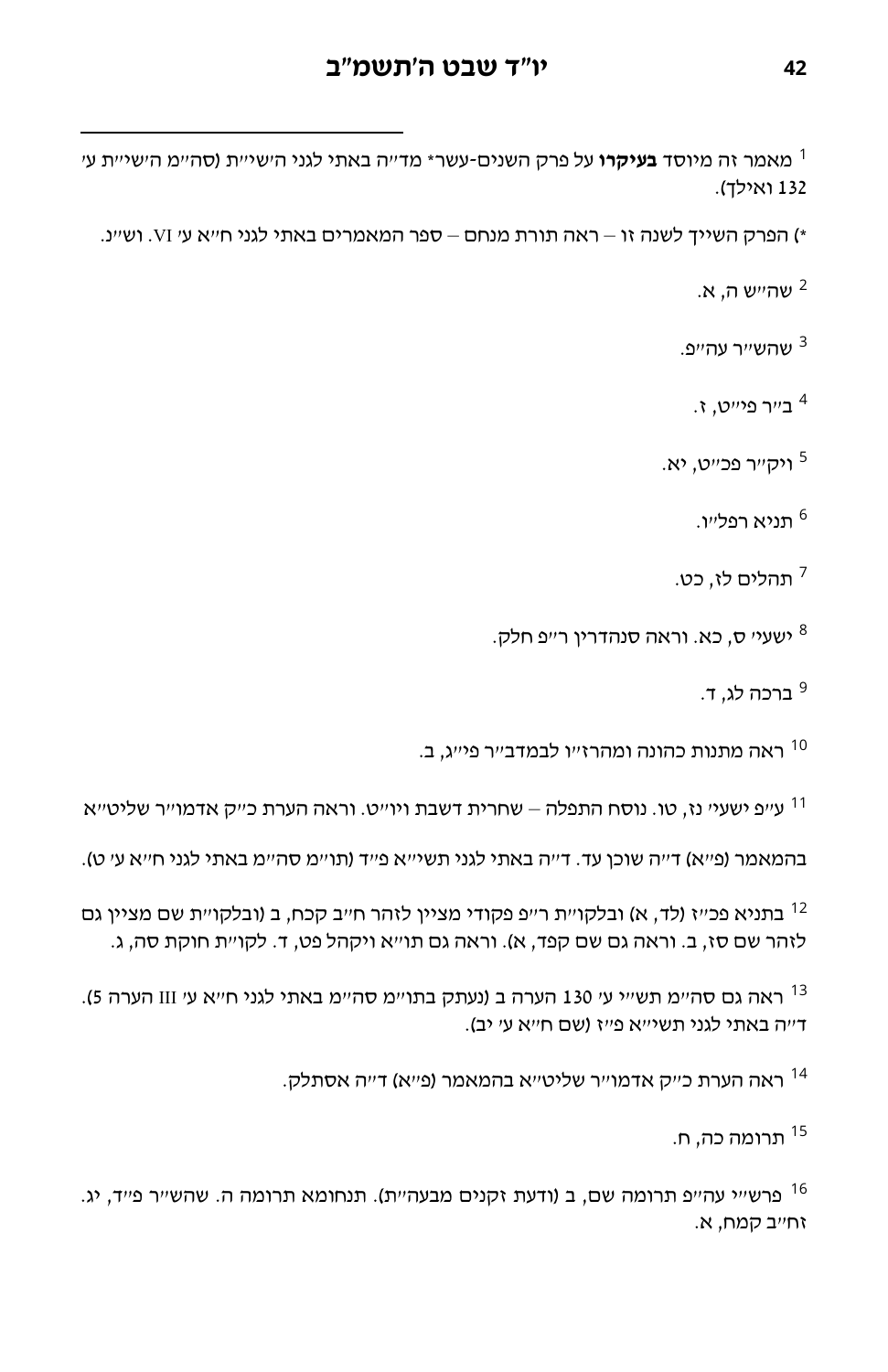בחיי עה"פ שם, ז. כלי יקר עה"פ שם, ג. וראה זח"ב קלה, א. 17

עירובין ב, א. <sup>18</sup>

הובא בשם רז"ל בלקו"ת ר"פ נשא כ, סע"ב. ובכ"מ. וראה ראשית חכמה שער האהבה פ"ו 19 קרוב לתחילתו (ד״ה ושני פסוקים). אלשיך עה״פ תרומה כה, ח ("שמעתי לומדים"). של״ה סט, א. רא, א. חלק תושב"כ תרומה שכה, ב. שכו, ב. וראה לקו"ש חכ"ו ע' 173 הערה .45

<sup>20</sup> ויקהל לה. ה.

.<sup>21</sup> תרומה כו. טו. וראה ראב״ע עה״פ

22 פרק ג ואילך.

ראה סנהדרין קו, א. ספרי ר"פ בלק. במדב"ר פ"כ, כב. תנחומא בלק טז.

סוטה ג, א. <sup>24</sup>

חייג יג. ריש עייב. טז, א.

ויקרא ד, ב. <sup>26</sup>

משלי יב, כא. <sup>27</sup>

תהלים קיז, ב. <sup>28</sup>

<sup>29</sup> ה"ד.

<sup>30</sup> שם פייב הייב. וראה לקוייש חייי ריש עי 235. חכייג עי 86 הערה 49.

שמו"ר פל"ג, ד. פל"ה, ו. וראה לקו"ת נשא כ, ג. סה"מ תרל"ה ח"ב ע' שסב.

<sup>32</sup> ישעי' ו, ב.

זכרי' ג, ז. וראה תו"א וישב ל, סע"א ואילך. לקו"ת ר"פ בחוקותי. לקו"ת וסה"מ שבהערה [.31](#page-11-0) ובכ"מ.

, ראה זחייא ד, א. תניא פייי (טו, סעייא).  $^{\rm 34}$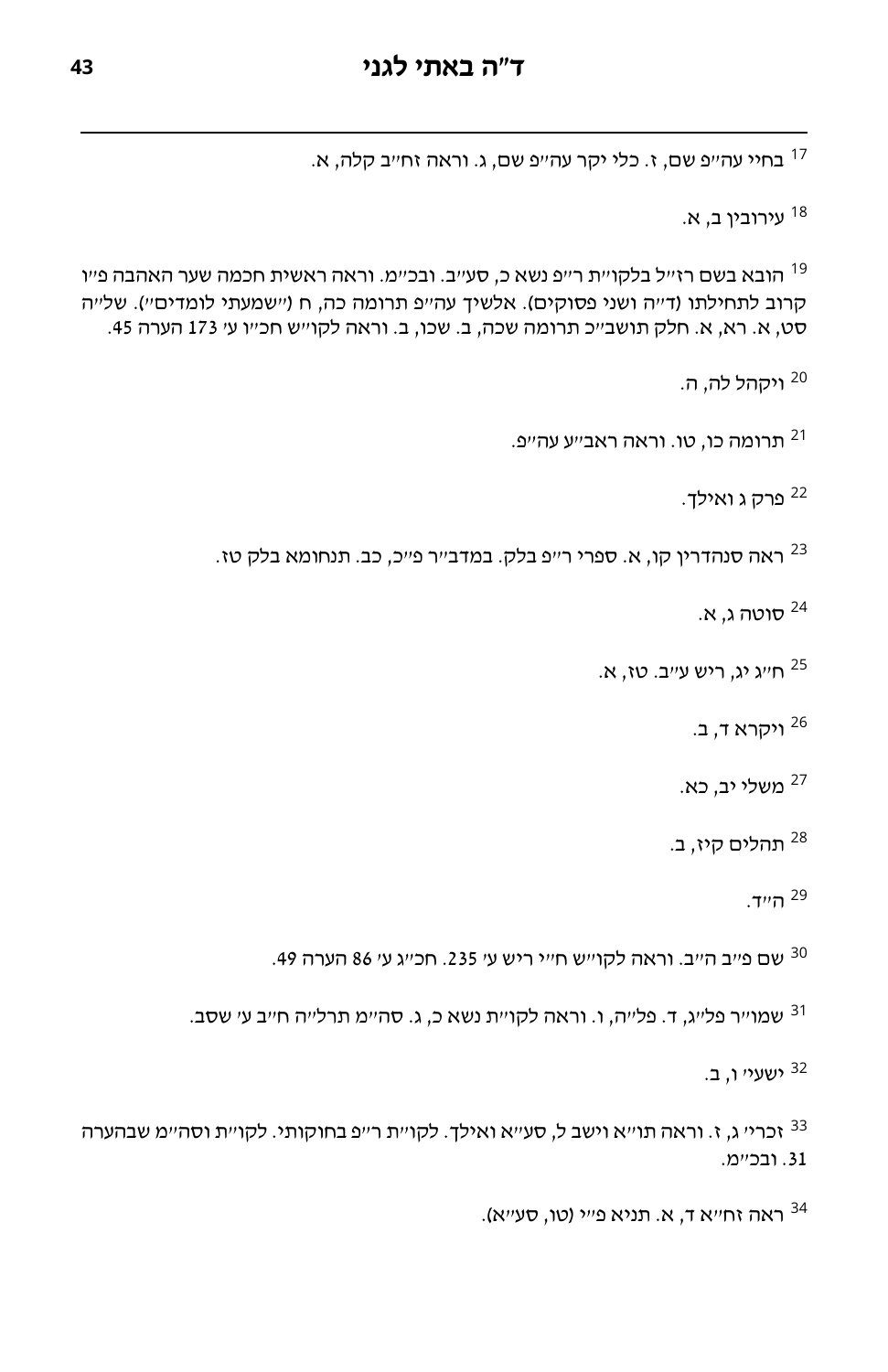אוהיית בלק עי תתקצז. המשד תרסייו סייע ג. סהיימ תרעייח עי קצג. ובכיימ.  $^{\rm 35}$ 

<sup>36</sup> מלכים-א ח, כז. וראה סה"מ תרמ"ג ע' פט ואילך.

ראה שהשייר פייא, טז (ג). תוייא רייפ ויגש (מג, ד). ובכיימ. 37

ראה תו"א שם. ובארוכה – לקו"ש ח"ו ע' 21 ואילך.

ראה פרקים י-יא. <sup>39</sup>

<sup>40</sup> שמו״ר פ״ג, ו.

. <sup>41</sup> הקאַפּיטל תהלים דשנה זו – ראה סה״מ י״א ניסן ח״א בתחלתו

ראה גם שיחת כד כסלו שנה זו – לקו"ש ח"כ ס"ע 446 ואילך.

שמואל-א טו, כט. <sup>43</sup>

בא יב, מא. <sup>44</sup>

<sup>45</sup> במדבר א, ג.

ראה קידושין בסופה. <sup>46</sup>

ראה ברכות לג, ב. <sup>47</sup>

ראה סה״מ תרפ״ט ע׳ קעג ואילך.

סוכה נב, ב. וראה תניא רפי"ג. <sup>49</sup>

תהלים נה, יט. <sup>50</sup>

. <sup>51</sup> ד״ה פדה בשלום לאדמו״ר האמצעי פי"א (שערי תשובה ח״א נה, ג ואילך)

דברי הימים-א כב, ט. <sup>52</sup>

 $-$  ראה דייה פדה בשלום תרעייה פשעייד (המשך תערייב חייב עי תשסט ואילך). ובארוכה דייה זה דשנת תשכייו (תו"מ סה"מ כסלו ע' קכ ואילך).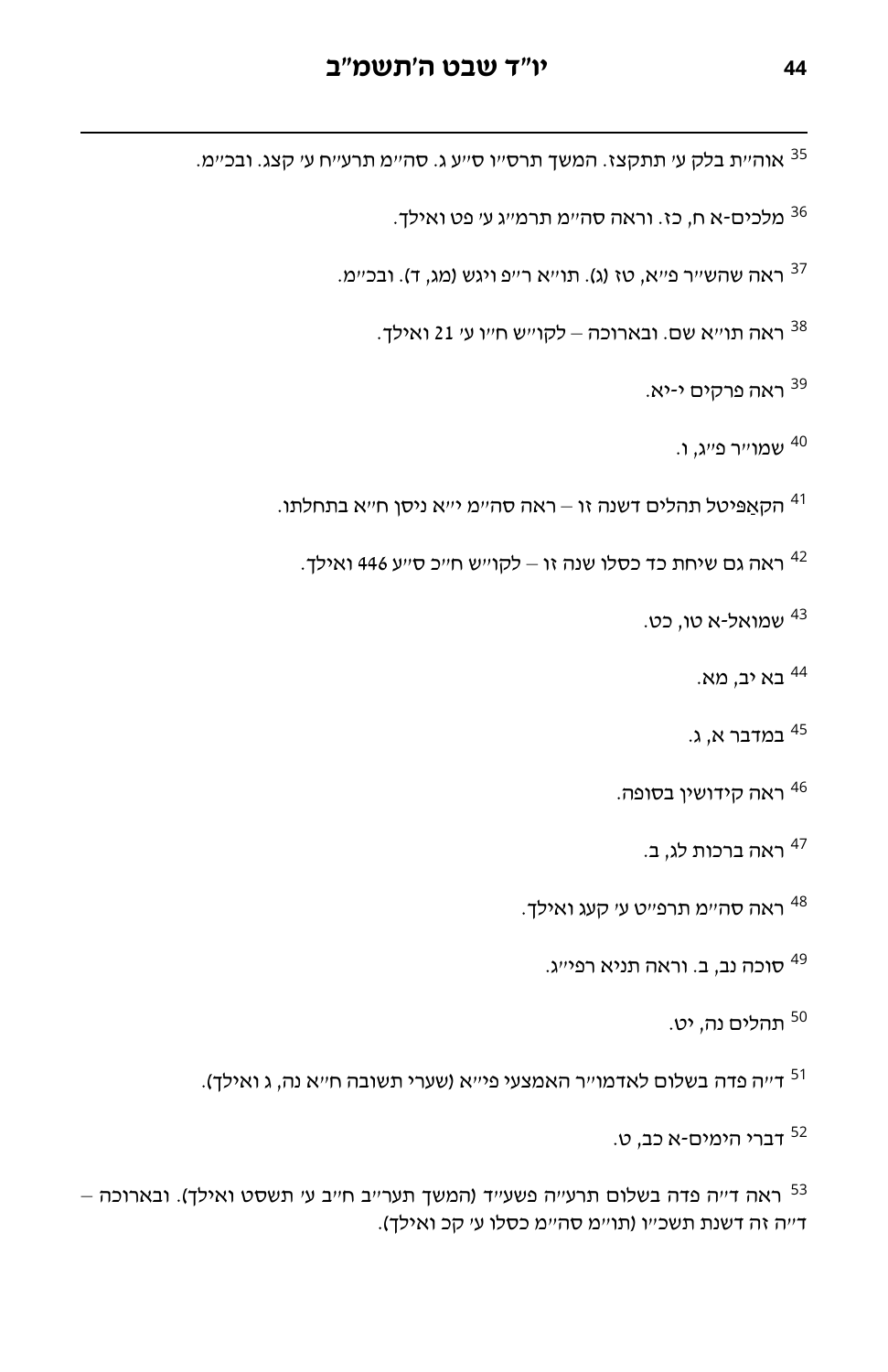.<sup>54</sup> ראה בארוכה ד״ה פדה בשלום לאדמו״ר האמצעי שם

<sup>55</sup> פרדר"א פמ"ח. במדב"ר פי"ח, כא. יל"ש לך לך רמז סד. של"ה קעד, ב. הובא ונתבאר באוה״ת לד לך כרך ד תרדע. א ואילד. ד״ה ויאמר גו׳ לד לד תרכ״ז (סה״מ תרכ״ז ע׳ ט).

<sup>56</sup> סוף תיקון נז. זהר חדש יתרו לד, סע״ג. וראה גם תיקוני זהר תיקון יט.

<sup>57</sup> פ*ייי*ז.

ראה לקו"ת פקודי ז, ב. המשך תרס"ו ע' קעב ואילך. המשך תער"ב ח"א ס"ע צד ואילך.  $^{58}$ סה"מ תש"ז ע' 125 ואילך. ובכ"מ.

: ראה המשך תער"ב ח"ב ע' תתקפז, תתקצה, ובכ"מ דבצמצום הראשון שני ענינים ההתעלמות והסילוק דאור הבל"ג, והמדידה בהאור שלהאיר העולמות.

פרק יב ואילך. וראה בארוכה ד״ה באתי לגני תשכ״ב (תו״מ סה״מ באתי לגני ע׳ תכח 60 ואילך; ע' תלו). תשכ"ג ותשכ"ד (שם ע' תנג ואילך; ע' תפב ואילך).

<sup>61</sup> ממכתב כ״ק אדמו״ר מהוריי״צ (אג״ק שלו ח״ג ע׳ קמד ואילך. סה״מ תש״ט ע׳ 100). וראה ד"ה באתי לגני וד"ה ויהי בשלח תשכ"א (תו"מ סה"מ באתי לגני ע' שפו ואילך. ע' שצו ואילך. עי תה ואילד).

ואתחנן ד, ז. <sup>62</sup>

שער לב (שער הכוונה) פ״ב. וכן מובא בלקו״ת ויקרא (בהוספות) נא, ג. שרש מצות התפלה 63 (בסהמייצ להצייצ) פייב.

ראה בארוכה בהשיחה שלאחרי המאמר (התוועדויות תשמ״ב ח״ב ע׳ 796 ואילך).

<sup>65</sup> וראה גם אור תורה להה״מ ר״פ בהעלותד (סימו קלד).

 ראה אור תורה להה"מ סימן שה. ד"ה לכה דודי תרפ"ט ספ"ב )סה"מ קונטרסים ח"א כא, <sup>66</sup> א. סהיימ תרפייט סייע קכד).

לשון אדמו"ר הזקן בתניא רפ"ג. <sup>67</sup>

<sup>68</sup> דרמייצ קלח, סעייא (נעתק בייהיום יוםיי יח כסלו).

תהלים עג, כה. <sup>69</sup>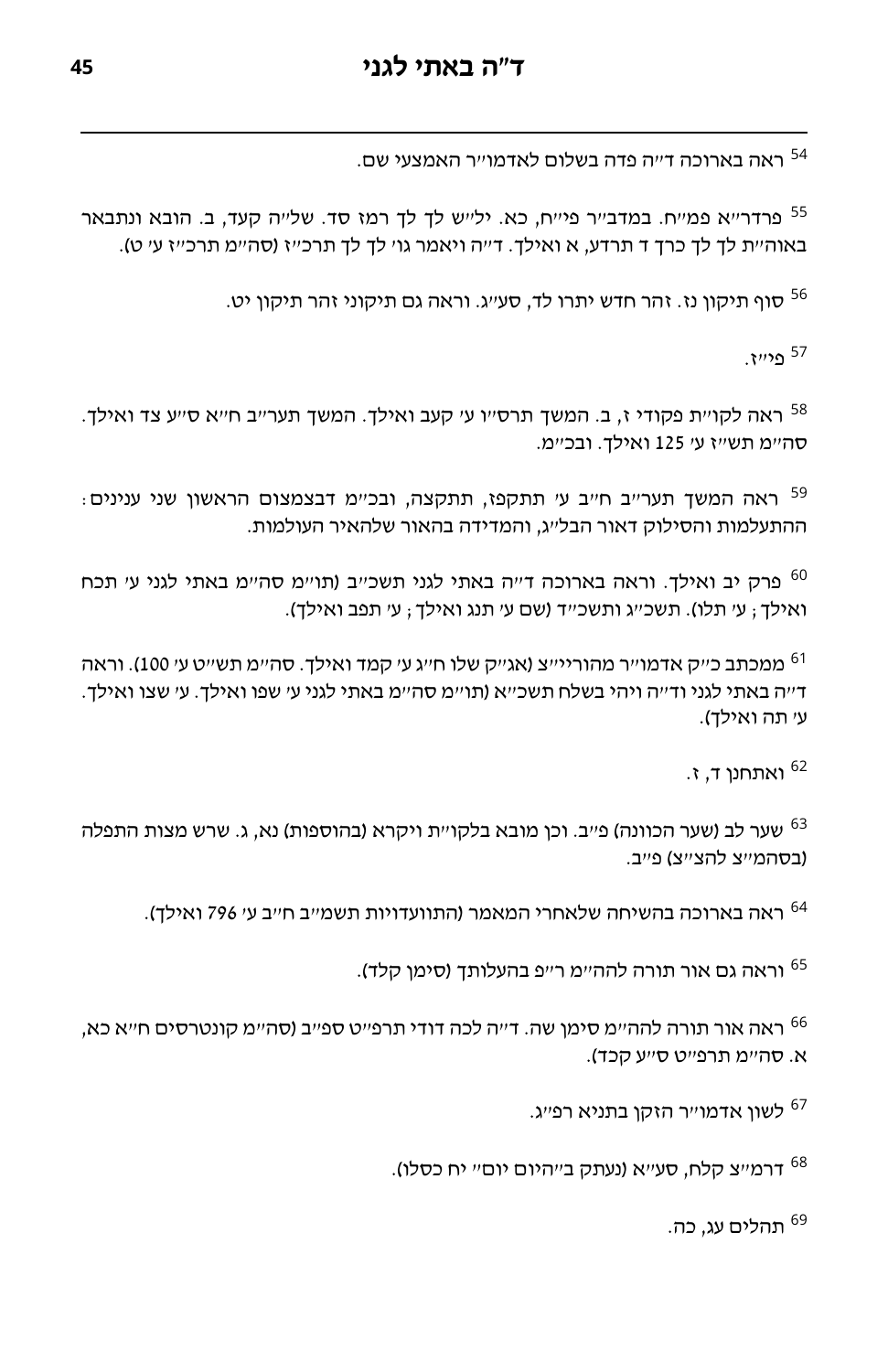ראה גם ד״ה ביום עשתי עשר די״א ניסן תשל״א (תו״מ סה״מ ניסן ע׳ קלד-קלה. ע׳ קלז). דייה בכל דור ודור דיייא ניסן תשלייד פייד (סהיימ תשלייד עי קנב ואילד).

. מאמרי אדמו"ר הזקן תקס"ג ח"א ע' שלה ואילך. אוה"ת ענינים ע' קנה ואילך

נדפס בסה"מ תרכ"ז ע' עא ואילך.

. לשון חז"ל – יל"ש במדבר רמז תשמג. פרש"י בהעלותך יא, טו

נחמי' ט, ו. <sup>74</sup>

יח"ג נג, ב.<br><sup>75</sup> זח"ג נג, ב.

ראה תניא פייה (ט, ב).<br>

ראה תנחומא בחוקותי ג. נשא טז. ב״ר ספ״ג. במדב״ר פי״ג, ו. תניא רפל״ו.

ראה גם ד״ה באתי לגני, ד״ה ארבעה ראשי שנים וד״ה וישמע יתרו תשמ״ה (תו״מ סה״מ  $^{\rm 78}$ באתי לגני ע׳ תקטז ואילך ; ע׳ תקכא ואילך ; ע׳ תקכד ואילך). ד׳׳ה החודש הזה תשמ״ז (תו״מ סה״מ אדר ע׳ קיב ואילד).

שה"ש ו, ח. זח"ג עג, ב. הקדמת תקו"ז קרוב לסופה. וראה גם זח"ג נח, ב. 79

. <sup>80</sup> דייה כי תבואו גו' ושבתה (המשך תרס"ו ע' רכג)

בראשית א, א. <sup>81</sup>

ראה זח״ג עג. א. <sup>82</sup>

. ראה תניא רפל״ז

ישעי' מ, ה. <sup>84</sup>

עקב יא, יב. <sup>85</sup>

כמייש ביצייימ – בא יו״ד, ט.  $^{\rm 86}$ 

ישעי<sup>,</sup> ס. ט.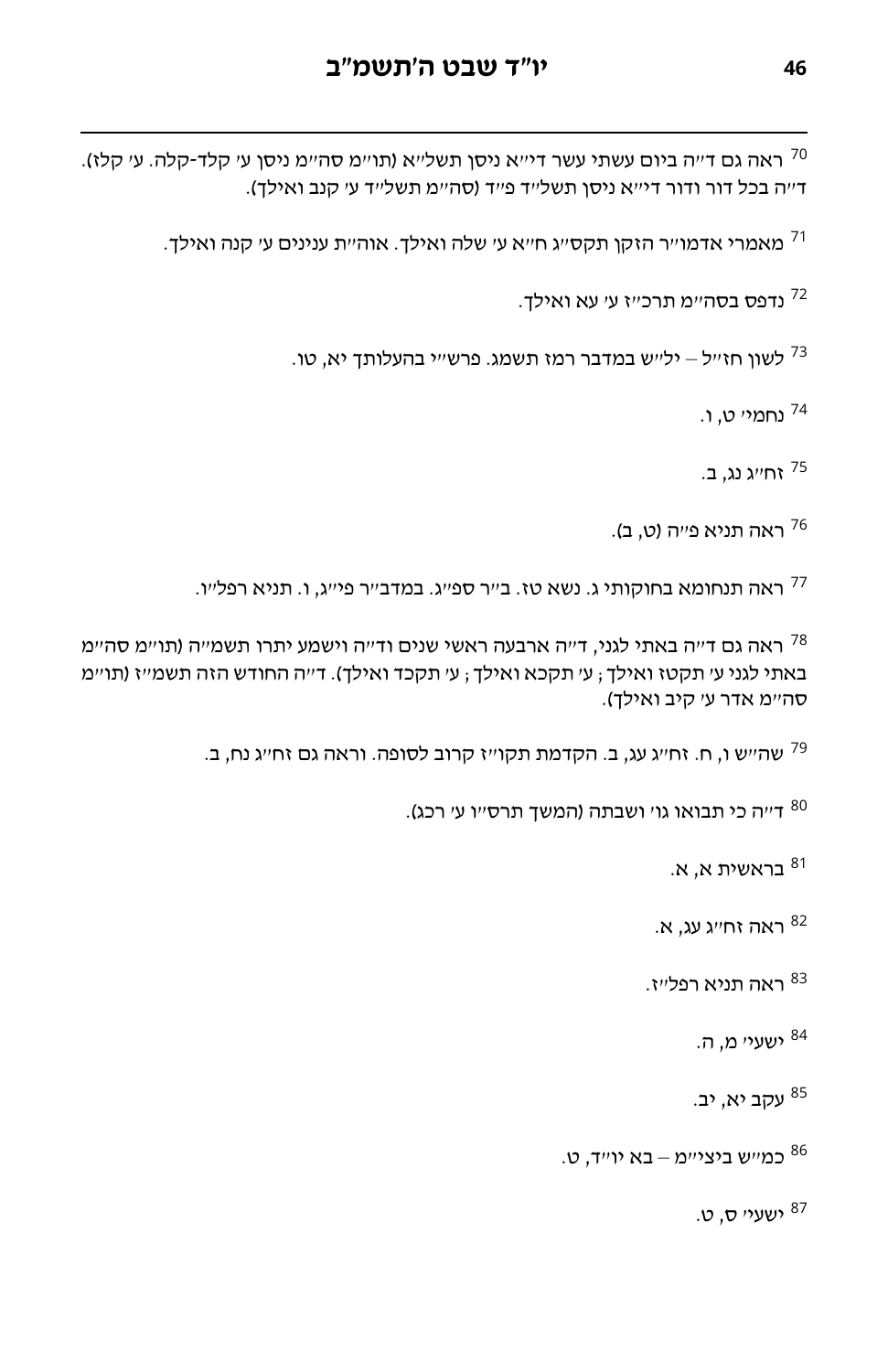ראה תו"א ר"פ וישב. ובכ"מ.

שם לה, יו"ד. נא, יא. <sup>89</sup>